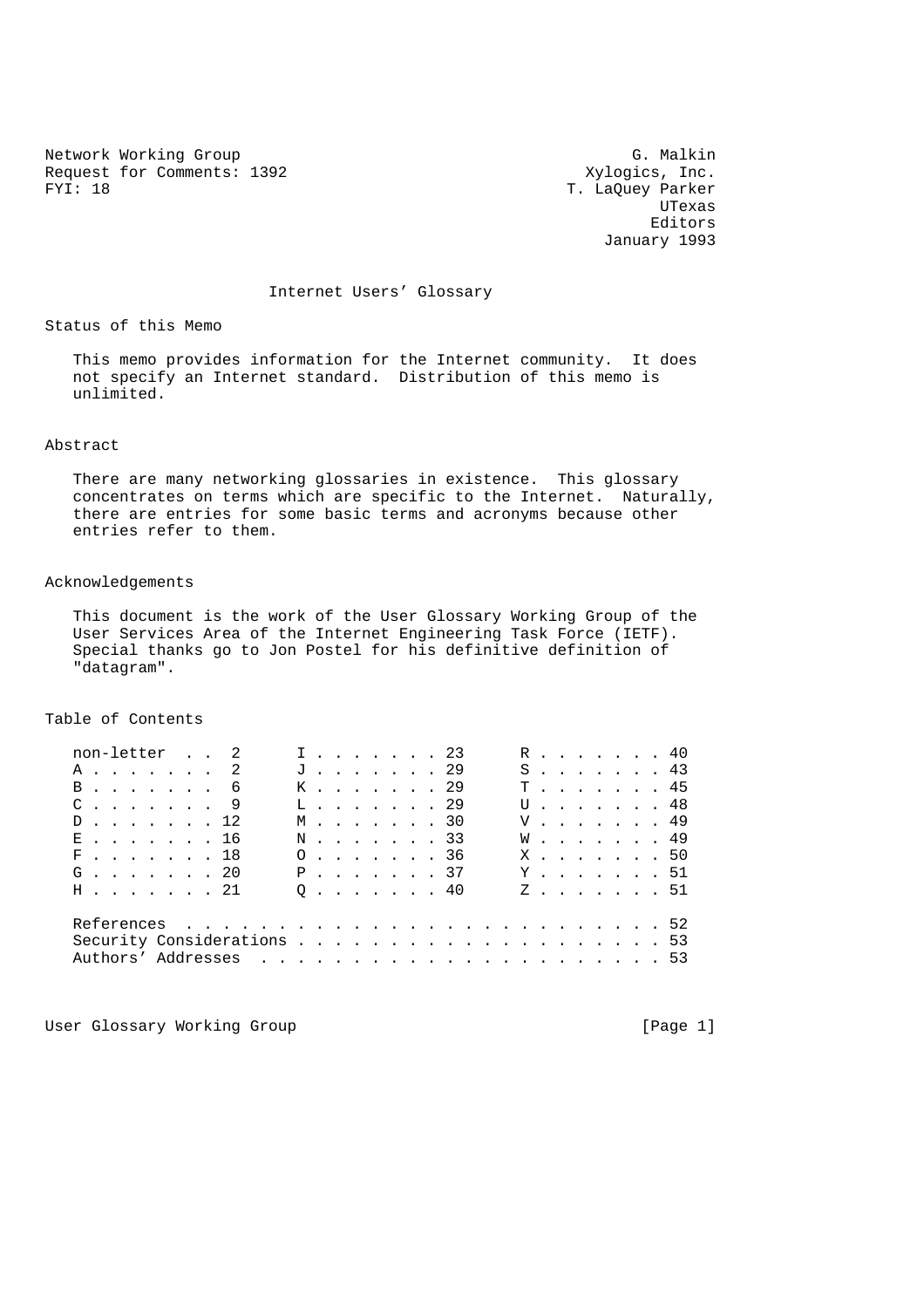Glossary 10BaseT A variant of Ethernet which allows stations to be attached via twisted pair cable. See also: Ethernet, twisted pair. 802.x The set of IEEE standards for the definition of LAN protocols. See also: IEEE. 822 See: RFC 822  $:-)$  This odd symbol is one of the ways a person can portray "mood" in the very flat medium of computers--by using "smiley faces". This is "metacommunication", and there are literally hundreds of such symbols, from the obvious to the obscure. This particular example expresses "happiness". Don't see it? Tilt your head to the left 90 degrees. Smiles are also used to denote sarcasm. [Source: ZEN] abstract syntax A description of a data structure that is independent of machine oriented structures and encodings. [Source: RFC1208] Abstract Syntax Notation One (ASN.1) The language used by the OSI protocols for describing abstract syntax. This language is also used to encode SNMP packets. ASN.1 is defined in ISO documents 8824.2 and 8825.2. See also: Basic Encoding Rules. Acceptable Use Policy (AUP) Many transit networks have policies which restrict the use to which the network may be put. A well known example is NSFNET's AUP which does not allow commercial use. Enforcement of AUPs varies with the network. See also: National Science Foundation. Access Control List (ACL) Most network security systems operate by allowing selective use of services. An Access Control List is the usual means by which access to, and denial of, services is controlled. It is simply a list of the services available, each with a list of the hosts permitted to use the service. ACK See: Acknowledgment

User Glossary Working Group **Example 2** 2 and the User Glossary Working Group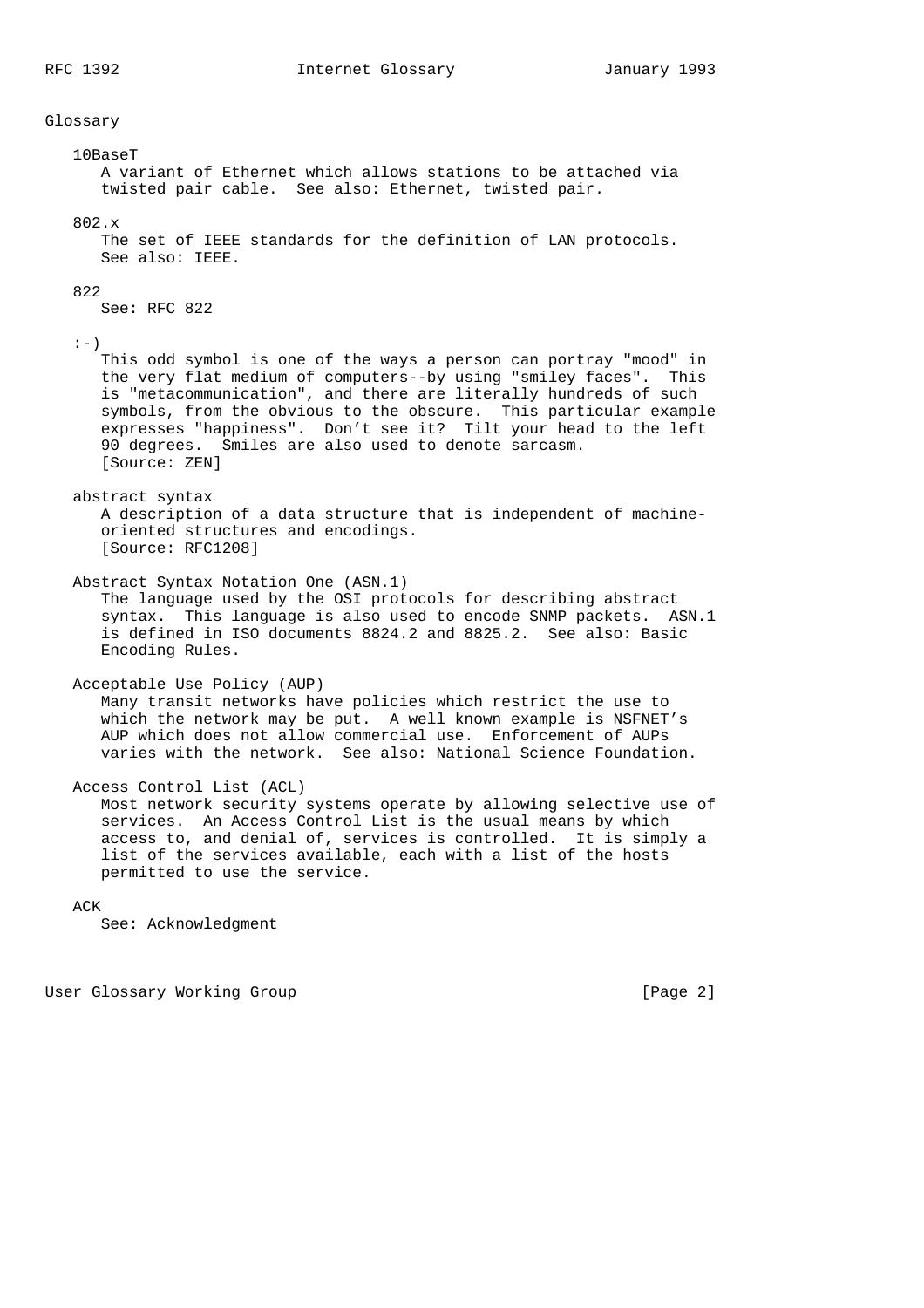acknowledgment (ACK) A type of message sent to indicate that a block of data arrived at its destination without error. See also: Negative Acknowledgement. [Source: NNSC] ACL See: Access Control List AD See: Administrative Domain address There are three types of addresses in common use within the Internet. They are email address; IP, internet or Internet address; and hardware or MAC address. See also: email address, IP address, internet address, MAC address. address mask A bit mask used to identify which bits in an IP address correspond to the network and subnet portions of the address. This mask is often referred to as the subnet mask because the network portion of the address can be determined by the encoding inherent in an IP address. address resolution Conversion of an internet address into the corresponding physical address. Address Resolution Protocol (ARP) Used to dynamically discover the low level physical network hardware address that corresponds to the high level IP address for a given host. ARP is limited to physical network systems that support broadcast packets that can be heard by all hosts on the network. It is defined in RFC 826. See also: proxy ARP. Administrative Domain (AD) A collection of hosts and routers, and the interconnecting network(s), managed by a single administrative authority. Advanced Research Projects Agency Network (ARPANET) A pioneering longhaul network funded by ARPA (now DARPA). It served as the basis for early networking research, as well as a central backbone during the development of the Internet. The ARPANET consisted of individual packet switching computers interconnected by leased lines. See also: Defense Advanced Research Projects Agency. [Source: FYI4]

User Glossary Working Group **Example 20** (Page 3)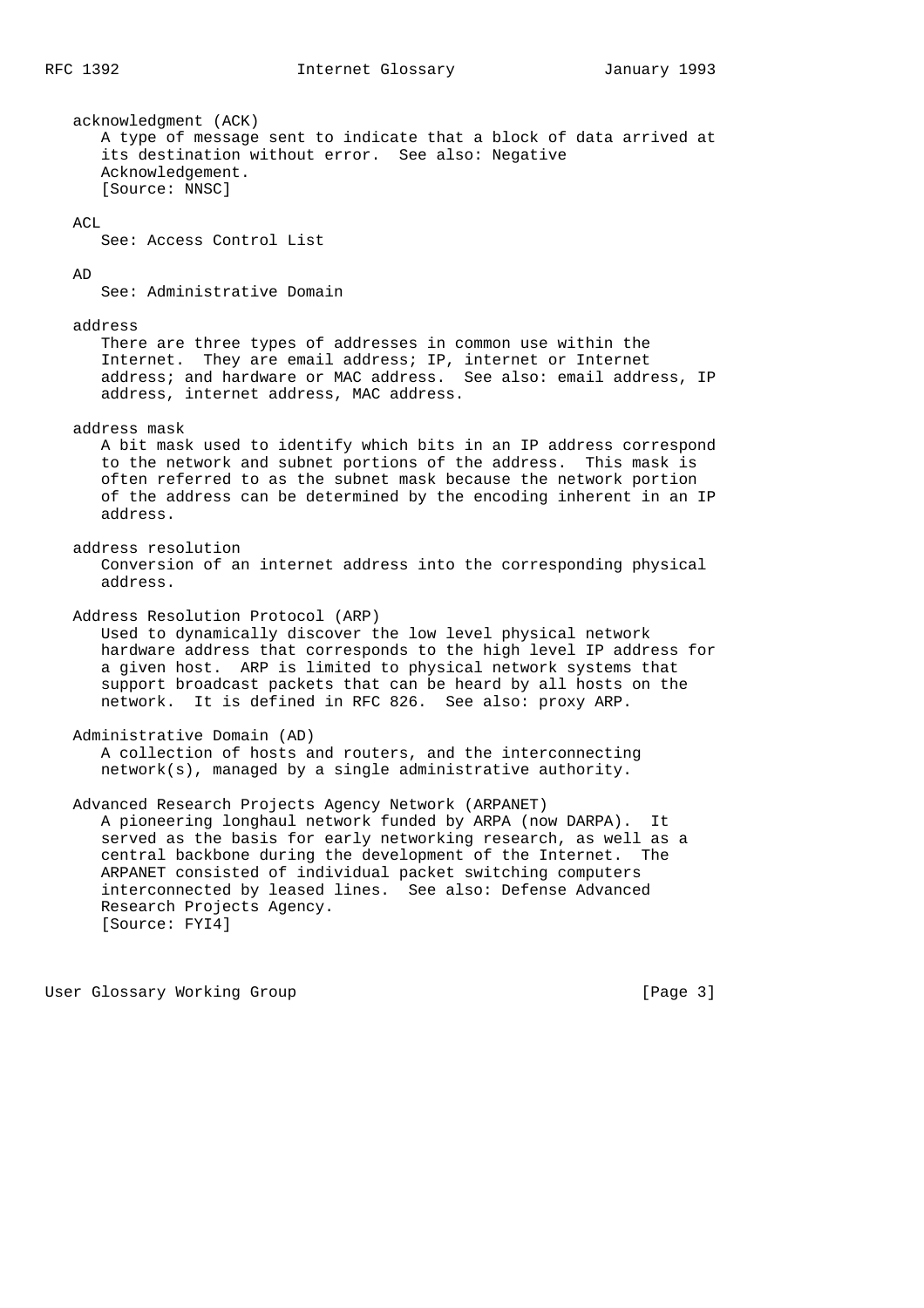| agent<br>In the client-server model, the part of the system that performs<br>information preparation and exchange on behalf of a client or<br>server application.<br>[Source: RFC1208]                                                                                                                                                                                                                                                |
|---------------------------------------------------------------------------------------------------------------------------------------------------------------------------------------------------------------------------------------------------------------------------------------------------------------------------------------------------------------------------------------------------------------------------------------|
| alias<br>A name, usually short and easy to remember, that is translated<br>into another name, usually long and difficult to remember.                                                                                                                                                                                                                                                                                                 |
| American National Standards Institute (ANSI)<br>This organization is responsible for approving U.S. standards in<br>many areas, including computers and communications. Standards<br>approved by this organization are often called ANSI standards<br>(e.g., ANSI C is the version of the C language approved by ANSI).<br>ANSI is a member of ISO. See also: International Organization for<br>Standardization.<br>[Source: NNSC]    |
| American Standard Code for Information Interchange (ASCII)<br>A standard character-to-number encoding widely used in the<br>computer industry. See also: EBCDIC.                                                                                                                                                                                                                                                                      |
| anonymous FTP<br>Anonymous FTP allows a user to retrieve documents, files,<br>programs, and other archived data from anywhere in the Internet<br>without having to establish a userid and password. By using the<br>special userid of "anonymous" the network user will bypass local<br>security checks and will have access to publicly accessible files<br>on the remote system. See also: archive site, File Transfer<br>Protocol. |
| ANSI<br>See: American National Standards Institute                                                                                                                                                                                                                                                                                                                                                                                    |
| API<br>See: Application Program Interface                                                                                                                                                                                                                                                                                                                                                                                             |
| Appletalk<br>A networking protocol developed by Apple Computer for<br>communication between Apple Computer products and other computers.<br>This protocol is independent of the network layer on which it is<br>Current implementations exist for Localtalk, a 235Kb/s local<br>run.<br>area network; and Ethertalk, a 10Mb/s local area network.<br>[Source: NNSC]                                                                   |
| application<br>A program that performs a function directly for a user. FTP, mail                                                                                                                                                                                                                                                                                                                                                      |
| User Glossary Working Group<br>[Page 4]                                                                                                                                                                                                                                                                                                                                                                                               |
|                                                                                                                                                                                                                                                                                                                                                                                                                                       |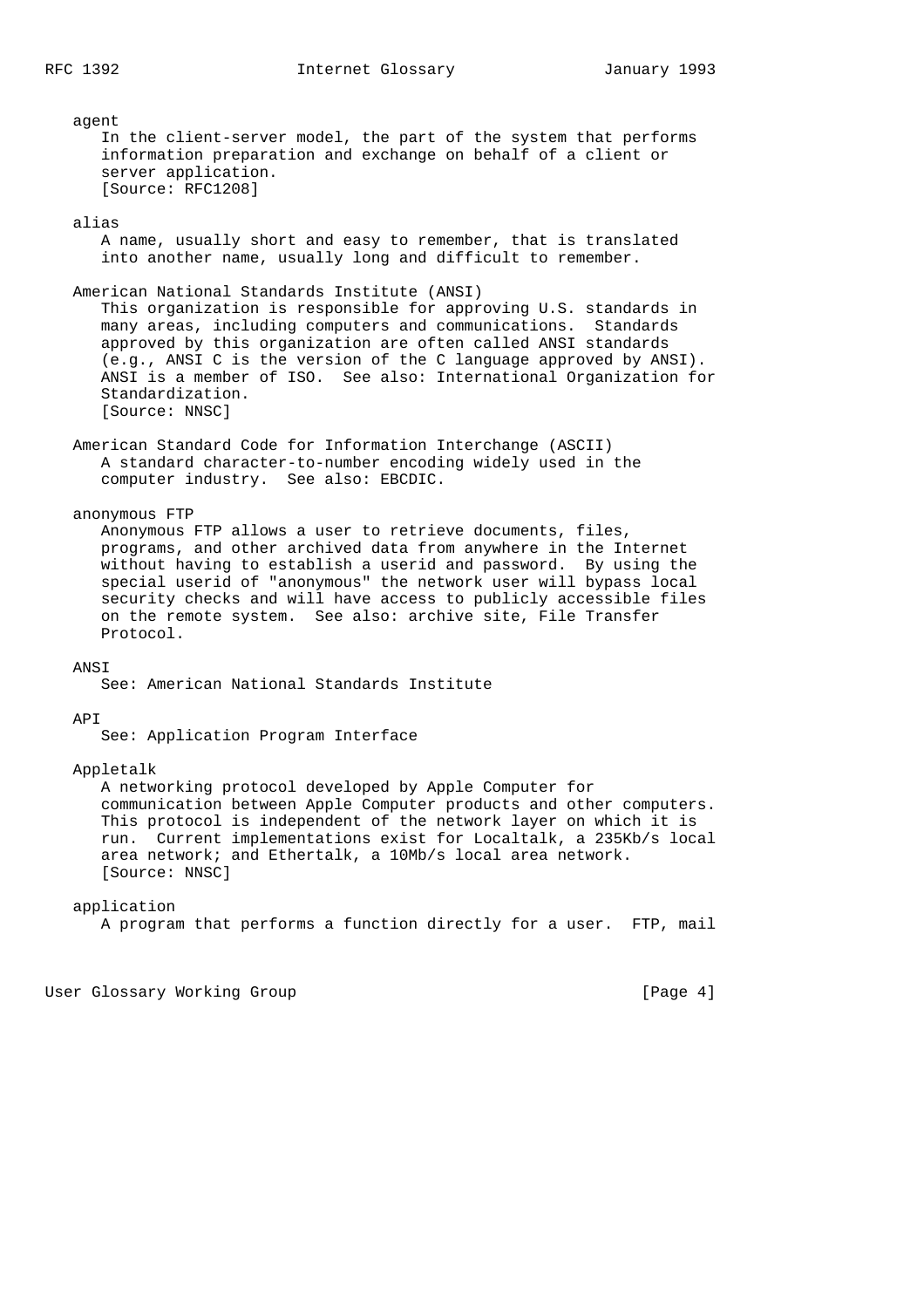and Telnet clients are examples of network applications. application layer The top layer of the network protocol stack. The application layer is concerned with the semantics of work (e.g., formatting electronic mail messages). How to represent that data and how to reach the foreign node are issues for lower layers of the network. [Source: MALAMUD] Application Program Interface (API) A set of calling conventions which define how a service is invoked through a software package. [Source: RFC1208] archie A system to automatically gather, index and serve information on the Internet. The initial implementation of archie provided an indexed directory of filenames from all anonymous FTP archives on the Internet. Later versions provide other collections of information. See also: archive site, Gopher, Prospero, Wide Area Information Servers. archive site A machine that provides access to a collection of files across the Internet. An "anonymous FTP archive site", for example, provides access to this material via the FTP protocol. See also: anonymous FTP, archie, Gopher, Prospero, Wide Area Information Servers. ARP See: Address Resolution Protocol ARPA See: Defense Advanced Research Projects Agency ARPANET See: Advanced Research Projects Agency Network AS See: Autonomous System **ASCII**  See: American Standard Code for Information Interchange ASN.1 See: Abstract Syntax Notation One assigned numbers The RFC [STD2] which documents the currently assigned values from

User Glossary Working Group **[Page 5]**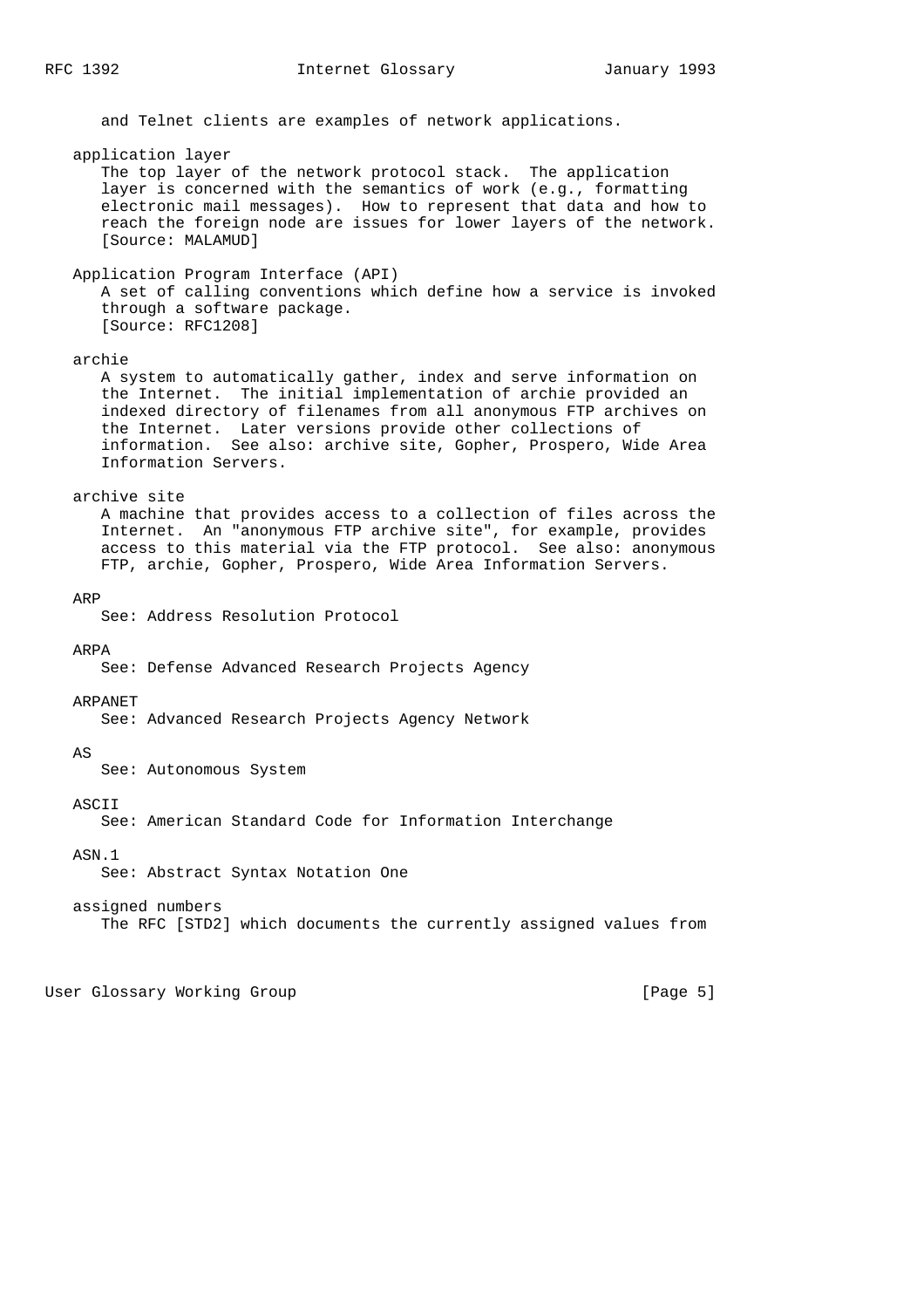several series of numbers used in network protocol implementations. This RFC is updated periodically and, in any case, current information can be obtained from the Internet Assigned Numbers Authority (IANA). If you are developing a protocol or application that will require the use of a link, socket, port, protocol, etc., please contact the IANA to receive a number assignment. See also: Internet Assigned Numbers Authority, STD. [Source: STD2] Asynchronous Transfer Mode (ATM) A method for the dynamic allocation of bandwidth using a fixed size packet (called a cell). ATM is also known as "fast packet". **ATM**  See: Asynchronous Transfer Mode **ATTP**  See: Acceptable Use Policy authentication The verification of the identity of a person or process. [Source: MALAMUD] Autonomous System (AS) A collection of routers under a single administrative authority using a common Interior Gateway Protocol for routing packets. backbone The top level in a hierarchical network. Stub and transit networks which connect to the same backbone are guaranteed to be interconnected. See also: stub network, transit network. bandwidth Technically, the difference, in Hertz (Hz), between the highest and lowest frequencies of a transmission channel. However, as typically used, the amount of data that can be sent through a given communications circuit. bang path A series of machine names used to direct electronic mail from one user to another, typically by specifying an explicit UUCP path through which the mail is to be routed. See also: email address, mail path, UNIX-to-UNIX CoPy.

### baseband

 A transmission medium through which digital signals are sent without complicated frequency shifting. In general, only one

User Glossary Working Group **Example 20** (Page 6)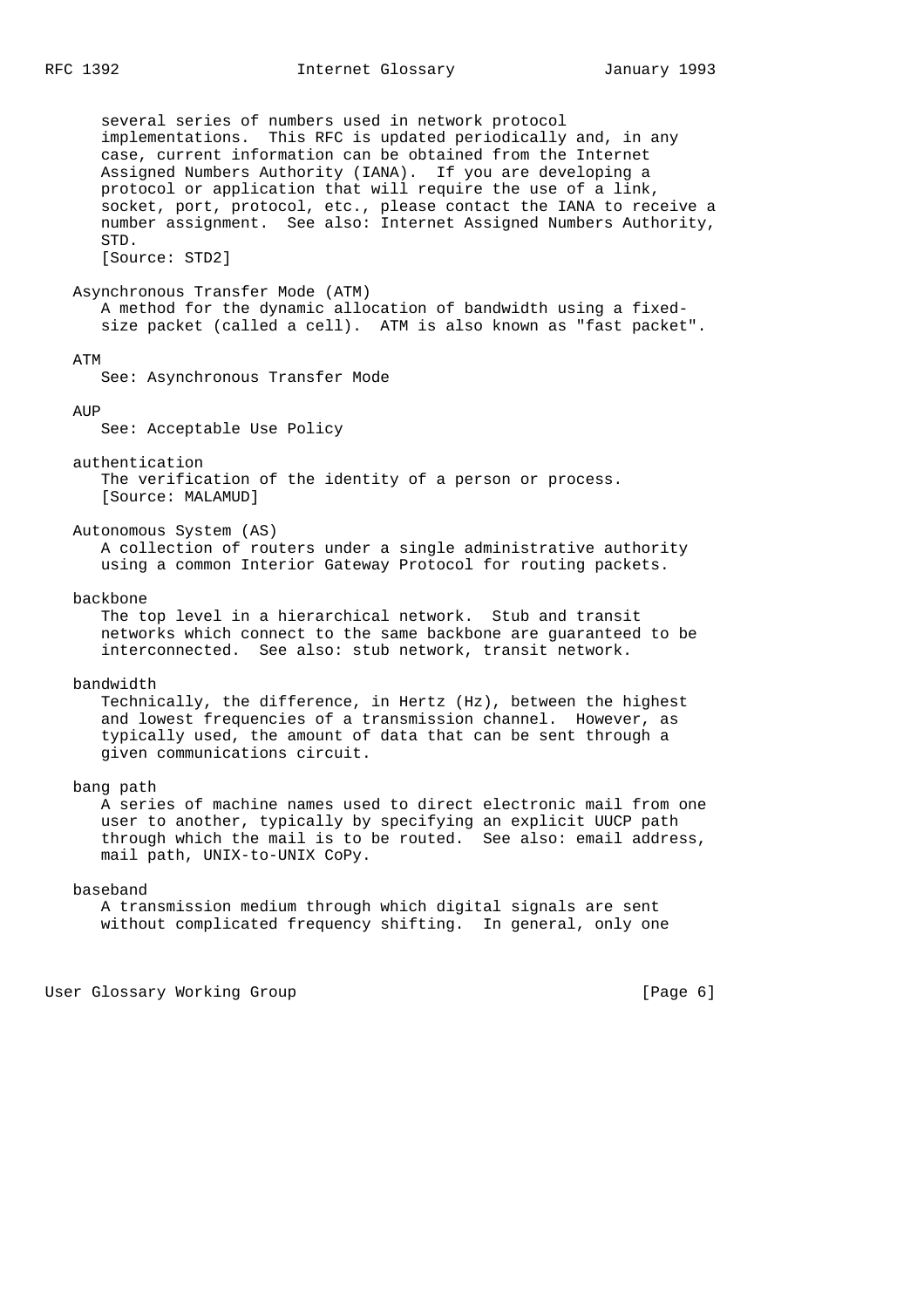communication channel is available at any given time. Ethernet is an example of a baseband network. See also: broadband, Ethernet. [Source: NNSC]

 Basic Encoding Rules (BER) Standard rules for encoding data units described in ASN.1. Sometimes incorrectly lumped under the term ASN.1, which properly refers only to the abstract syntax description language, not the encoding technique. See also: Abstract Syntax Notation One. [Source: NNSC]

#### **BBS**

See: Bulletin Board System

### BCNU

Be Seein' You

#### BER

See: Basic Encoding Rules

# Berkeley Internet Name Domain (BIND) Implementation of a DNS server developed and distributed by the University of California at Berkeley. Many Internet hosts run BIND, and it is the ancestor of many commercial BIND implementations.

### Berkeley Software Distribution (BSD)

 Implementation of the UNIX operating system and its utilities developed and distributed by the University of California at Berkeley. "BSD" is usually preceded by the version number of the distribution, e.g., "4.3 BSD" is version 4.3 of the Berkeley UNIX distribution. Many Internet hosts run BSD software, and it is the ancestor of many commercial UNIX implementations. [Source: NNSC]

### **BGP**

See: Border Gateway Protocol

#### big-endian

 A format for storage or transmission of binary data in which the most significant bit (or byte) comes first. The term comes from "Gulliver's Travels" by Jonathan Swift. The Lilliputians, being very small, had correspondingly small political problems. The Big-Endian and Little-Endian parties debated over whether soft boiled eggs should be opened at the big end or the little end. See also: little-endian. [Source: RFC1208]

User Glossary Working Group **Example 20** (Page 7)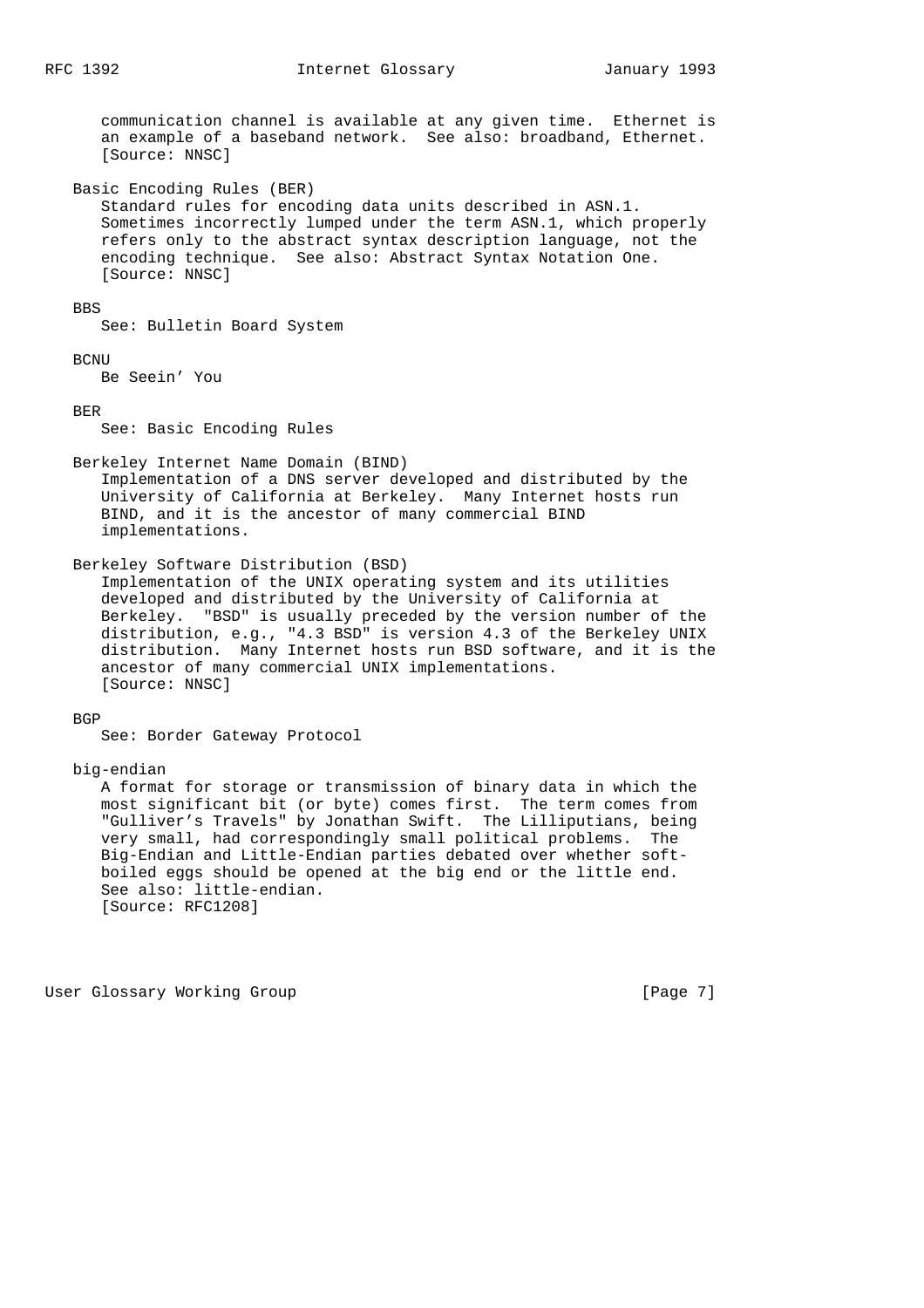binary

11001001

### **BIND**

See: Berkeley Internet Name Domain

Birds Of a Feather (BOF)

 A Birds Of a Feather (flocking together) is an informal discussion group. It is formed, often ad hoc, to consider a specific issue and, therefore, has a narrow focus.

#### Bitnet

 An academic computer network that provides interactive electronic mail and file transfer services, using a store-and-forward protocol, based on IBM Network Job Entry protocols. Bitnet-II encapsulates the Bitnet protocol within IP packets and depends on the Internet to route them.

#### BOF

See: Birds Of a Feather

#### BOOTP

 The Bootstrap Protocol, described in RFCs 951 and 1084, is used for booting diskless nodes. See also: Reverse Address Resolution Protocol.

Border Gateway Protocol (BGP)

 The Border Gateway Protocol is an exterior gateway protocol defined in RFCs 1267 and 1268. It's design is based on experience gained with EGP, as defined in STD 18, RFC 904, and EGP usage in the NSFNET Backbone, as described in RFCs 1092 and 1093. See also: Exterior Gateway Protocol.

### bounce

 The return of a piece of mail because of an error in its delivery. [Source: ZEN]

### bridge

 A device which forwards traffic between network segments based on datalink layer information. These segments would have a common network layer address. See also: gateway, router.

### broadband

 A transmission medium capable of supporting a wide range of frequencies. It can carry multiple signals by dividing the total capacity of the medium into multiple, independent bandwidth channels, where each channel operates only on a specific range of frequencies. See also: baseband.

User Glossary Working Group **Example 20** (Page 8)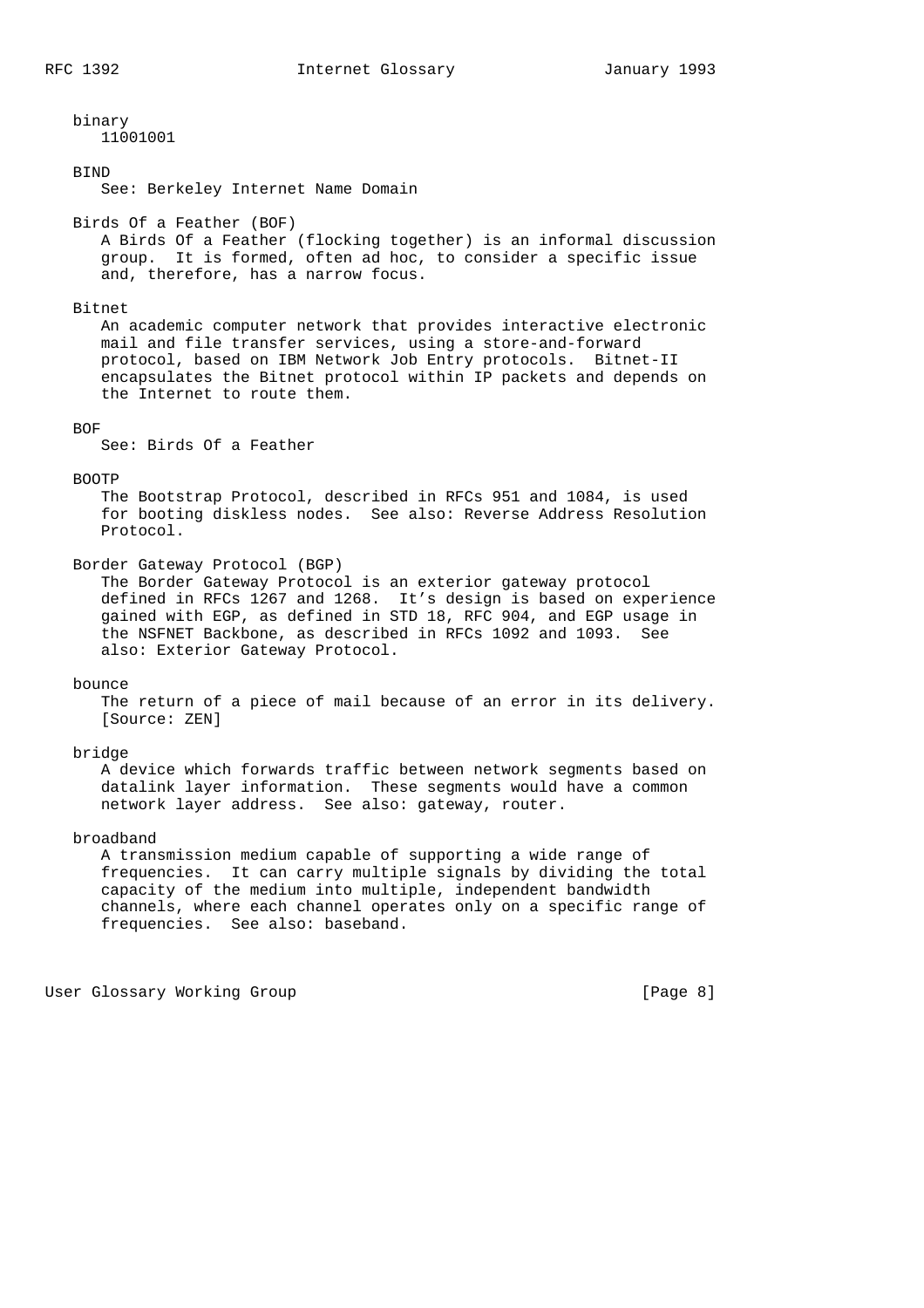#### broadcast

 A special type of multicast packet which all nodes on the network are always willing to receive. See also: multicast.

#### broadcast storm

 An incorrect packet broadcast onto a network that causes multiple hosts to respond all at once, typically with equally incorrect packets which causes the storm to grow exponentially in severity.

#### brouter

 A device which bridges some packets (i.e., forwards based on datalink layer information) and routes other packets (i.e., forwards based on network layer information). The bridge/route decision is based on configuration information. See also: bridge, router.

#### **BSD**

See: Berkeley Software Distribution

#### BTW

By The Way

#### Bulletin Board System (BBS)

 A computer, and associated software, which typically provides electronic messaging services, archives of files, and any other services or activities of interest to the bulletin board system's operator. Although BBS's have traditionally been the domain of hobbyists, an increasing number of BBS's are connected directly to the Internet, and many BBS's are currently operated by government, educational, and research institutions. See also: Electronic Mail, Internet, Usenet. [Source: NWNET]

### Campus Wide Information System (CWIS)

 A CWIS makes information and services publicly available on campus via kiosks, and makes interactive computing available via kiosks, interactive computing systems and campus networks. Services routinely include directory information, calendars, bulletin boards, databases.

# CCIRN

See: Coordinating Committee for Intercontinental Research Networks

**CCITT** 

 See: Comite Consultatif International de Telegraphique et Telephonique

User Glossary Working Group **Example 20** (Page 9)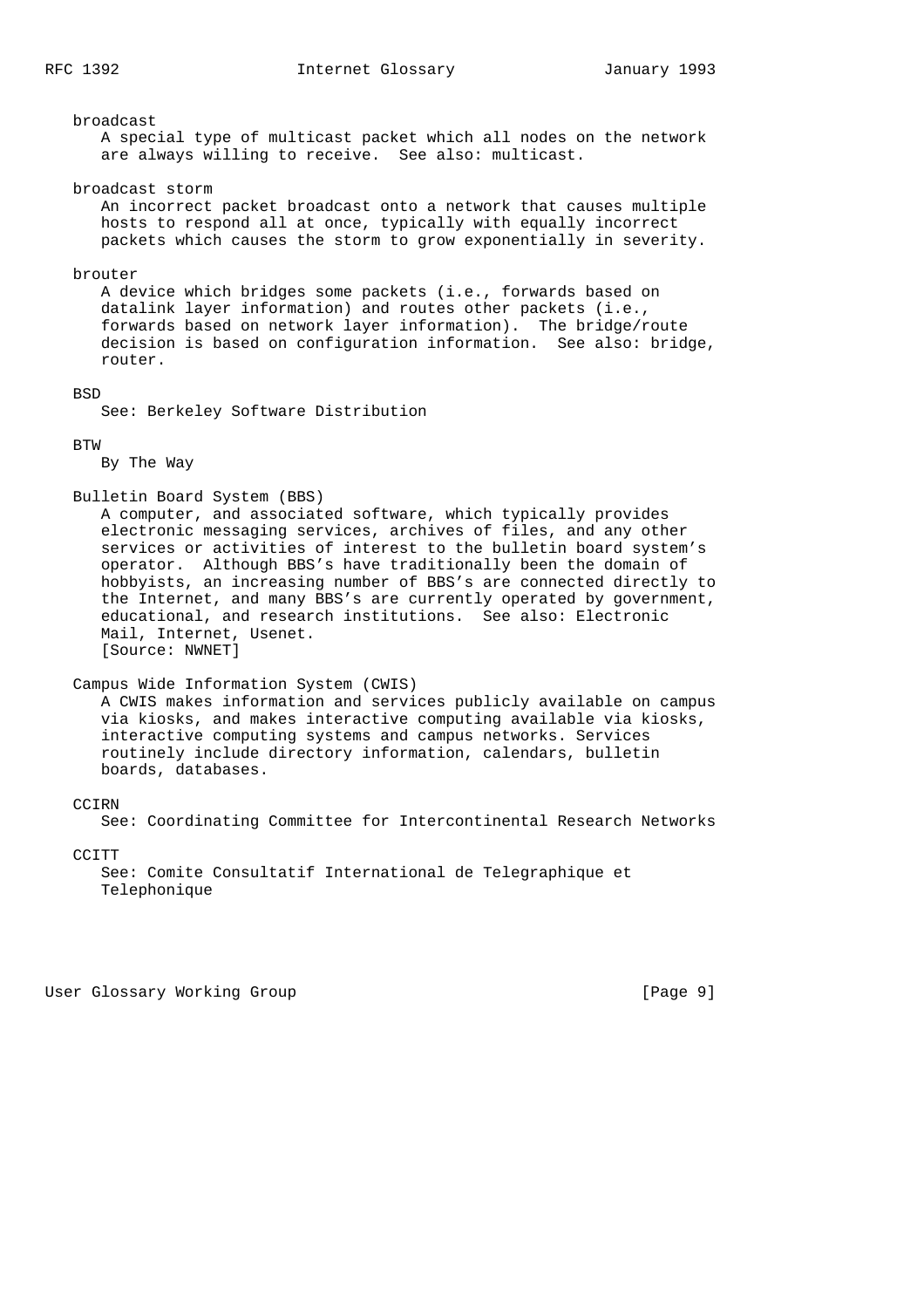CERT

| See: Computer Emergency Response Team                              |
|--------------------------------------------------------------------|
| checksum                                                           |
| A computed value which is dependent upon the contents of a packet. |
| This value is sent along with the packet when it is transmitted.   |
| The regastring gratem generities a new ghealterin begad upon the   |

the packet when it is transmitted. The receiving system computes a new checksum based upon the received data and compares this value with the one sent with the packet. If the two values are the same, the receiver has a high degree of confidence that the data was received correctly. [Source: NNSC]

circuit switching

 A communications paradigm in which a dedicated communication path is established between two hosts, and on which all packets travel. The telephone system is an example of a circuit switched network. See also: connection-oriented, connectionless, packet switching.

#### client

 A computer system or process that requests a service of another computer system or process. A workstation requesting the contents of a file from a file server is a client of the file server. See also: client-server model, server. [Source: NNSC]

client-server model

 A common way to describe the paradigm of many network protocols. Examples include the name-server/name-resolver relationship in DNS and the file-server/file-client relationship in NFS. See also: client, server, Domain Name System, Network File System.

 $CNT$ 

See: Coalition for Networked Information

Coalition for Networked Information (CNI)

 A consortium formed by American Research Libraries, CAUSE, and EDUCOM to promote the creation of, and access to, information resources in networked environments in order to enrich scholarship and enhance intellectual productivity.

 Comite Consultatif International de Telegraphique et Telephonique (CCITT) This organization is part of the United National International Telecommunications Union (ITU) and is responsible for making technical recommendations about telephone and data communications systems. Every four years CCITT holds plenary sessions where they adopt new standards; the most recent was in 1992. [Source: NNSC]

User Glossary Working Group **[Page 10]**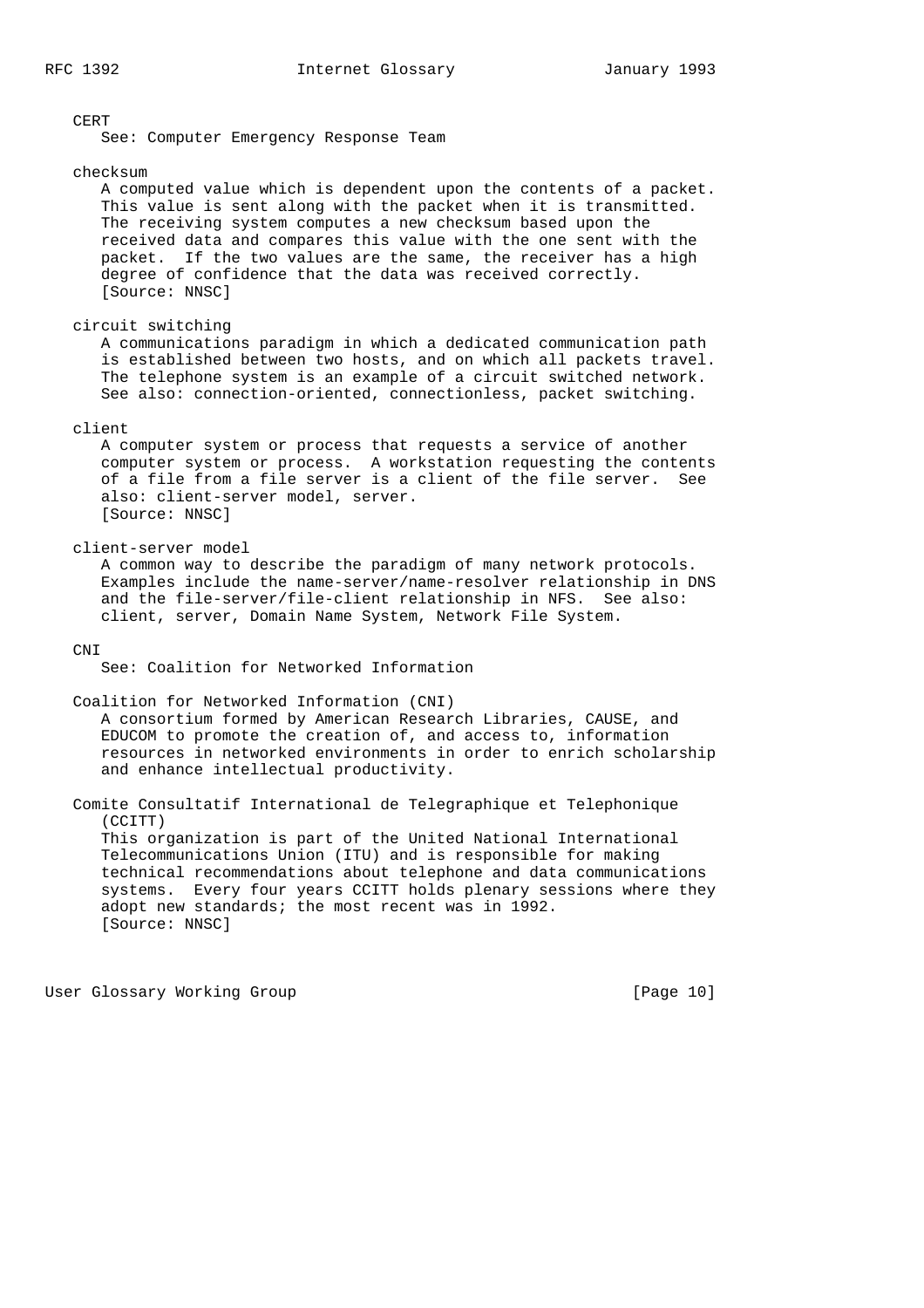# Computer Emergency Response Team (CERT)

 The CERT was formed by DARPA in November 1988 in response to the needs exhibited during the Internet worm incident. The CERT charter is to work with the Internet community to facilitate its response to computer security events involving Internet hosts, to take proactive steps to raise the community's awareness of computer security issues, and to conduct research targeted at improving the security of existing systems. CERT products and services include 24-hour technical assistance for responding to computer security incidents, product vulnerability assistance, technical documents, and tutorials. In addition, the team maintains a number of mailing lists (including one for CERT Advisories), and provides an anonymous FTP server, at "cert.org", where security-related documents and tools are archived. The CERT may be reached by email at "cert@cert.org" and by telephone at +1-412-268-7090 (24-hour hotline). See also: Defense Advanced Research Projects Agency, worm.

### congestion

 Congestion occurs when the offered load exceeds the capacity of a data communication path.

connection-oriented

 The data communication method in which communication proceeds through three well-defined phases: connection establishment, data transfer, connection release. TCP is a connection-oriented protocol. See also: circuit switching, connectionless, packet switching, Transmission Control Protocol.

connectionless

 The data communication method in which communication occurs between hosts with no previous setup. Packets between two hosts may take different routes, as each is independent of the other. UDP is a connectionless protocol. See also: circuit switching, connection-oriented, packet switching, User Datagram Protocol.

 Coordinating Committee for Intercontinental Research Networks (CCIRN) A committee that includes the United States FNC and its counterparts in North America and Europe. Co-chaired by the executive directors of the FNC and the European Association of Research Networks (RARE), the CCIRN provides a forum for cooperative planning among the principal North American and European research networking bodies. See also: Federal Networking Council, RARE. [Source: MALAMUD]

 core gateway Historically, one of a set of gateways (routers) operated by the

User Glossary Working Group **[Page 11]**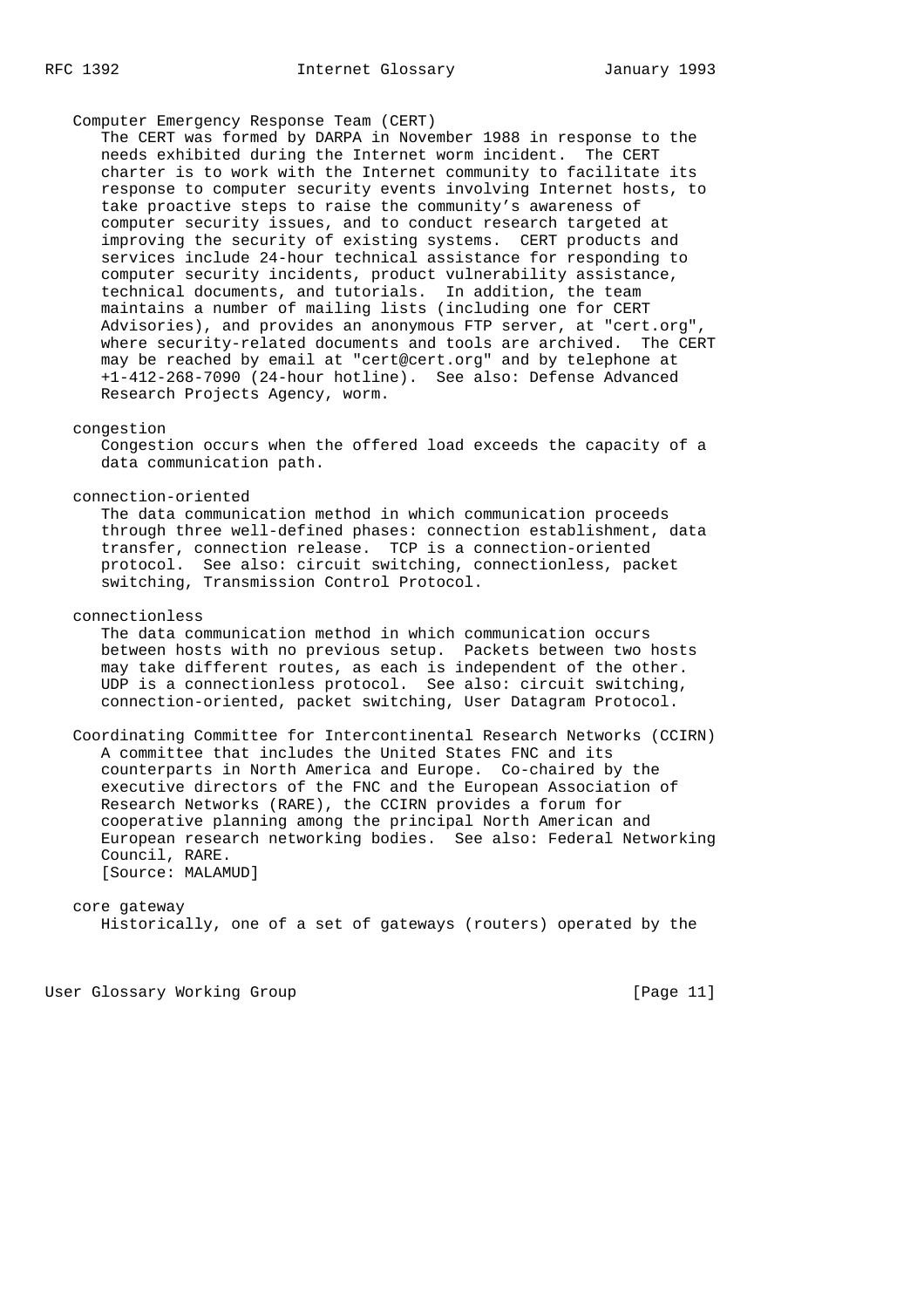Internet Network Operations Center at Bolt, Beranek and Newman (BBN). The core gateway system formed a central part of Internet routing in that all groups must advertise paths to their networks from a core gateway. [Source: MALAMUD]

 Corporation for Research and Educational Networking (CREN) This organization was formed in October 1989, when Bitnet and CSNET (Computer + Science NETwork) were combined under one administrative authority. CSNET is no longer operational, but CREN still runs Bitnet. See also: Bitnet. [Source: NNSC]

#### cracker

 A cracker is an individual who attempts to access computer systems without authorization. These individuals are often malicious, as opposed to hackers, and have many means at their disposal for breaking into a system. See also: hacker, Computer Emergency Response Team, Trojan Horse, virus, worm.

#### CRC

See: cyclic redundancy check

#### CREN

See: Corporation for Research and Educational Networking

### $CVMTC$

See: Campus Wide Information system

Cyberspace

 A term coined by William Gibson in his fantasy novel Neuromancer to describe the "world" of computers, and the society that gathers around them. [Source: ZEN]

Cyclic Redundancy Check (CRC)

 A number derived from a set of data that will be transmitted. By recalculating the CRC at the remote end and comparing it to the value originally transmitted, the receiving node can detect some types of transmission errors. [Source: MALAMUD]

### DARPA

See: Defense Advanced Research Projects Agency

 Data Encryption Key (DEK) Used for the encryption of message text and for the computation of message integrity checks (signatures). See also: encryption.

User Glossary Working Group **[Page 12]**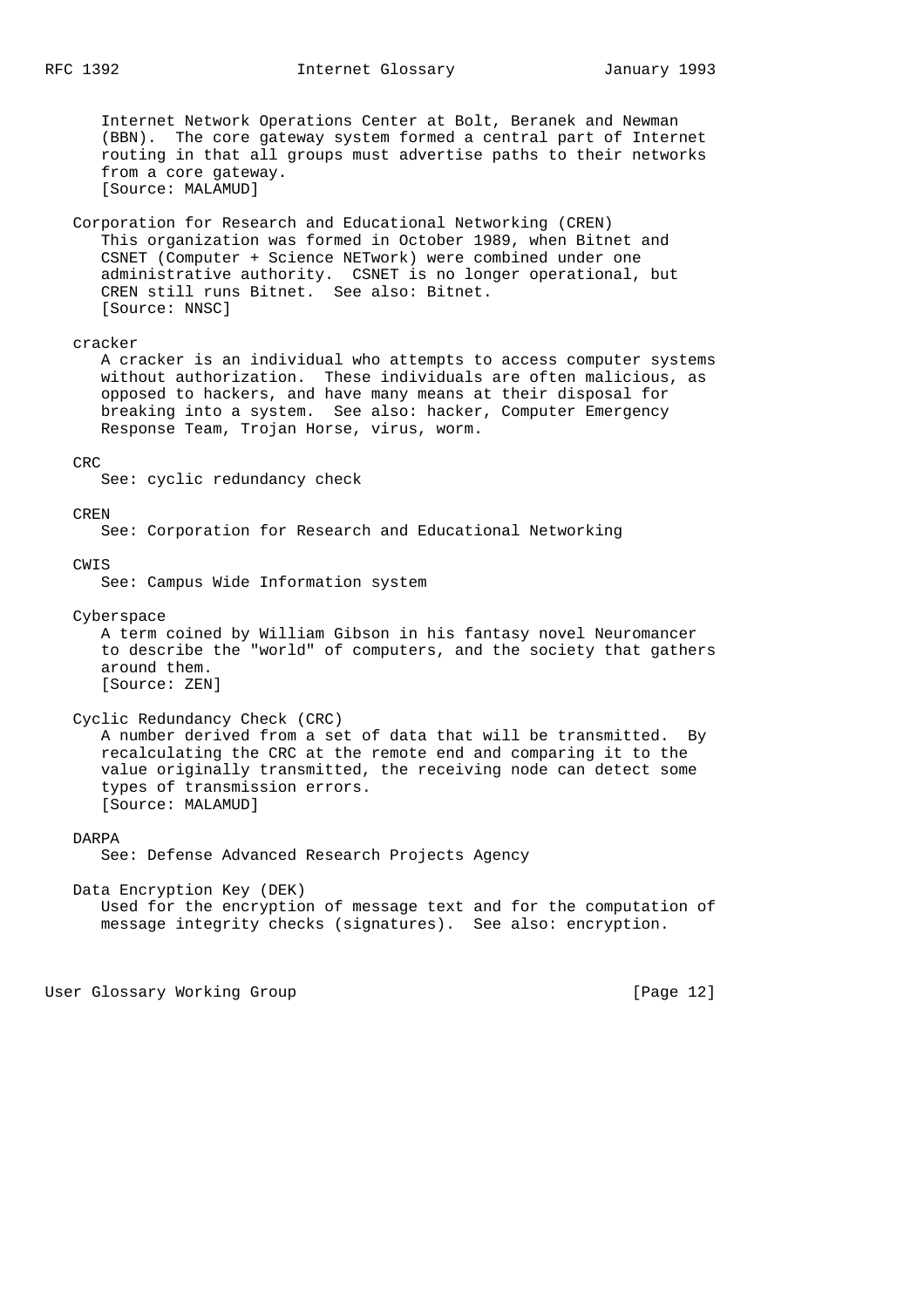Data Encryption Standard (DES) A popular, standard encryption scheme. See also: encryption. datagram A self-contained, independent entity of data carrying sufficient information to be routed from the source to the destination computer without reliance on earlier exchanges between this source and destination computer and the transporting network. See also: frame, packet. [Source: J. Postel]  $DC<sub>A</sub>$  See: Defense Information Systems Agency  $DCF$  Data Circuit-terminating Equipment  $DCF$  See: Distributed Computing Environment **DDN**  See: Defense Data Network DDN NIC See: Defense Data Network Network Information Center DECnet A proprietary network protocol designed by Digital Equipment Corporation. The functionality of each Phase of the implementation, such as Phase IV and Phase V, is different. default route A routing table entry which is used to direct packets addressed to networks not explicitly listed in the routing table. [Source: MALAMUD] Defense Advanced Research Projects Agency (DARPA) An agency of the U.S. Department of Defense responsible for the development of new technology for use by the military. DARPA (formerly known as ARPA) was responsible for funding much of the development of the Internet we know today, including the Berkeley version of Unix and TCP/IP. [Source: NNSC]

 Defense Data Network (DDN) A global communications network serving the US Department of Defense composed of MILNET, other portions of the Internet, and classified networks which are not part of the Internet. The DDN

User Glossary Working Group **Example 20** (Page 13)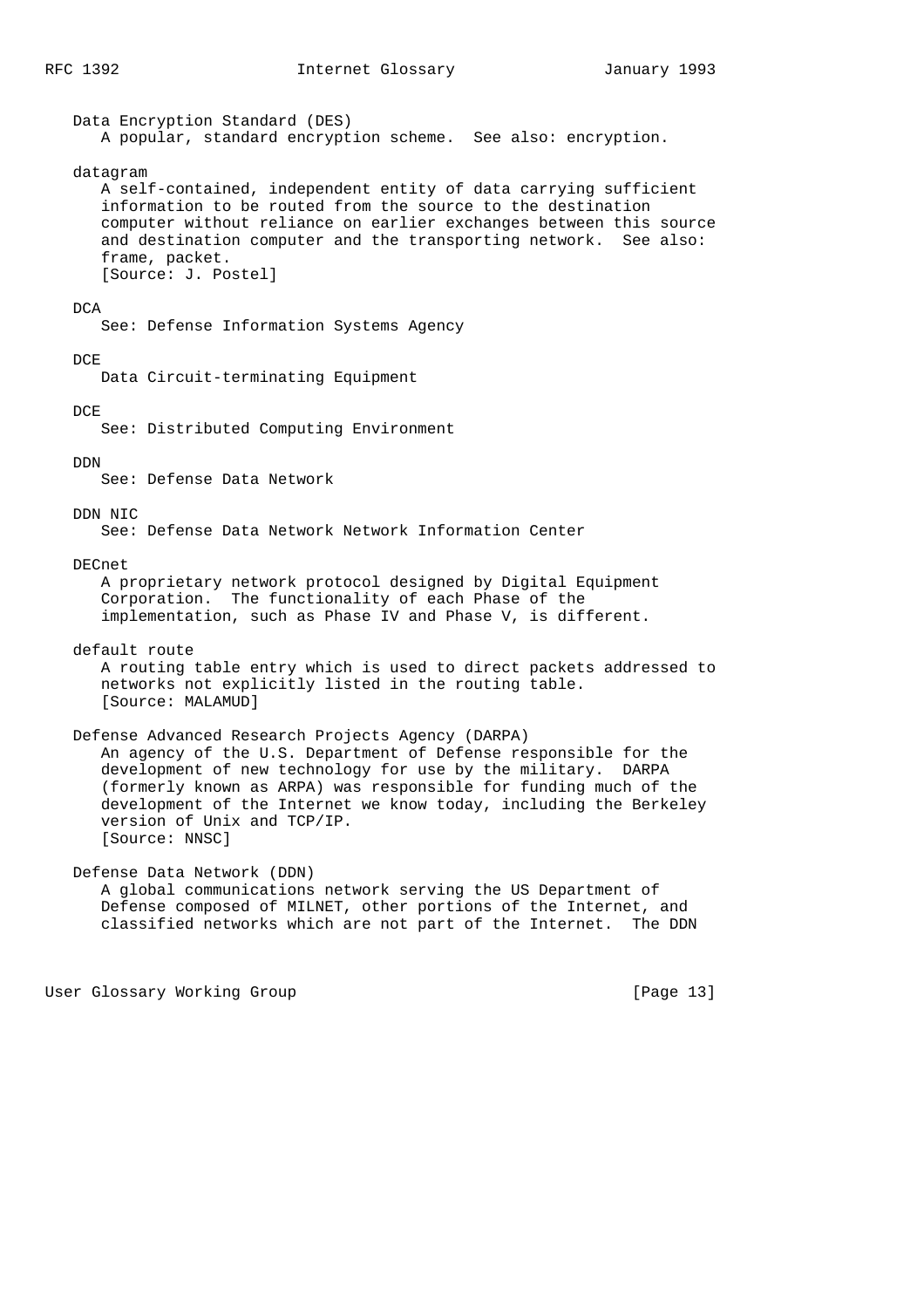is used to connect military installations and is managed by the Defense Information Systems Agency. See also: Defense Information Systems Agency.

 Defense Data Network Network Information Center (DDN NIC) Often called "The NIC", the DDN NIC's primary responsibility is the assignment of Internet network addresses and Autonomous System numbers, the administration of the root domain, and providing information and support services to the DDN. It is also a primary repository for RFCs. See also: Autonomous System, network address, Internet Registry, Network Information Center, Request For Comments.

```
 Defense Information Systems Agency (DISA)
```
 Formerly called the Defense Communications Agency (DCA), this is the government agency responsible for managing the DDN portion of the Internet, including the MILNET. Currently, DISA administers the DDN, and supports the user assistance services of the DDN NIC. See also: Defense Data Network.

#### DEK

See: Data Encryption Key

#### DES

See: Data Encryption Standard

### dialup

 A temporary, as opposed to dedicated, connection between machines established over a standard phone line.

Directory Access Protocol

 X.500 protocol used for communication between a Directory User Agent and a Directory System Agent. [Source: MALAMUD]

Directory System Agent (DSA)

 The software that provides the X.500 Directory Service for a portion of the directory information base. Generally, each DSA is responsible for the directory information for a single organization or organizational unit. [Source: RFC1208]

Directory User Agent (DUA)

 The software that accesses the X.500 Directory Service on behalf of the directory user. The directory user may be a person or another software element. [Source: RFC1208]

User Glossary Working Group **[Page 14]**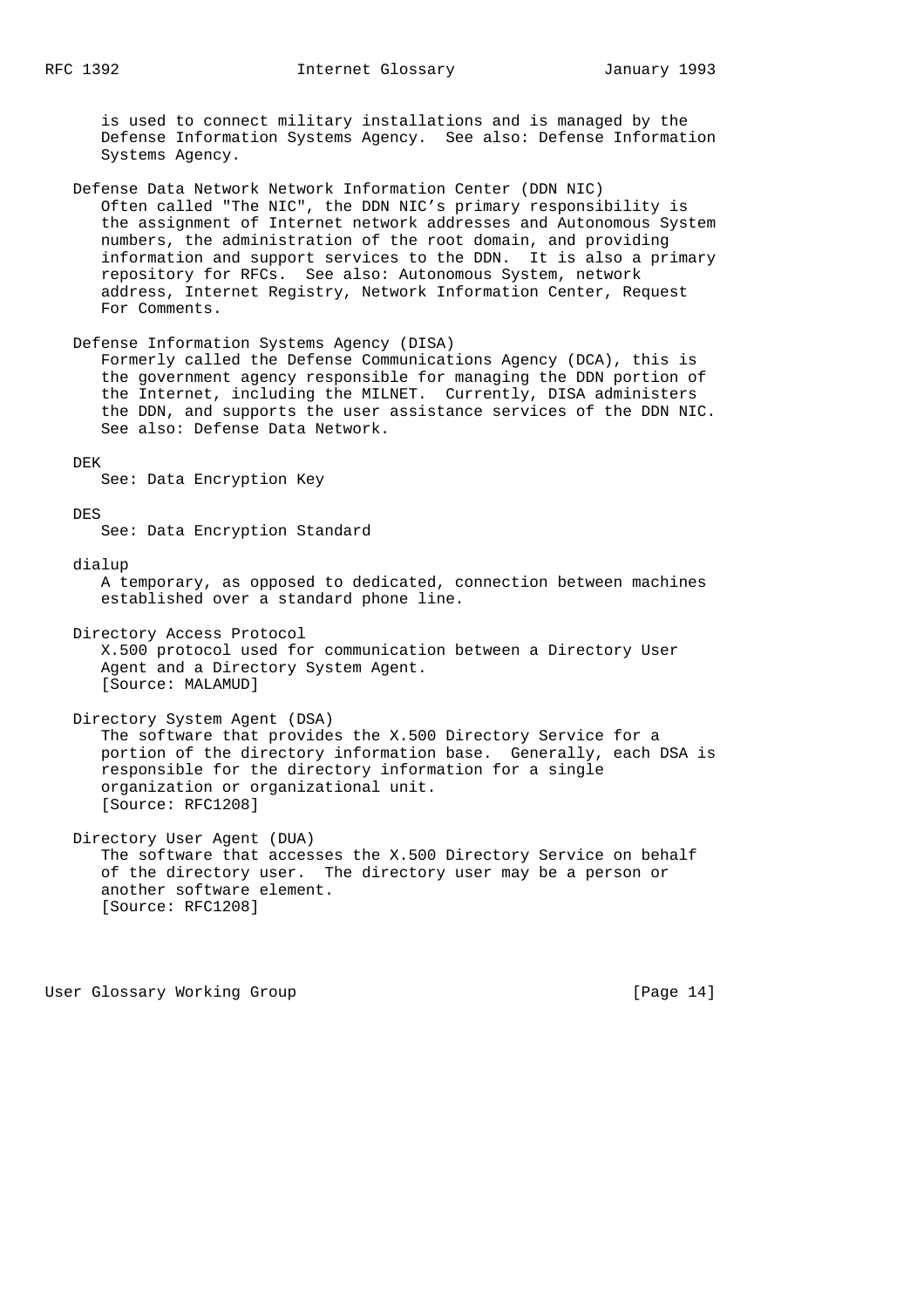DISA See: Defense Information Systems Agency Distributed Computing Environment (DCE) An architecture of standard programming interfaces, conventions, and server functionalities (e.g., naming, distributed file system, remote procedure call) for distributing applications transparently across networks of heterogeneous computers. Promoted and controlled by the Open Software Foundation (OSF), a consortium led by Digital, IBM and Hewlett Packard. [Source: RFC1208] distributed database A collection of several different data repositories that looks like a single database to the user. A prime example in the Internet is the Domain Name System. DIX Ethernet See: Ethernet DNS See: Domain Name System domain "Domain" is a heavily overused term in the Internet. It can be used in the Administrative Domain context, or the Domain Name context. See also: Administrative Domain, Domain Name System. Domain Name System (DNS) The DNS is a general purpose distributed, replicated, data query service. The principal use is the lookup of host IP addresses based on host names. The style of host names now used in the Internet is called "domain name", because they are the style of names used to look up anything in the DNS. Some important domains are: .COM (commercial), .EDU (educational), .NET (network operations), .GOV (U.S. government), and .MIL (U.S. military). Most countries also have a domain. For example, .US (United States), .UK (United Kingdom), .AU (Australia). It is defined in STD 13, RFCs 1034 and 1035. See also: Fully Qualified Domain

dot address (dotted decimal notation)

 Dot address refers to the common notation for IP addresses of the form A.B.C.D; where each letter represents, in decimal, one byte of a four byte IP address. See also: IP address. [Source: FYI4]

User Glossary Working Group **[Page 15]** 

Name.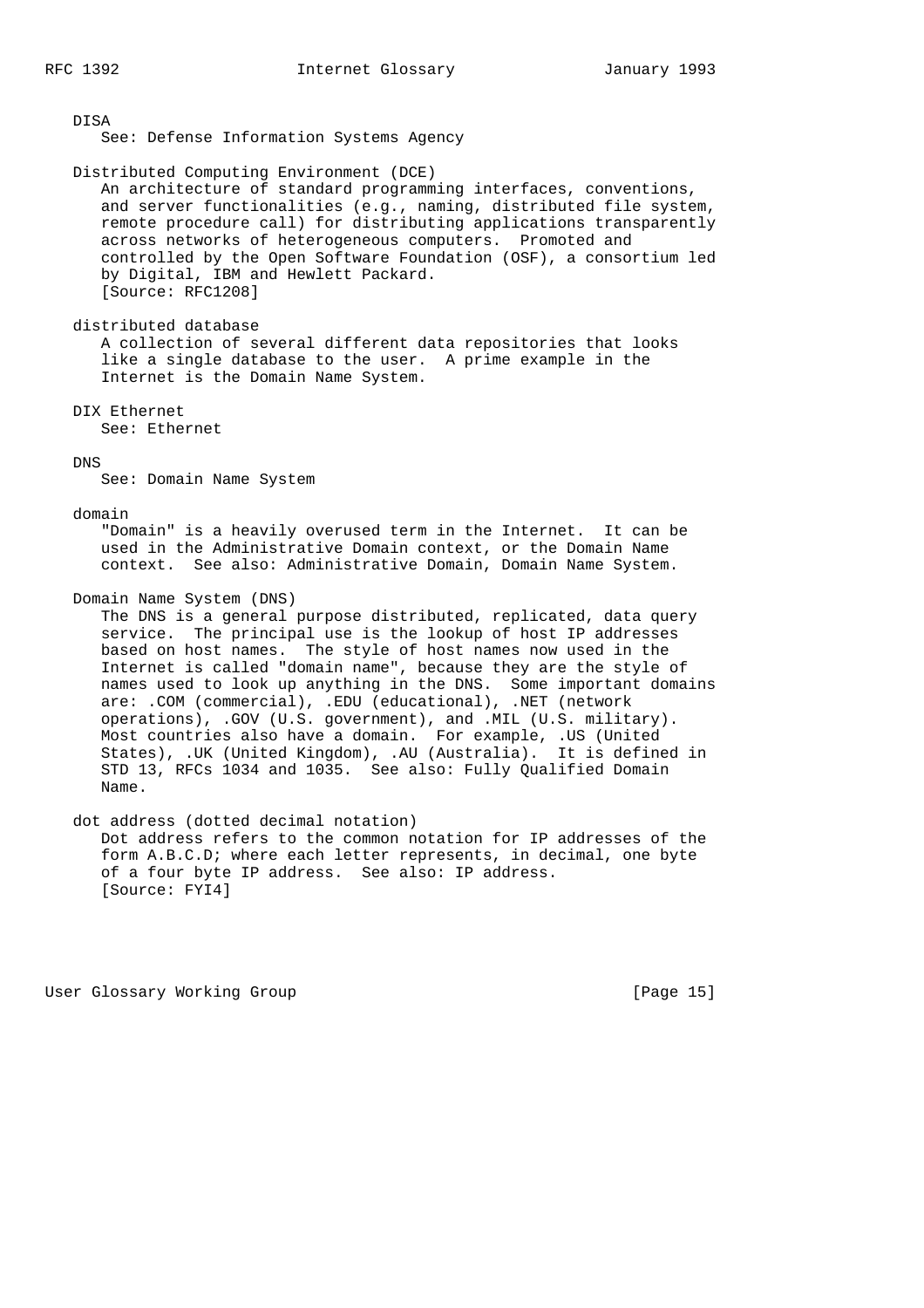DS1 A framing specification for T-1 synchronous lines. See also: T1 DS3 A framing specification for T-3 synchronous lines. See also: T3 DSA See: Directory System Agent DTE Data Terminal Equipment **DIJA**  See: Directory User Agent dynamic adaptive routing Automatic rerouting of traffic based on a sensing and analysis of current actual network conditions. NOTE: this does not include cases of routing decisions taken on predefined information. [Source: J. Postel] EARN See: European Academic and Research Network EBCDIC See: Extended Binary Coded Decimal Interchange Code Ebone A pan-European backbone service. EFF See: Electronic Frontier Foundation EFLA See: Extended Four Letter Acronym EGP See: Exterior Gateway Protocol Electronic Frontier Foundation (EFF) A foundation established to address social and legal issues arising from the impact on society of the increasingly pervasive use of computers as a means of communication and information distribution. Electronic Mail (email) A system whereby a computer user can exchange messages with other computer users (or groups of users) via a communications network.

User Glossary Working Group **[Page 16]**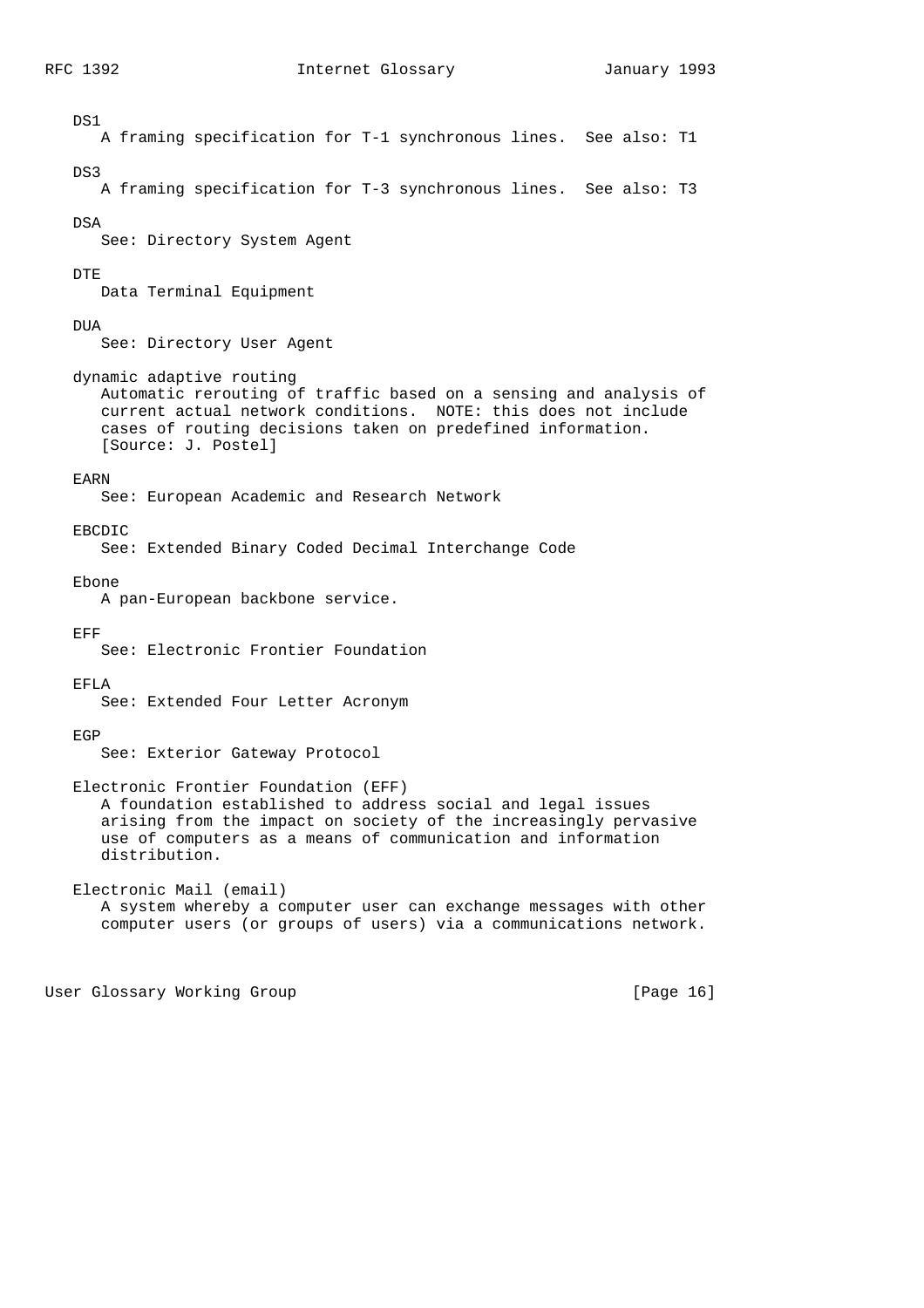Electronic mail is one of the most popular uses of the Internet. [Source: NNSC]

# email

See: Electronic mail

#### email address

 The domain-based or UUCP address that is used to send electronic mail to a specified destination. For example an editor's address is "gmalkin@xylogics.com". See also: bang path, mail path, UNIX to-UNIX CoPy. [Source: ZEN]

#### encapsulation

 The technique used by layered protocols in which a layer adds header information to the protocol data unit (PDU) from the layer above. As an example, in Internet terminology, a packet would contain a header from the physical layer, followed by a header from the network layer (IP), followed by a header from the transport layer (TCP), followed by the application protocol data. [Source: RFC1208]

#### encryption

 Encryption is the manipulation of a packet's data in order to prevent any but the intended recipient from reading that data. There are many types of data encryption, and they are the basis of network security. See also: Data Encryption Standard.

### Ethernet

 A 10-Mb/s standard for LANs, initially developed by Xerox, and later refined by Digital, Intel and Xerox (DIX). All hosts are connected to a coaxial cable where they contend for network access using a Carrier Sense Multiple Access with Collision Detection (CSMA/CD) paradigm. See also: 802.x, Local Area Network, token ring.

#### Ethernet meltdown

 An event that causes saturation, or near saturation, on an Ethernet. It usually results from illegal or misrouted packets and typically lasts only a short time. [Source: COMER]

## European Academic and Research Network (EARN)

 A network connecting European academic and research institutions with electronic mail and file transfer services using the Bitnet protocol. See also: Bitnet

User Glossary Working Group **Example 20** (Page 17)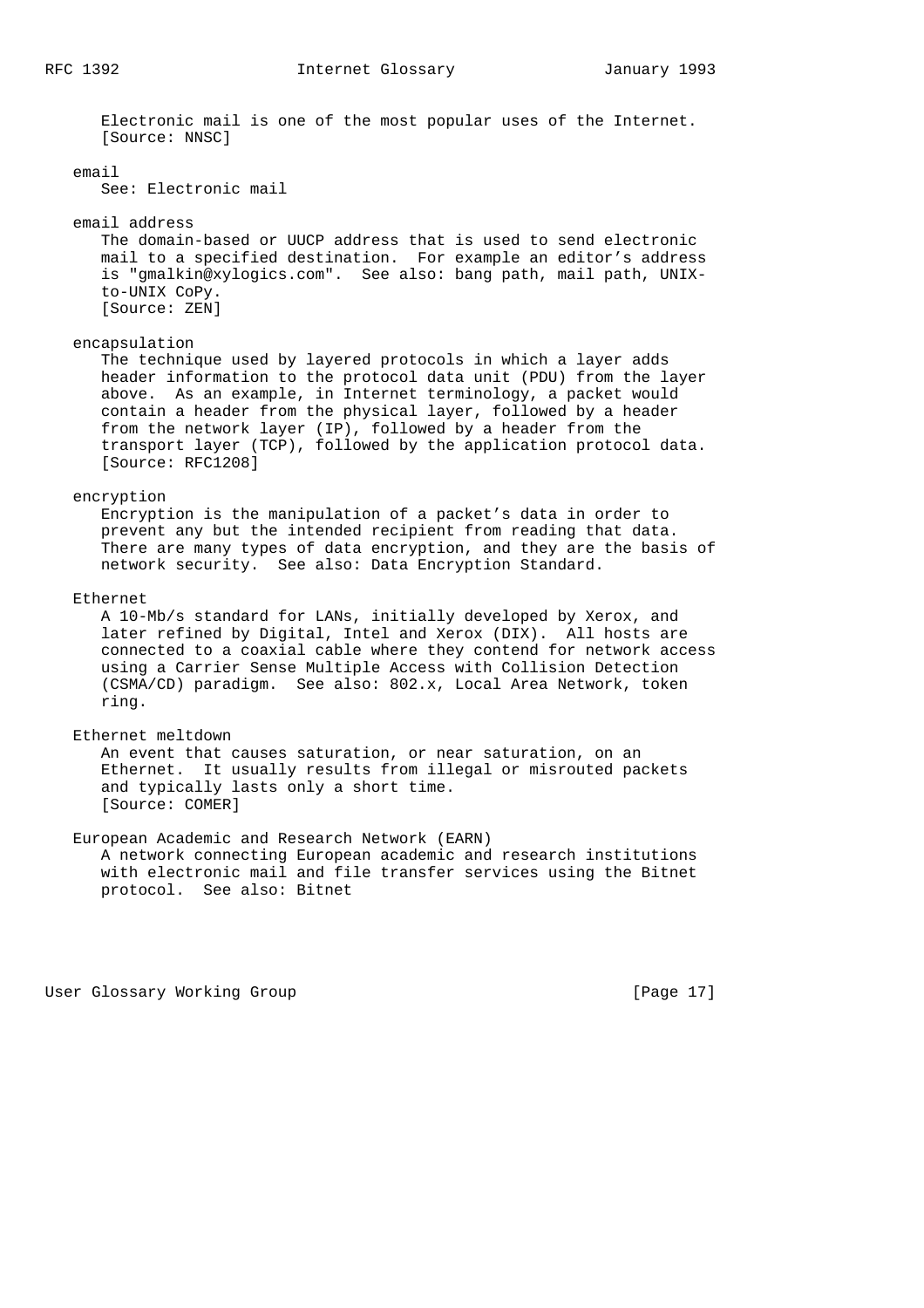Extended Binary Coded Decimal Interchange Code (EBCDIC) A standard character-to-number encoding used primarily by IBM computer systems. See also: ASCII.

 Extended Four Letter Acronym (EFLA) A recognition of the fact that there are far too many TLAs. See also: Three Letter Acronym. [Source: K. Morgan]

Exterior Gateway Protocol (EGP)

 A protocol which distributes routing information to the routers which connect autonomous systems. The term "gateway" is historical, as "router" is currently the preferred term. There is also a routing protocol called EGP defined in STD 18, RFC 904. See also: Autonomous System, Border Gateway Protocol, Interior Gateway Protocol.

eXternal Data Representation (XDR)

 A standard for machine independent data structures developed by Sun Microsystems and defined in RFC 1014. It is similar to ASN.1. See also: Abstract Syntax Notation One. [Source: RFC1208]

#### FARNET

 A non-profit corporation, established in 1987, whose mission is to advance the use of computer networks to improve research and education.

FAQ

Frequently Asked Question

FDDI

See: Fiber Distributed Data Interface

 Federal Information Exchange (FIX) One of the connection points between the American governmental internets and the Internet. [Source: SURA]

 Federal Networking Council (FNC) The coordinating group of representatives from those federal agencies involved in the development and use of federal networking, especially those networks using TCP/IP and the Internet. Current members include representatives from DOD, DOE, DARPA, NSF, NASA, and HHS. See also: Defense Advanced Research Projects Agency, National Science Foundation.

User Glossary Working Group **[Page 18]**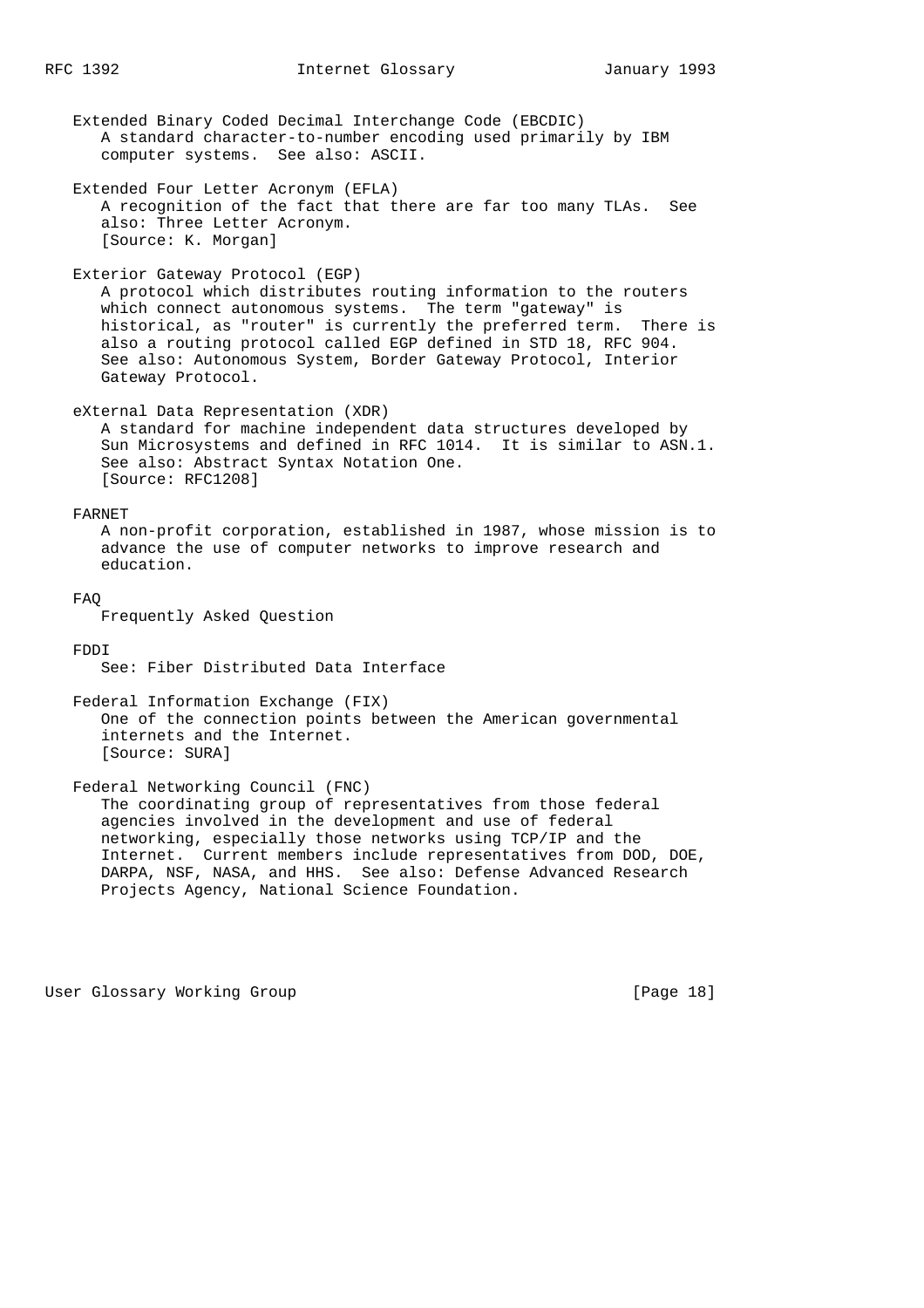Fiber Distributed Data Interface (FDDI)

 A high-speed (100Mb/s) LAN standard. The underlying medium is fiber optics, and the topology is a dual-attached, counter rotating token ring. See also: Local Area Network, token ring. [Source: RFC1208]

### file transfer

 The copying of a file from one computer to another over a computer network. See also: File Transfer Protocol, Kermit.

File Transfer Protocol (FTP)

 A protocol which allows a user on one host to access, and transfer files to and from, another host over a network. Also, FTP is usually the name of the program the user invokes to execute the protocol. It is defined in STD 9, RFC 959. See also: anonymous FTP.

# finger

 A program that displays information about a particular user, or all users, logged on the local system or on a remote system. It typically shows full name, last login time, idle time, terminal line, and terminal location (where applicable). It may also display plan and project files left by the user.

### FIX

See: Federal Information Exchange

### flame

 A strong opinion and/or criticism of something, usually as a frank inflammatory statement, in an electronic mail message. It is common to precede a flame with an indication of pending fire (i.e., FLAME ON!). Flame Wars occur when people start flaming other people for flaming when they shouldn't have. See also: Electronic Mail

### FNC

See: Federal Networking Council

For Your Information (FYI)

 A subseries of RFCs that are not technical standards or descriptions of protocols. FYIs convey general information about topics related to TCP/IP or the Internet. See also: Request For Comments, STD.

### FQDN

See: Fully Qualified Domain Name

User Glossary Working Group **[Page 19]**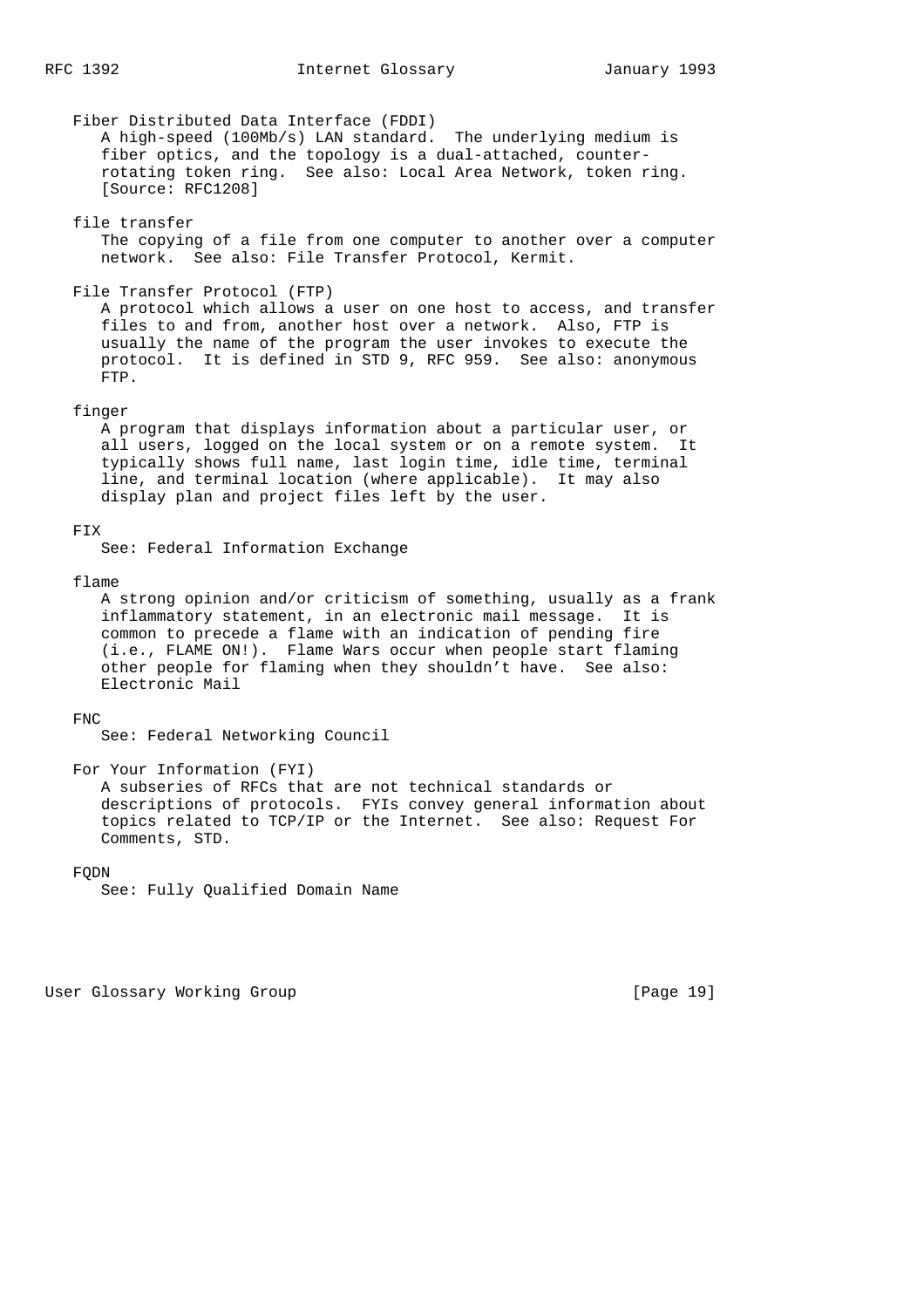| fragment<br>A piece of a packet. When a router is forwarding an IP packet to<br>a network that has a maximum packet size smaller than the packet<br>size, it is forced to break up that packet into multiple<br>fragments. These fragments will be reassembled by the IP layer at<br>the destination host.<br>fragmentation<br>The IP process in which a packet is broken into smaller pieces to<br>fit the requirements of a physical network over which the packet<br>must pass. See also: reassembly.<br>frame<br>A frame is a datalink layer "packet" which contains the header and<br>trailer information required by the physical medium.<br>That is,<br>network layer packets are encapsulated to become frames. See<br>also: datagram, encapsulation, packet.<br>freenet<br>Community-based bulletin board system with email, information<br>services, interactive communications, and conferencing. Freenets<br>are funded and operated by individuals and volunteers -- in one<br>sense, like public television. They are part of the National<br>Public Telecomputing Network (NPTN), an organization based in<br>Cleveland, Ohio, devoted to making computer telecommunication and<br>networking services as freely available as public libraries.<br>[Source: LAQUEY]<br>FTP<br>See: File Transfer Protocol<br>Fully Qualified Domain Name (FQDN)<br>The FQDN is the full name of a system, rather than just its<br>hostname. For example, "venera" is a hostname and<br>"venera.isi.edu" is an FQDN. See also: hostname, Domain Name<br>System.<br>FYI<br>See: For Your Information<br>gross<br>A dozen dozen (144).<br>gated<br>Gatedaemon. A program which supports multiple routing protocols<br>and protocol families. It may be used for routing, and makes an<br>effective platform for routing protocol research. The software is<br>freely available by anonymous FTP from "gated.cornell.edu". |  |
|-----------------------------------------------------------------------------------------------------------------------------------------------------------------------------------------------------------------------------------------------------------------------------------------------------------------------------------------------------------------------------------------------------------------------------------------------------------------------------------------------------------------------------------------------------------------------------------------------------------------------------------------------------------------------------------------------------------------------------------------------------------------------------------------------------------------------------------------------------------------------------------------------------------------------------------------------------------------------------------------------------------------------------------------------------------------------------------------------------------------------------------------------------------------------------------------------------------------------------------------------------------------------------------------------------------------------------------------------------------------------------------------------------------------------------------------------------------------------------------------------------------------------------------------------------------------------------------------------------------------------------------------------------------------------------------------------------------------------------------------------------------------------------------------------------------------------------------------------------------------------------------------------------------------------|--|
|                                                                                                                                                                                                                                                                                                                                                                                                                                                                                                                                                                                                                                                                                                                                                                                                                                                                                                                                                                                                                                                                                                                                                                                                                                                                                                                                                                                                                                                                                                                                                                                                                                                                                                                                                                                                                                                                                                                       |  |
|                                                                                                                                                                                                                                                                                                                                                                                                                                                                                                                                                                                                                                                                                                                                                                                                                                                                                                                                                                                                                                                                                                                                                                                                                                                                                                                                                                                                                                                                                                                                                                                                                                                                                                                                                                                                                                                                                                                       |  |
|                                                                                                                                                                                                                                                                                                                                                                                                                                                                                                                                                                                                                                                                                                                                                                                                                                                                                                                                                                                                                                                                                                                                                                                                                                                                                                                                                                                                                                                                                                                                                                                                                                                                                                                                                                                                                                                                                                                       |  |
|                                                                                                                                                                                                                                                                                                                                                                                                                                                                                                                                                                                                                                                                                                                                                                                                                                                                                                                                                                                                                                                                                                                                                                                                                                                                                                                                                                                                                                                                                                                                                                                                                                                                                                                                                                                                                                                                                                                       |  |
|                                                                                                                                                                                                                                                                                                                                                                                                                                                                                                                                                                                                                                                                                                                                                                                                                                                                                                                                                                                                                                                                                                                                                                                                                                                                                                                                                                                                                                                                                                                                                                                                                                                                                                                                                                                                                                                                                                                       |  |
|                                                                                                                                                                                                                                                                                                                                                                                                                                                                                                                                                                                                                                                                                                                                                                                                                                                                                                                                                                                                                                                                                                                                                                                                                                                                                                                                                                                                                                                                                                                                                                                                                                                                                                                                                                                                                                                                                                                       |  |
|                                                                                                                                                                                                                                                                                                                                                                                                                                                                                                                                                                                                                                                                                                                                                                                                                                                                                                                                                                                                                                                                                                                                                                                                                                                                                                                                                                                                                                                                                                                                                                                                                                                                                                                                                                                                                                                                                                                       |  |
|                                                                                                                                                                                                                                                                                                                                                                                                                                                                                                                                                                                                                                                                                                                                                                                                                                                                                                                                                                                                                                                                                                                                                                                                                                                                                                                                                                                                                                                                                                                                                                                                                                                                                                                                                                                                                                                                                                                       |  |
|                                                                                                                                                                                                                                                                                                                                                                                                                                                                                                                                                                                                                                                                                                                                                                                                                                                                                                                                                                                                                                                                                                                                                                                                                                                                                                                                                                                                                                                                                                                                                                                                                                                                                                                                                                                                                                                                                                                       |  |

User Glossary Working Group **[Page 20]**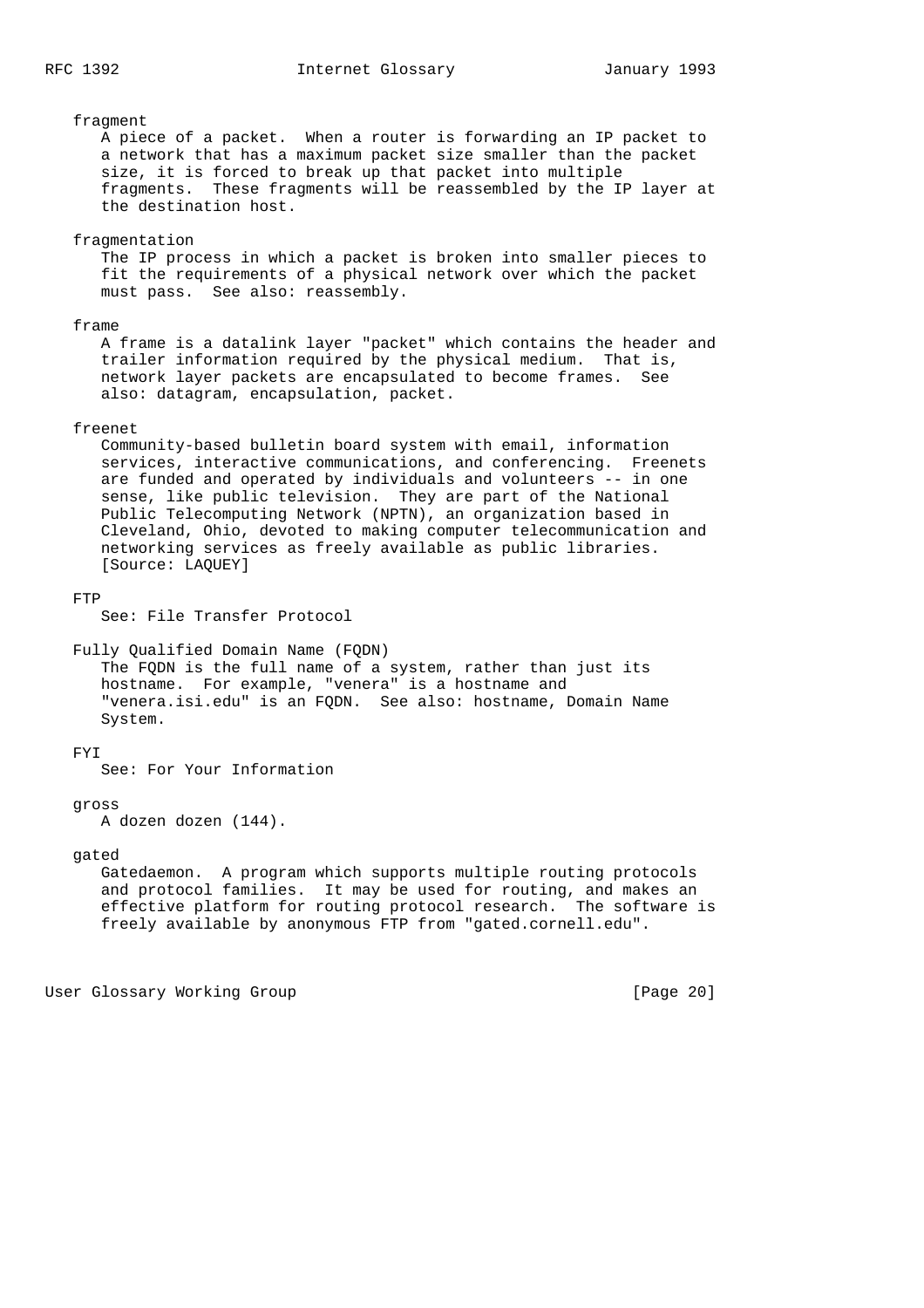Pronounced "gate-dee". See also: Exterior Gateway Protocol, Open Shortest Path First..., Routing Information Protocol, routed.

#### gateway

 The term "router" is now used in place of the original definition of "gateway". Currently, a gateway is a communications device/program which passes data between networks having similar functions but dissimilar implementations. This should not be confused with a protocol converter. By this definition, a router is a layer 3 (network layer) gateway, and a mail gateway is a layer 7 (application layer) gateway. See also: mail gateway, router, protocol converter.

#### Gopher

 A distributed information service that makes available hierarchical collections of information across the Internet. Gopher uses a simple protocol that allows a single Gopher client to access information from any accessible Gopher server, providing the user with a single "Gopher space" of information. Public domain versions of the client and server are available. See also: archie, archive site, Prospero, Wide Area Information Servers.

### GOSIP

See: Government OSI Profile

Government OSI Profile

 A subset of OSI standards specific to U.S. Government procurements, designed to maximize interoperability in areas where plain OSI standards are ambiguous or allow excessive options. [Source: BIG-LAN]

### hacker

 A person who delights in having an intimate understanding of the internal workings of a system, computers and computer networks in particular. The term is often misused in a pejorative context, where "cracker" would be the correct term. See also: cracker.

### header

 The portion of a packet, preceding the actual data, containing source and destination addresses, and error checking and other fields. A header is also the part of an electronic mail message that precedes the body of a message and contains, among other things, the message originator, date and time. See also: Electronic Mail, packet.

heterogeneous network

 A network running multiple network layer protocols. See also: DECnet, IP, IPX, XNS.

User Glossary Working Group **[Page 21]**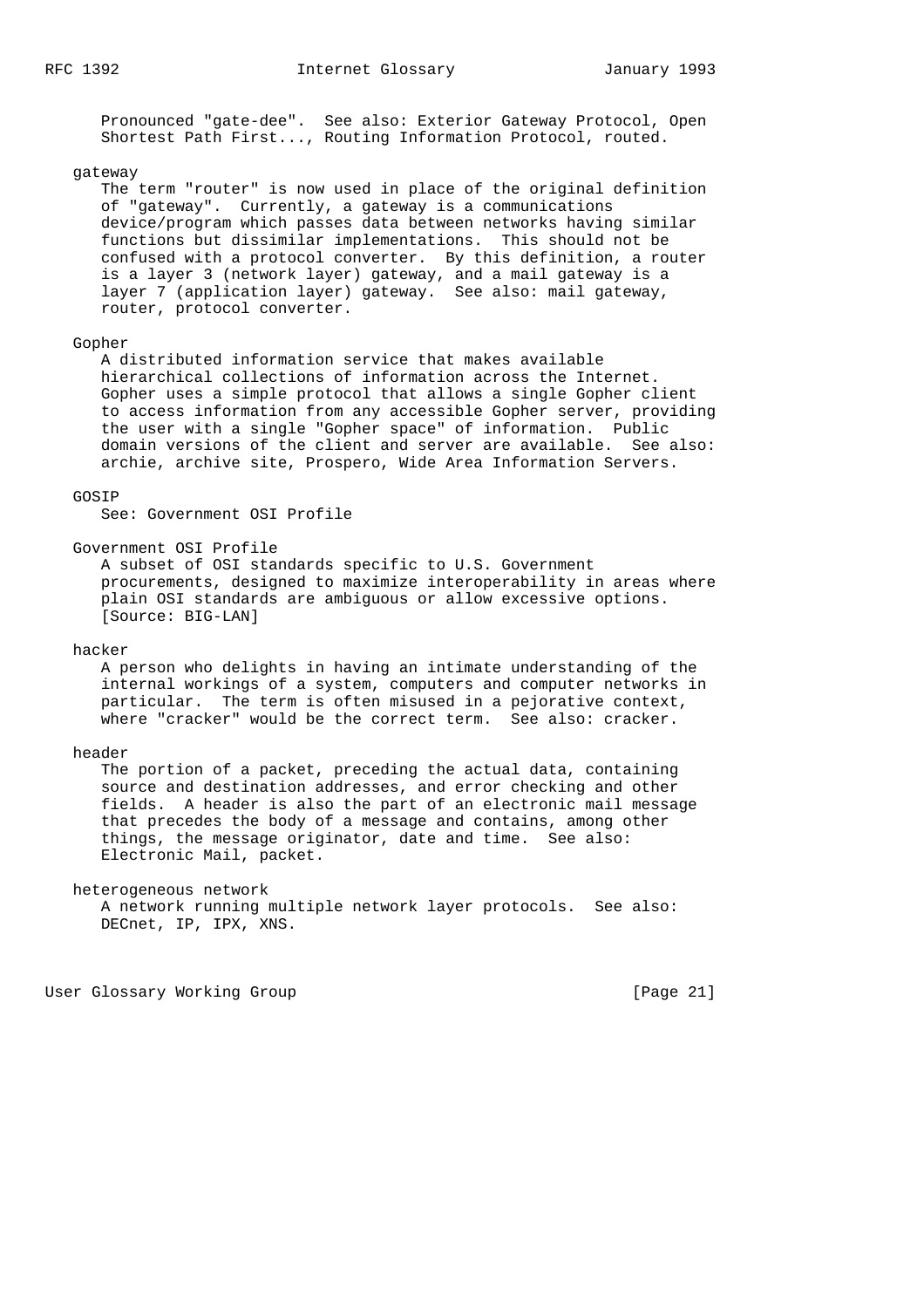hierarchical routing The complex problem of routing on large networks can be simplified by reducing the size of the networks. This is accomplished by breaking a network into a hierarchy of networks, where each level is responsible for its own routing. The Internet has, basically, three levels: the backbones, the mid-levels, and the stub networks. The backbones know how to route between the mid-levels, the mid-levels know how to route between the sites, and each site (being an autonomous system) knows how to route internally. See also: Autonomous System, Exterior Gateway Protocol, Interior Gateway Protocol, stub network, transit network. High Performance Computing and Communications (HPCC) High performance computing encompasses advanced computing, communications, and information technologies, including scientific workstations, supercomputer systems, high speed networks, special purpose and experimental systems, the new generation of large scale parallel systems, and application and systems software with all components well integrated and linked over a high speed network. [Source: HPCC] High Performance Parallel Interface (HIPPI) An emerging ANSI standard which extends the computer bus over fairly short distances at speeds of 800 and 1600 Mb/s. HIPPI is often used in a computer room to connect a supercomputer to routers, frame buffers, mass-storage peripherals, and other computers. See also: American National Standards Institute [Source: MALAMUD] HIPPI See: High Performance Parallel Interface hop A term used in routing. A path to a destination on a network is a series of hops, through routers, away from the origin. host A computer that allows users to communicate with other host computers on a network. Individual users communicate by using application programs, such as electronic mail, Telnet and FTP. [Source: NNSC] host address See: internet address hostname The name given to a machine. See also: Fully Qualified Domain User Glossary Working Group **[Page 22]**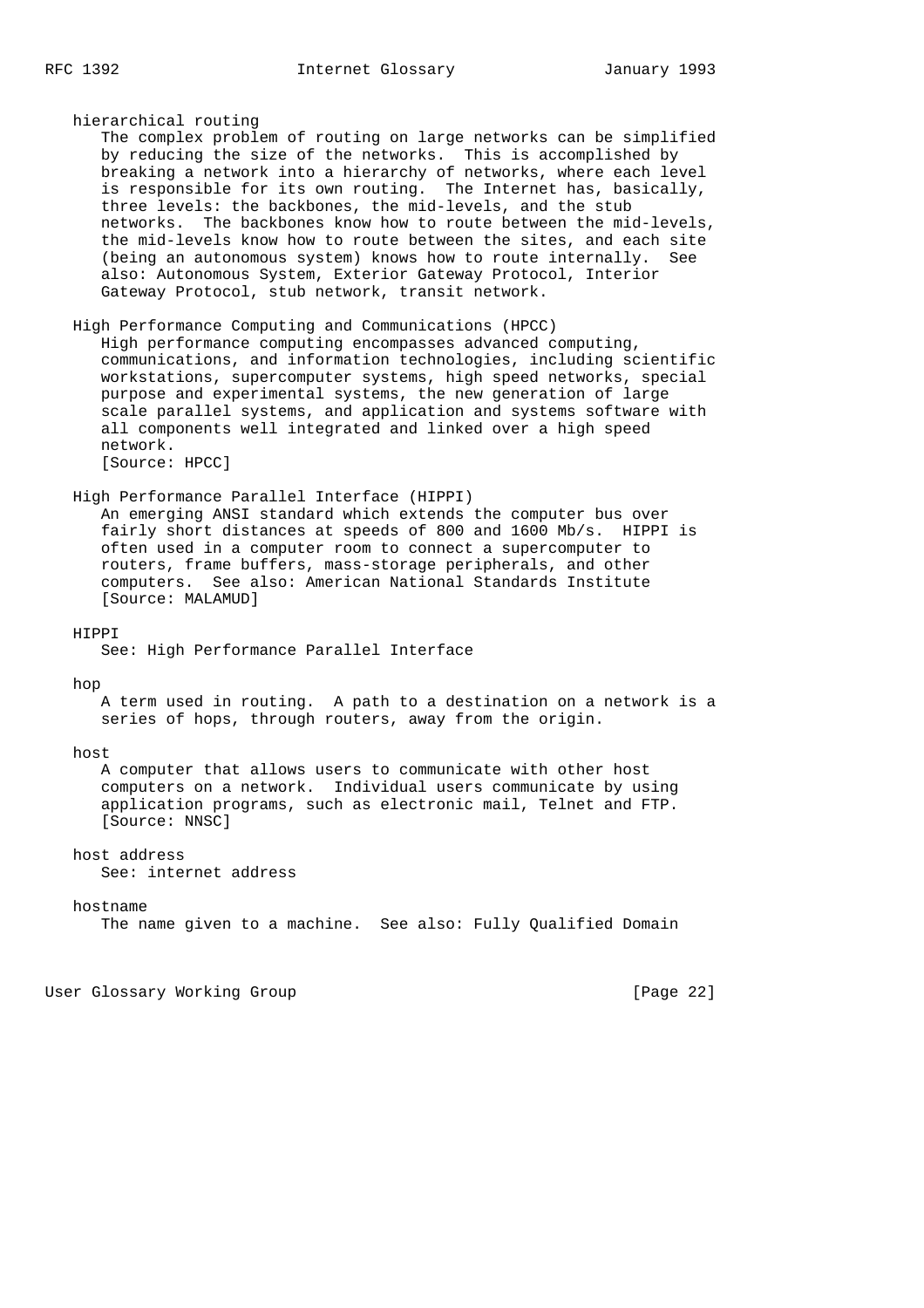Name. [Source: ZEN] host number See: host address HPCC See: High Performance Computing and Communications hub A device connected to several other devices. In ARCnet, a hub is used to connect several computers together. In a message handling service, a hub is used for the transfer of messages across the network. [Source: MALAMUD]  $T-D$  See: Internet-Draft IAB See: Internet Architecture Board IANA See: Internet Assigned Numbers Authority ICMP See: Internet Control Message Protocol IEEE Institute of Electrical and Electronics Engineers IEEE 802 See: 802.x IEN See: Internet Experiment Note IESG See: Internet Engineering Steering Group IETF See: Internet Engineering Task Force IINREN See: Interagency Interim National Research and Education Network IGP See: Interior Gateway Protocol

User Glossary Working Group **[Page 23]**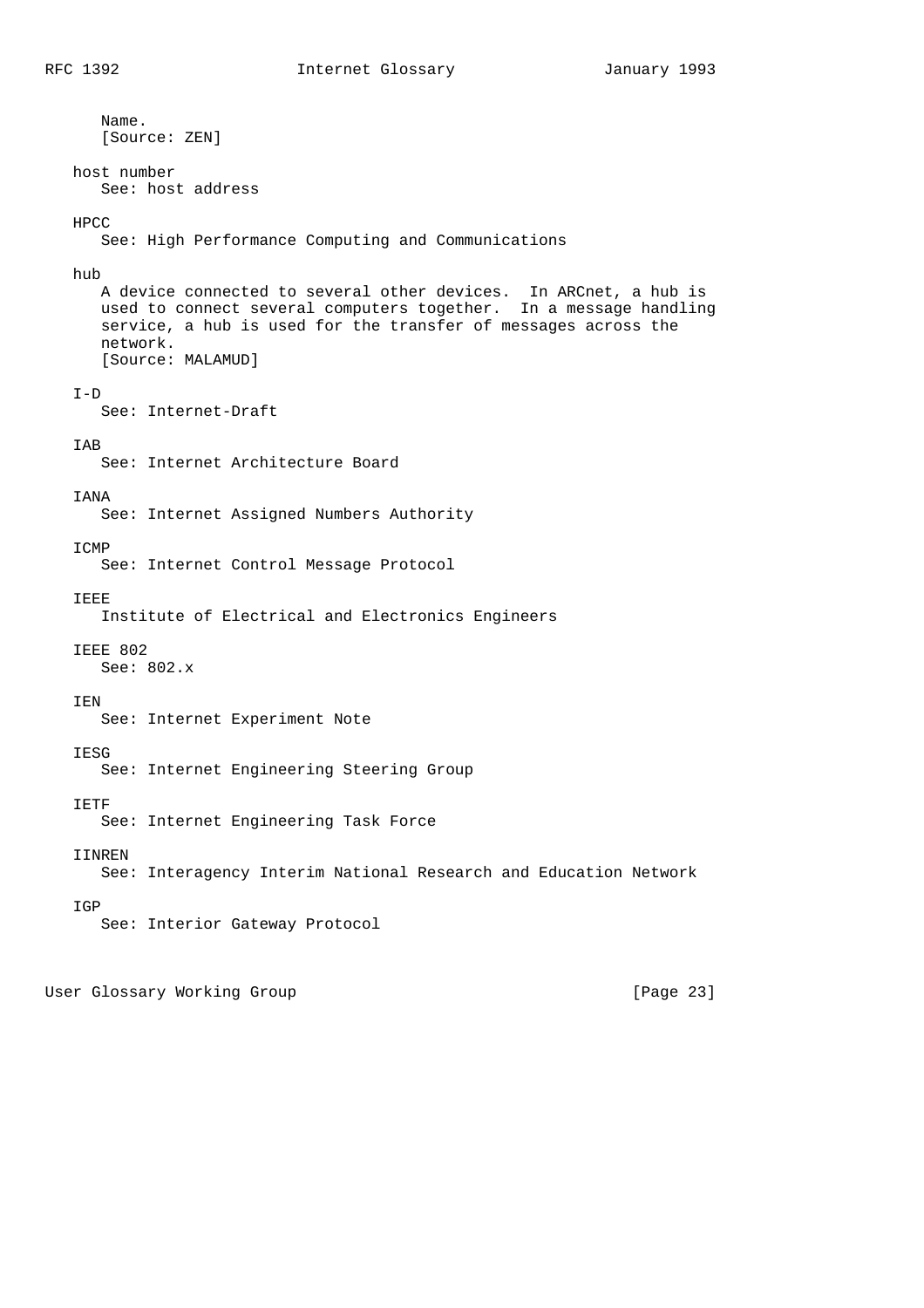IMHO In My Humble Opinion IMR See: Internet Monthly Report Integrated Services Digital Network (ISDN) An emerging technology which is beginning to be offered by the telephone carriers of the world. ISDN combines voice and digital network services in a single medium, making it possible to offer customers digital data services as well as voice connections through a single "wire". The standards that define ISDN are specified by CCITT. See also: CCITT. [Source: RFC1208] Interagency Interim National Research and Education Network (IINREN) An evolving operating network system. Near term (1992-1996) research and development activities will provide for the smooth evolution of this networking infrastructure into the future gigabit NREN. [Source: HPCC] Interior Gateway Protocol (IGP) A protocol which distributes routing information to the routers within an autonomous system. The term "gateway" is historical, as "router" is currently the preferred term. See also: Autonomous System, Exterior Gateway Protocol, Open Shortest Path First..., Routing Information Protocol. Intermediate System (IS) An OSI system which performs network layer forwarding. It is analogous to an IP router. See also: Open Systems Interconnection, router. Intermediate System-Intermediate System (IS-IS) The OSI IGP. See also: Open Systems Interconnection, Interior Gateway Protocol. International Organization for Standardization (ISO) A voluntary, nontreaty organization founded in 1946 which is responsible for creating international standards in many areas, including computers and communications. Its members are the national standards organizations of the 89 member countries, including ANSI for the U.S. See also: American National Standards Institute, Open Systems Interconnection.

User Glossary Working Group **by the Contract of Contract Contract Contract Contract Contract Contract Contract** 

[Source: TAN]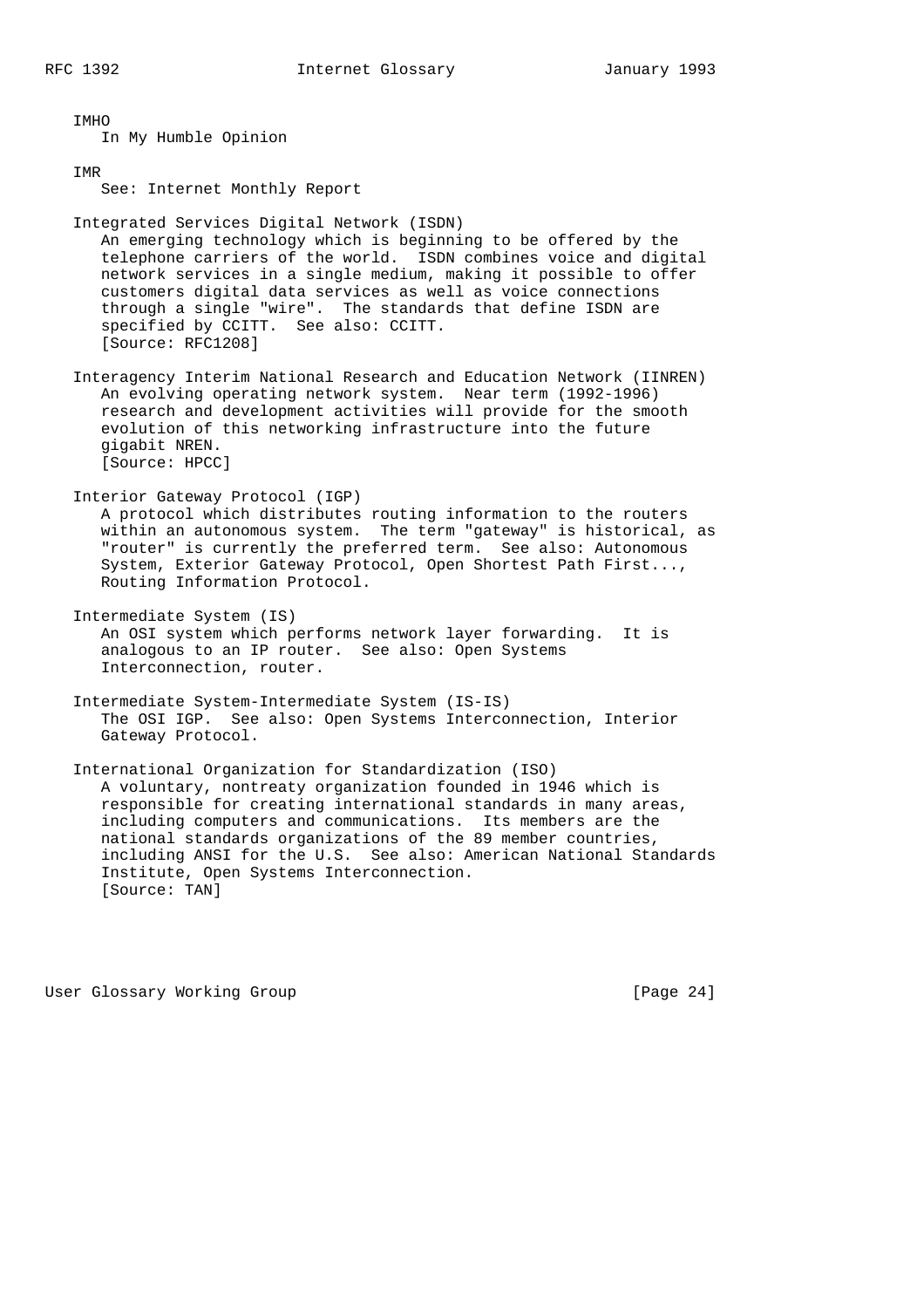#### internet

 While an internet is a network, the term "internet" is usually used to refer to a collection of networks interconnected with routers. See also: network.

### Internet

 (note the capital "I") The Internet is the largest internet in the world. Is a three level hierarchy composed of backbone networks (e.g., NSFNET, MILNET), mid-level networks, and stub networks. The Internet is a multiprotocol internet. See also: backbone, mid-level network, stub network, transit network, Internet Protocol, Corporation for Research and Educational Networks, National Science Foundation.

# internet address

 A IP address that uniquely identifies a node on an internet. An Internet address (capital "I"), uniquely identifies a node on the Internet. See also: internet, Internet, IP address.

### Internet Architecture Board (IAB)

 The technical body that oversees the development of the Internet suite of protocols. It has two task forces: the IETF and the IRTF. "IAB" previously stood for Internet Activities Board. See also: Internet Engineering Task Force, Internet Research Task Force.

### Internet Assigned Numbers Authority (IANA)

The central registry for various Internet protocol parameters, such as port, protocol and enterprise numbers, and options, codes and types. The currently assigned values are listed in the "Assigned Numbers" document [STD2]. To request a number assignment, contact the IANA at "iana@isi.edu". See also: assigned numbers, STD.

### Internet Control Message Protocol (ICMP)

 ICMP is an extension to the Internet Protocol. It allows for the generation of error messages, test packets and informational messages related to IP. It is defined in STD 5, RFC 792. [Source: FYI4]

Internet-Draft (I-D)

 Internet-Drafts are working documents of the IETF, its Areas, and its Working Groups. As the name implies, Internet-Drafts are draft documents. They are valid for a maximum of six months and may be updated, replaced, or obsoleted by other documents at any time. Very often, I-Ds are precursors to RFCs. See also: Internet Engineering Task Force, Request For Comments.

User Glossary Working Group **[Page 25]**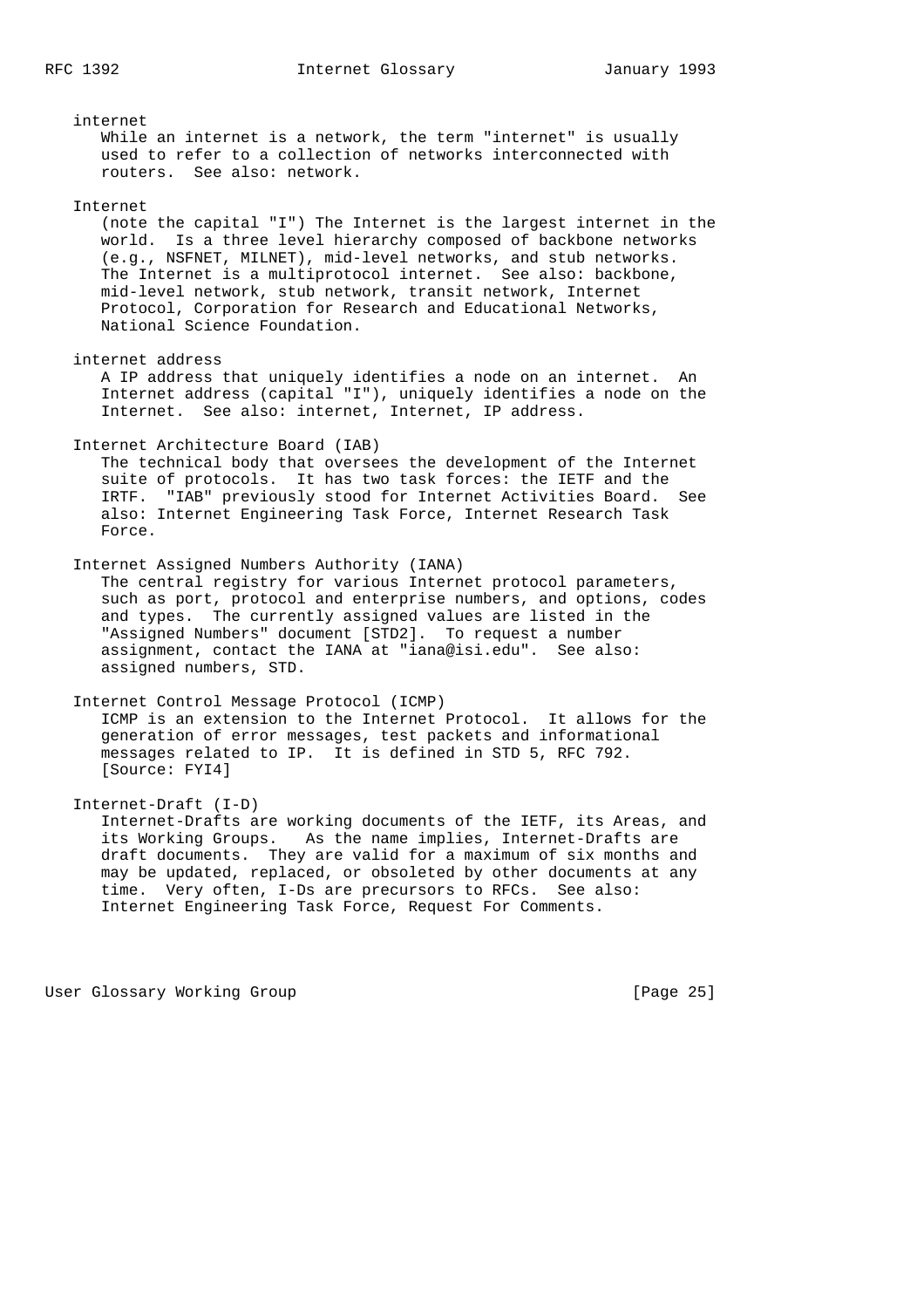Internet Engineering Steering Group (IESG) The IESG is composed of the IETF Area Directors and the IETF Chair. It provides the first technical review of Internet standards and is responsible for day-to-day "management" of the IETF. See also: Internet Engineering Task Force. Internet Engineering Task Force (IETF) The IETF is a large, open community of network designers, operators, vendors, and researchers whose purpose is to coordinate the operation, management and evolution of the Internet, and to resolve short-range and mid-range protocol and architectural issues. It is a major source of proposals for protocol standards which are submitted to the IAB for final approval. The IETF meets three times a year and extensive minutes are included in the IETF Proceedings. See also: Internet, Internet Architecture Board. [Source: FYI4] Internet Experiment Note (IEN) A series of reports pertinent to the Internet. IENs were published in parallel to RFCs and are no longer active. See also: Internet-Draft, Request For Comments. Internet Monthly Report (IMR) Published monthly, the purpose of the Internet Monthly Reports is to communicate to the Internet Research Group the accomplishments, milestones reached, or problems discovered by the participating organizations. internet number See: internet address Internet Protocol (IP) The Internet Protocol, defined in STD 5, RFC 791, is the network layer for the TCP/IP Protocol Suite. It is a connectionless, best-effort packet switching protocol. See also: packet switching, Request For Comments, TCP/IP Protocol Suite. Internet Registry (IR) The IANA has the discretionary authority to delegate portions of its responsibility and, with respect to network address and Autonomous System identifiers, has lodged this responsibility with an IR. The IR function is performed by the DDN NIC. See also: Autonomous System, network address, Defense Data Network..., Internet Assigned Numbers Authority. Internet Relay Chat (IRC) A world-wide "party line" protocol that allows one to converse with others in real time. IRC is structured as a network of

User Glossary Working Group **[Page 26]** [Page 26]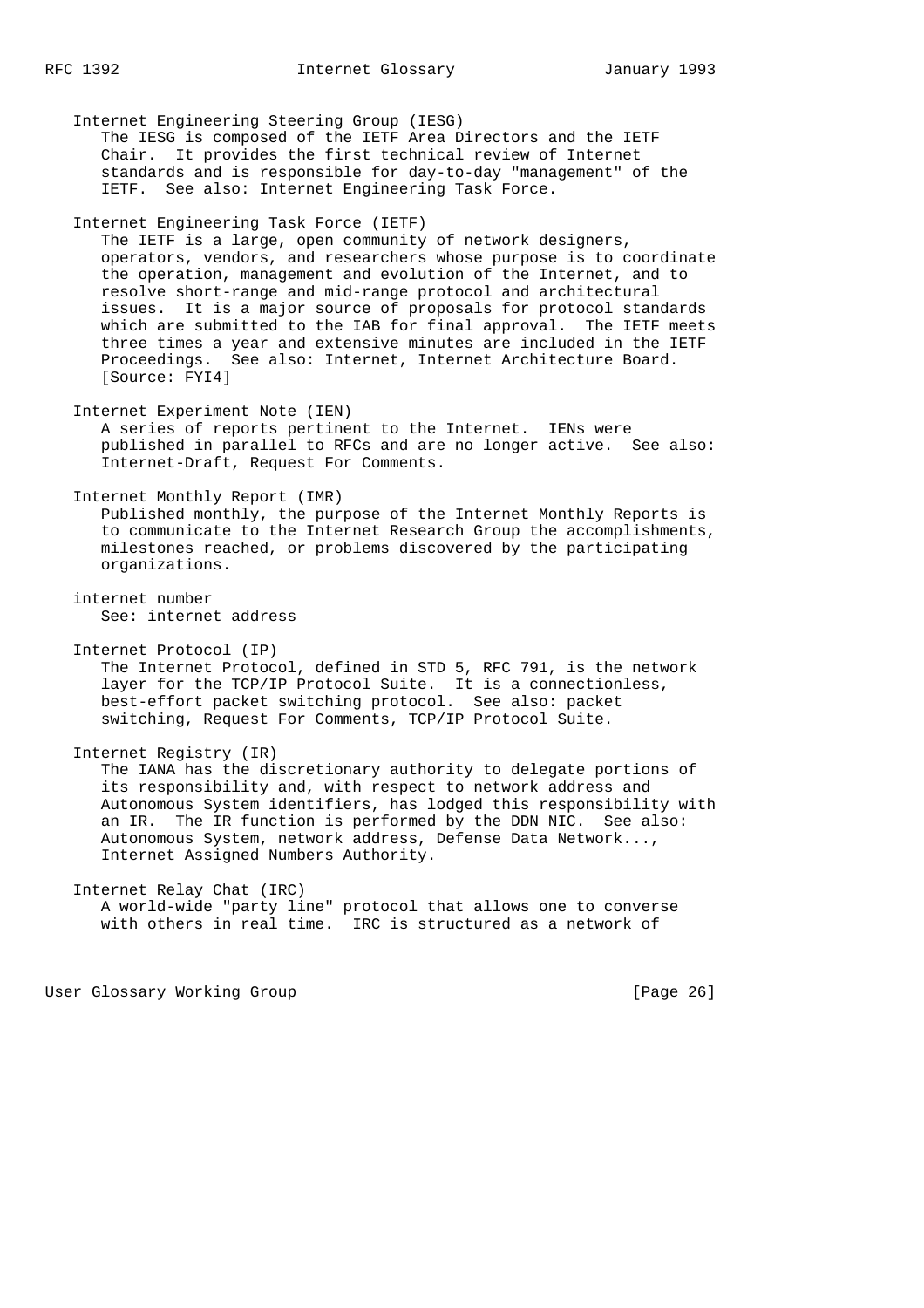servers, each of which accepts connections from client programs, one per user. See also: talk. [Source: HACKER]

 Internet Research Steering Group (IRSG) The "governing body" of the IRTF. See also: Internet Research Task Force. [Source: MALAMUD]

Internet Research Task Force (IRTF)

 The IRTF is chartered by the IAB to consider long-term Internet issues from a theoretical point of view. It has Research Groups, similar to IETF Working Groups, which are each tasked to discuss different research topics. Multi-cast audio/video conferencing and privacy enhanced mail are samples of IRTF output. See also: Internet Architecture Board, Internet Engineering Task Force, Privacy Enhanced Mail.

Internet Society (ISOC)

 The Internet Society is a non-profit, professional membership organization which facilitates and supports the technical evolution of the Internet, stimulates interest in and educates the scientific and academic communities, industry and the public about the technology, uses and applications of the Internet, and promotes the development of new applications for the system. The Society provides a forum for discussion and collaboration in the operation and use of the global Internet infrastructure. The Internet Society publishes a quarterly newsletter, the Internet Society News, and holds an annual conference, INET. The development of Internet technical standards takes place under the auspices of the Internet Society with substantial support from the Corporation for National Research Initiatives under a cooperative agreement with the US Federal Government. [Source: V. Cerf]

Internetwork Packet eXchange (IPX)

 Novell's protocol used by Netware. A router with IPX routing can interconnect LANs so that Novell Netware clients and servers can communicate. See also: Local Area Network.

interoperability

 The ability of software and hardware on multiple machines from multiple vendors to communicate meaningfully.

IP

See: Internet Protocol

User Glossary Working Group **[Page 27]**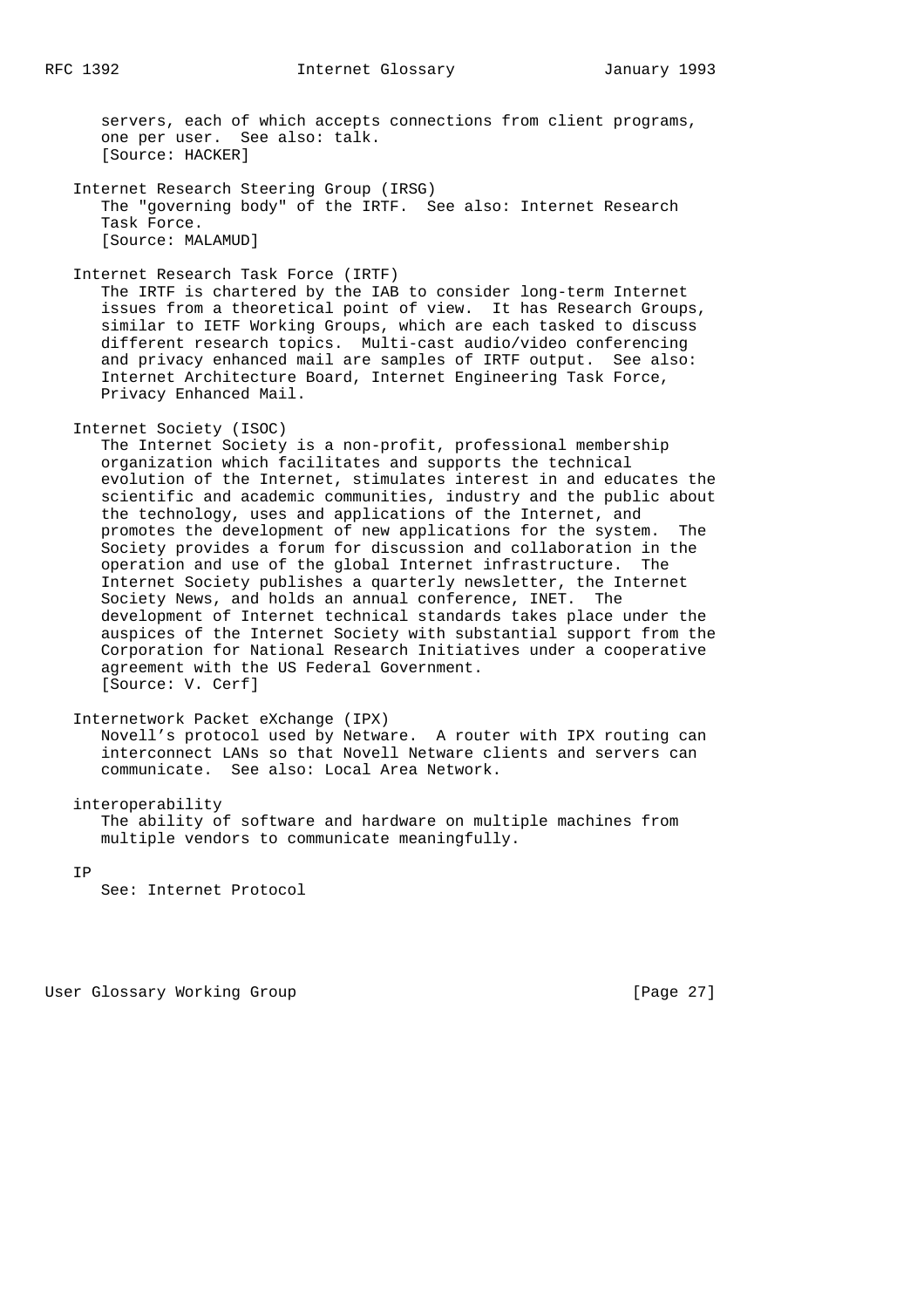| IP address<br>The 32-bit address defined by the Internet Protocol in STD 5, RFC<br>791. It is usually represented in dotted decimal notation. See<br>also: dot address, internet address, Internet Protocol, network<br>address, subnet address, host address. |
|----------------------------------------------------------------------------------------------------------------------------------------------------------------------------------------------------------------------------------------------------------------|
| IP datagram<br>See: datagram                                                                                                                                                                                                                                   |
| IPX<br>See: Internetwork Packet eXchange                                                                                                                                                                                                                       |
| IR<br>See: Internet Registry                                                                                                                                                                                                                                   |
| <b>IRC</b><br>See: Internet Relay Chat                                                                                                                                                                                                                         |
| IRSG<br>See: Internet Research Steering Group                                                                                                                                                                                                                  |
| IRTF<br>See: Internet Research Task Force                                                                                                                                                                                                                      |
| IS<br>See: Intermediate System                                                                                                                                                                                                                                 |
| $IS-IS$<br>See: Intermediate System-Intermediate System                                                                                                                                                                                                        |
| ISDN<br>See: Integrated Services Digital Network                                                                                                                                                                                                               |
| <b>ISO</b><br>See: International Organization for Standardization                                                                                                                                                                                              |
| ISO Development Environment (ISODE)<br>Software that allows OSI services to use a TCP/IP network.<br>Pronounced eye-so-dee-eee. See also: Open Systems<br>Interconnection, TCP/IP Protocol Suite.                                                              |
| ISOC<br>See: Internet Society                                                                                                                                                                                                                                  |
| ISODE<br>See: ISO Development Environment                                                                                                                                                                                                                      |

User Glossary Working Group **Example 28** and League 28 and League 28 and League 28 and League 28 and League 28 and League 28 and League 28 and League 28 and League 28 and League 28 and League 28 and League 28 and League 28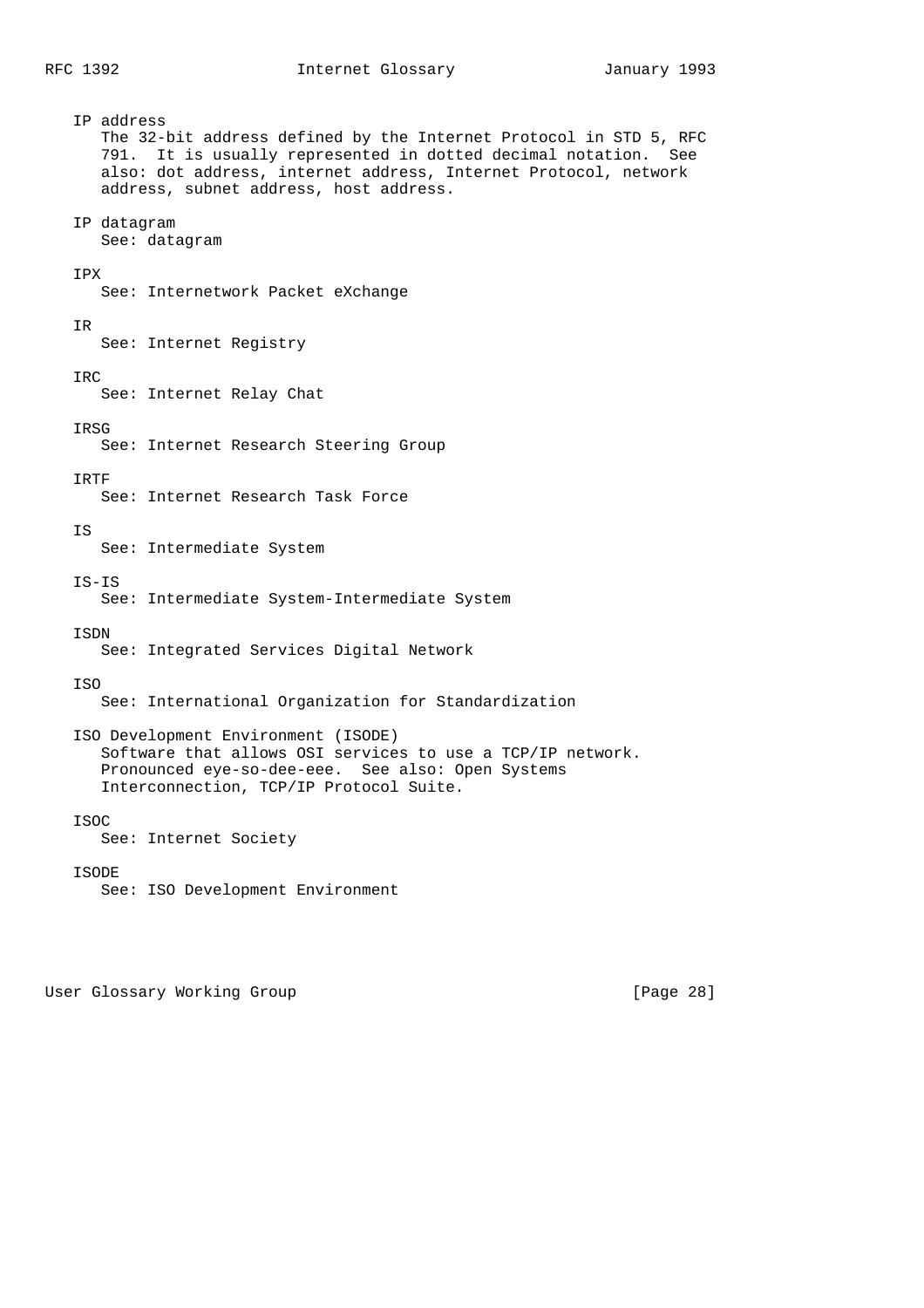# JKREY

Joyce K. Reynolds

#### KA90

 A popular implementation of TCP/IP and associated protocols for amateur packet radio systems. See also: TCP/IP Protocol Suite. [Source: RFC1208]

# Kerberos

 Kerberos is the security system of MIT's Project Athena. It is based on symmetric key cryptography. See also: encryption.

### Kermit

 A popular file transfer protocol developed by Columbia University. Because Kermit runs in most operating environments, it provides an easy method of file transfer. Kermit is NOT the same as FTP. See also: File Transfer Protocol [Source: MALAMUD]

### Knowbot

 An experimental directory service. See also: white pages, WHOIS, X.500.

### T.AN

See: Local Area Network

#### layer

 Communication networks for computers may be organized as a set of more or less independent protocols, each in a different layer (also called level). The lowest layer governs direct host-to-host communication between the hardware at different hosts; the highest consists of user applications. Each layer builds on the layer beneath it. For each layer, programs at different hosts use protocols appropriate to the layer to communicate with each other. TCP/IP has five layers of protocols; OSI has seven. The advantages of different layers of protocols is that the methods of passing information from one layer to another are specified clearly as part of the protocol suite, and changes within a protocol layer are prevented from affecting the other layers. This greatly simplifies the task of designing and maintaining communication programs. See also: Open Systems Interconnection, TCP/IP Protocol Suite.

### listserv

 An automated mailing list distribution system originally designed for the Bitnet/EARN network. See also: Bitnet, European Academic Research Network, mailing list.

User Glossary Working Group **[Page 29]**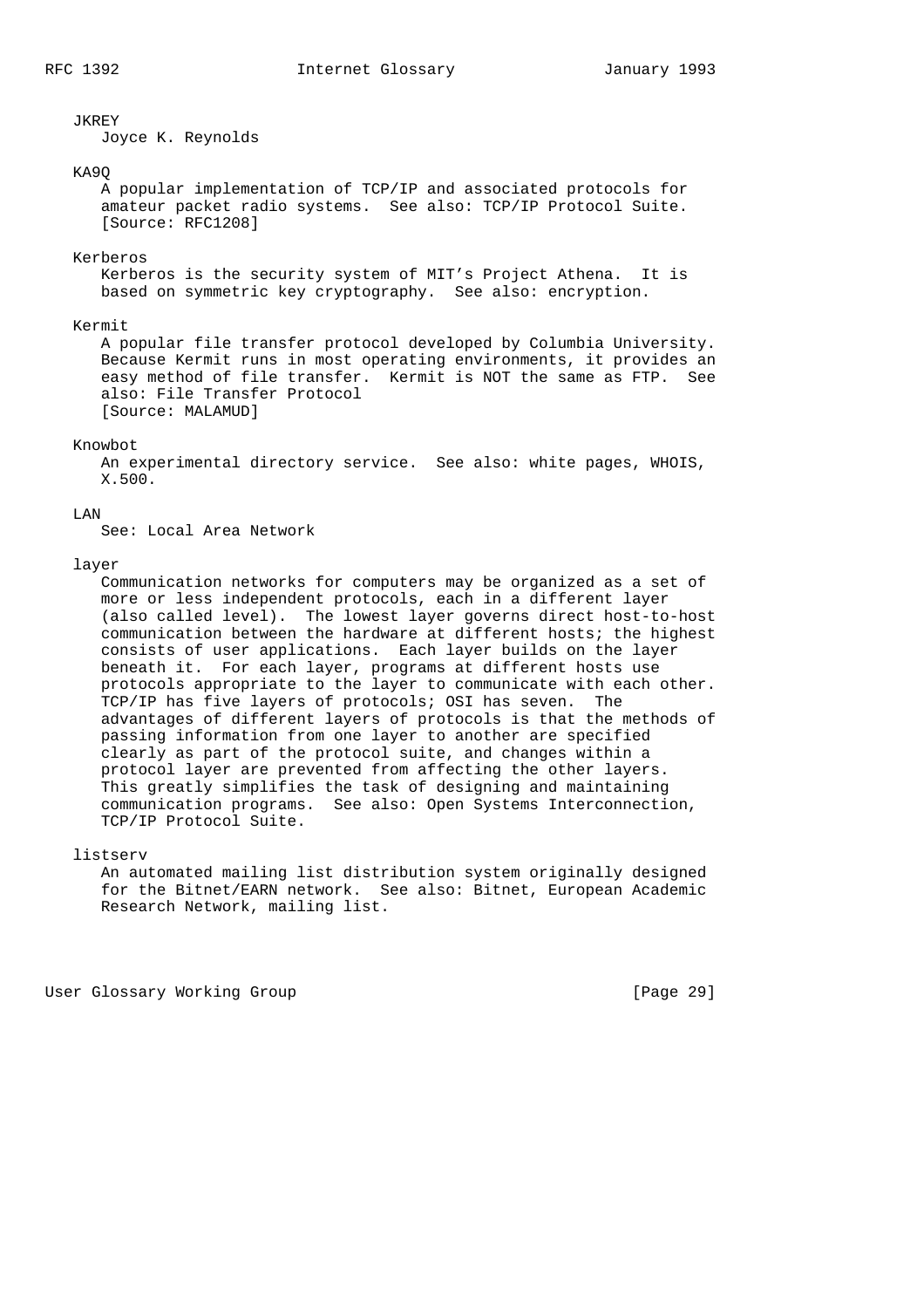little-endian A format for storage or transmission of binary data in which the least significant byte (bit) comes first. See also: big-endian. [Source: RFC1208]  $T.T.C$  See: Logical Link Control Local Area Network (LAN) A data network intended to serve an area of only a few square kilometers or less. Because the network is known to cover only a small area, optimizations can be made in the network signal protocols that permit data rates up to 100Mb/s. See also: Ethernet, Fiber Distributed Data Interface, token ring, Wide Area Network. [Source: NNSC] Logical Link Control (LLC) The upper portion of the datalink layer, as defined in IEEE 802.2. The LLC sublayer presents a uniform interface to the user of the datalink service, usually the network layer. Beneath the LLC sublayer is the MAC sublayer. See also: 802.x, layer, Media Access Control. Lurking No active participation on the part of a subscriber to an mailing list or USENET newsgroup. A person who is lurking is just listening to the discussion. Lurking is encouraged for beginners who need to get up to speed on the history of the group. See also: Electronic Mail, mailing list, Usenet. [Source: LAQUEY] MAC See: Media Access Control MAC address The hardware address of a device connected to a shared media. See also: Media Access Control, Ethernet, token ring. [Source: MALAMUD] mail bridge A mail gateway that forwards electronic mail between two or more networks while ensuring that the messages it forwards meet certain administrative criteria. A mail bridge is simply a specialized form of mail gateway that enforces an administrative policy with regard to what mail it forwards. See also: Electronic Mail, mail gateway. [Source: NNSC]

User Glossary Working Group **by the Contract of Contract Contract Contract Contract Contract Contract Contract**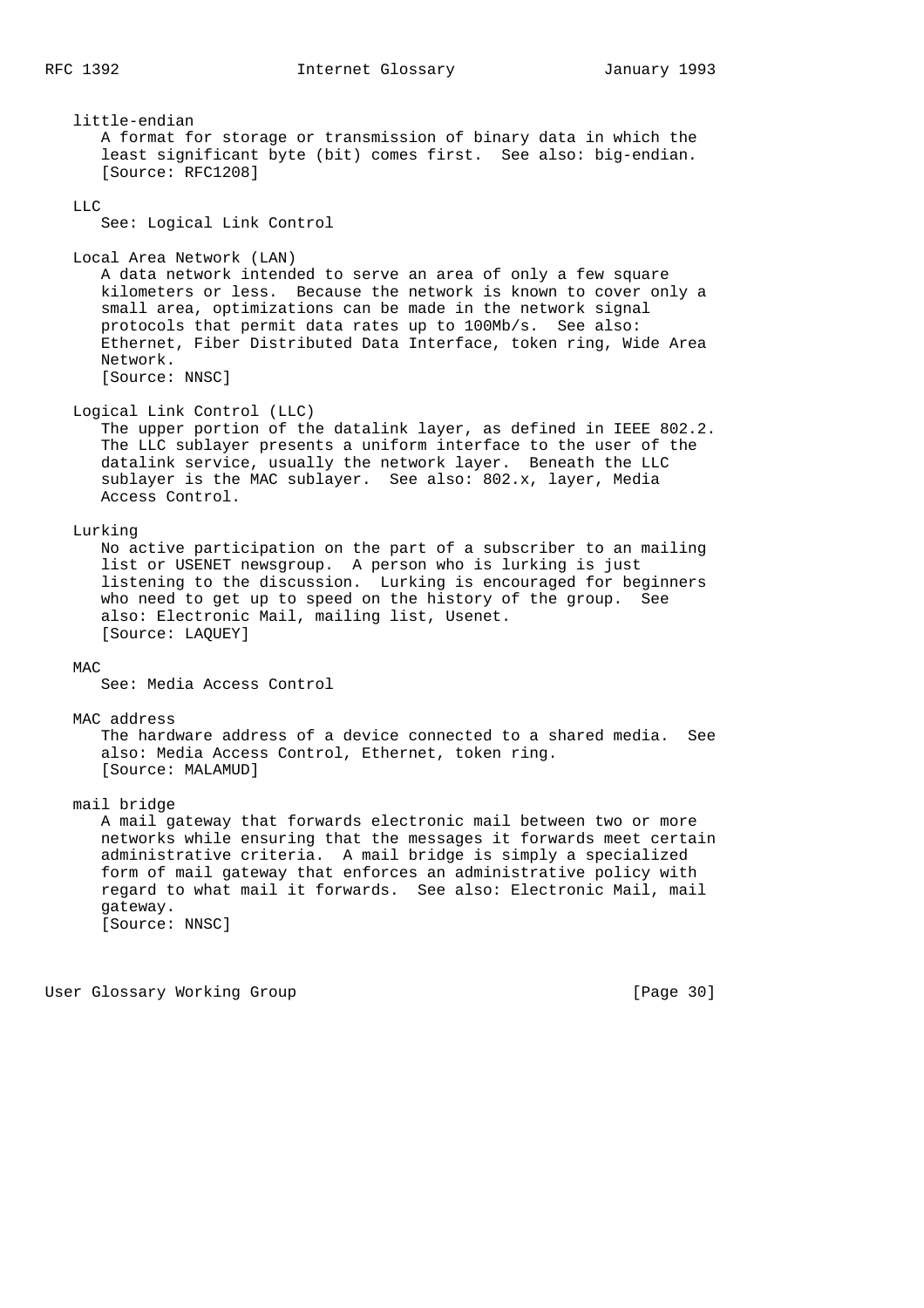Mail Exchange Record (MX Record) A DNS resource record type indicating which host can handle mail for a particular domain. See also: Domain Name System, Electronic Mail. [Source: MALAMUD] mail exploder Part of an electronic mail delivery system which allows a message to be delivered to a list of addresses. Mail exploders are used to implement mailing lists. Users send messages to a single address and the mail exploder takes care of delivery to the individual mailboxes in the list. See also: Electronic Mail, email address, mailing list. [Source: RFC1208] mail gateway A machine that connects two or more electronic mail systems (including dissimilar mail systems) and transfers messages between them. Sometimes the mapping and translation can be quite complex, and it generally requires a store-and-forward scheme whereby the message is received from one system completely before it is transmitted to the next system, after suitable translations. See also: Electronic Mail. [Source: RFC1208] mail path A series of machine names used to direct electronic mail from one user to another. This system of email addressing has been used primarily in UUCP networks which are trying to eliminate its use altogether. See also: bang path, email address, UNIX-to-UNIX CoPy. mail server A software program that distributes files or information in response to requests sent via email. Internet examples include Almanac and netlib. Mail servers have also been used in Bitnet to provide FTP-like services. See also: Bitnet, Electronic Mail, FTP. [Source: NWNET] mailing list A list of email addresses, used by a mail exploder, to forward messages to groups of people. Generally, a mailing list is used to discuss certain set of topics, and different mailing lists discuss different topics. A mailing list may be moderated. This means that messages sent to the list are actually sent to a moderator who determines whether or not to send the messages on to

everyone else. Requests to subscribe to, or leave, a mailing list

User Glossary Working Group **[Page 31]**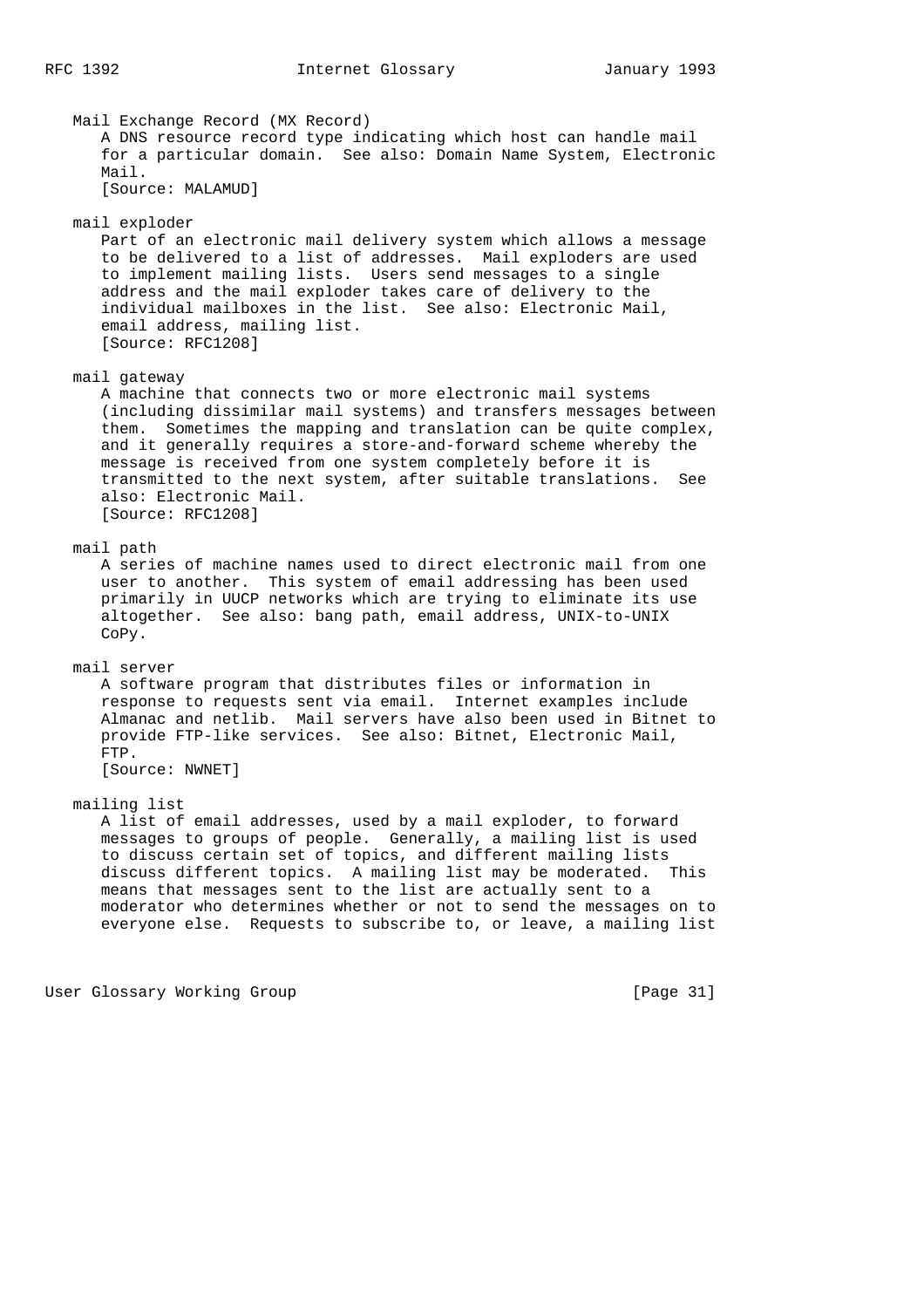should ALWAYS be sent to the list's "-request" address (e.g., ietf-request@cnri.reston.va.us for the IETF mailing list). See also: Electronic Mail, mail exploder.

#### MAN

See: Metropolitan Area Network

# Management Information Base (MIB)

 The set of parameters an SNMP management station can query or set in the SNMP agent of a network device (e.g., router). Standard, minimal MIBs have been defined, and vendors often have Private enterprise MIBs. In theory, any SNMP manager can talk to any SNMP agent with a properly defined MIB. See also: client-server model, Simple Network Management Protocol. [Source: BIG-LAN]

#### Martian

 A humorous term applied to packets that turn up unexpectedly on the wrong network because of bogus routing entries. Also used as a name for a packet which has an altogether bogus (non-registered or ill-formed) internet address. [Source: RFC1208]

 Maximum Transmission Unit (MTU) The largest frame length which may be sent on a physical medium. See also: fragmentation, frame.

Media Access Control (MAC)

 The lower portion of the datalink layer. The MAC differs for various physical media. See also: MAC Address, Ethernet, Logical Link Control, token ring.

```
 message switching
See: packet switching
```
 Metropolitan Area Network (MAN) A data network intended to serve an area approximating that of a large city. Such networks are being implemented by innovative techniques, such as running fiber cables through subway tunnels. A popular example of a MAN is SMDS. See also: Local Area Network, Switched Multimegabit Data Service, Wide Area Network. [Source: NNSC]

### MIB

See: Management Information Base

 mid-level network Mid-level networks (a.k.a. regionals) make up the second level of

User Glossary Working Group [Page 32]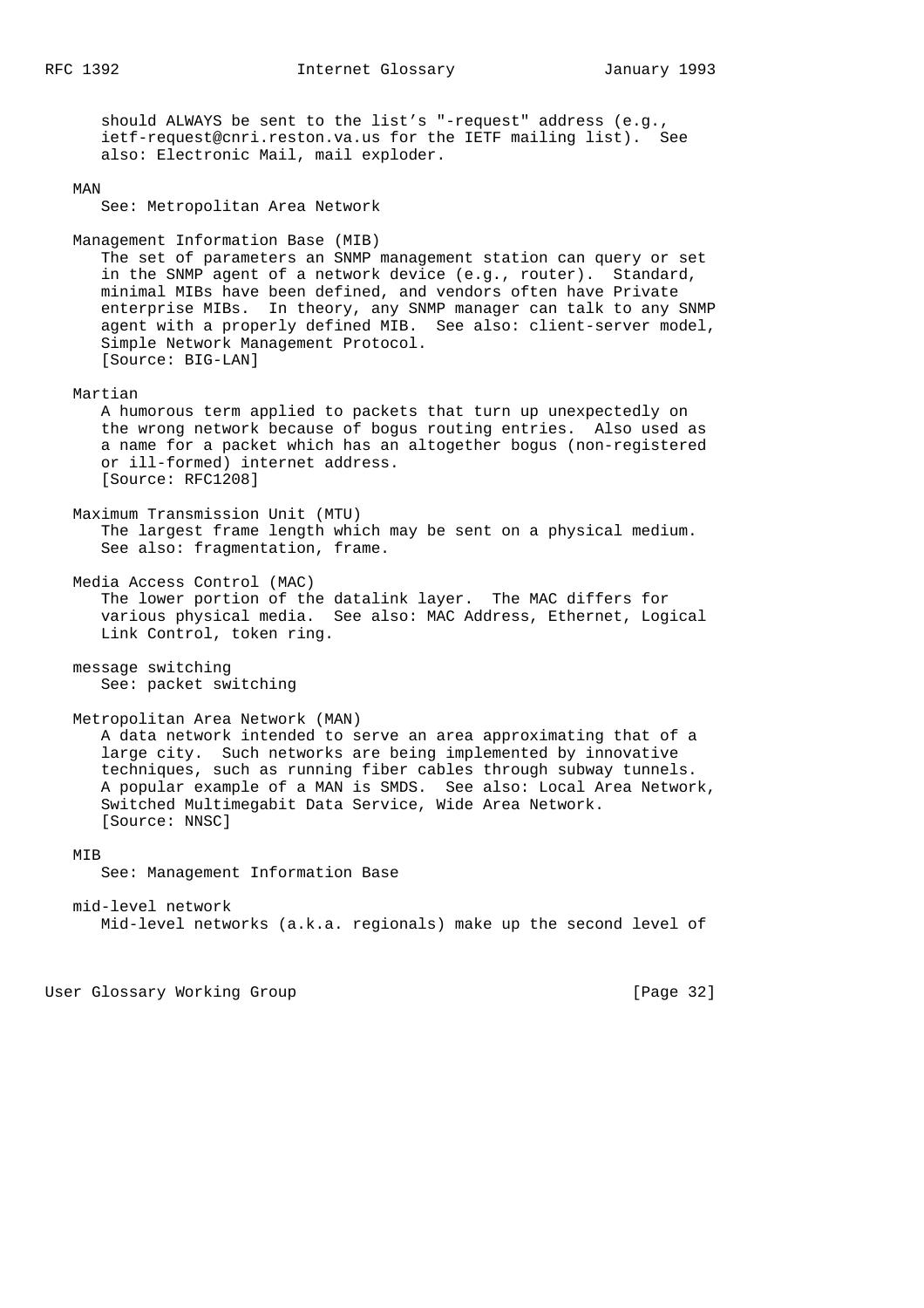the Internet hierarchy. They are the transit networks which connect the stub networks to the backbone networks. See also: backbone, Internet, stub network, transit network. MTME. See: Multipurpose Internet Mail Extensions moderator A person, or small group of people, who manage moderated mailing lists and newsgroups. Moderators are responsible for determining which email submissions are passed on to list. See also: Electronic Mail, mailing list, Usenet. **MTIT**  See: Maximum Transmission Unit MUD See: Multi-User Dungeon multicast A packet with a special destination address which multiple nodes on the network may be willing to receive. See also: broadcast. multihomed host A host which has more than one connection to a network. The host may send and receive data over any of the links but will not route traffic for other nodes. See also: host, router. [Source: MALAMUD] Multipurpose Internet Mail Extensions (MIME) An extension to Internet email which provides the ability to transfer non-textual data, such as graphics, audio and fax. It is defined in RFC 1341. See also: Electronic Mail Multi-User Dungeon (MUD) Adventure, role playing games, or simulations played on the Internet. Devotees call them "text-based virtual reality adventures". The games can feature fantasy combat, booby traps and magic. Players interact in real time and can change the "world" in the game as they play it. Most MUDs are based on the Telnet protocol. See also: Telnet. [Source: LAQUEY] MX Record See: Mail Exchange Record NAK See: Negative Acknowledgment

User Glossary Working Group **[Page 33]**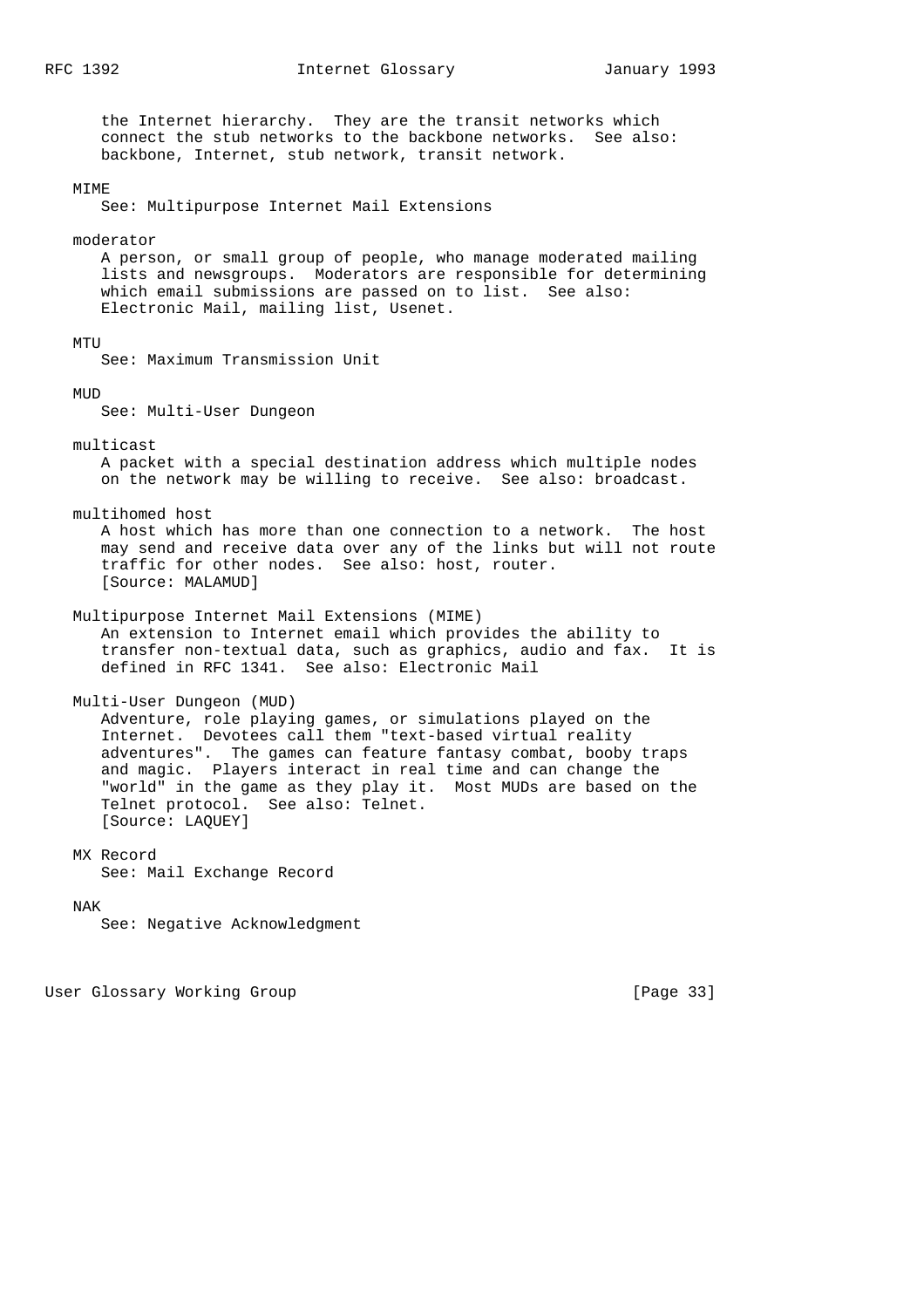name resolution The process of mapping a name into its corresponding address. See also: Domain Name System. [Source: RFC1208] namespace A commonly distributed set of names in which all names are unique. [Source: MALAMUD] National Institute of Standards and Technology (NIST) United States governmental body that provides assistance in developing standards. Formerly the National Bureau of Standards. [Source: MALAMUD] National Research and Education Network (NREN) The NREN is the realization of an interconnected gigabit computer network devoted to Hign Performance Computing and Communications. See also: HPPC, IINREN. [Source: HPCC] National Science Foundation (NSF) A U.S. government agency whose purpose is to promote the advancement of science. NSF funds science researchers, scientific projects, and infrastructure to improve the quality of scientific research. The NSFNET, funded by NSF, is an essential part of academic and research communications. It is a highspeed "network of networks" which is hierarchical in nature. At the highest level, it is a backbone network currently comprising 16 nodes connected to a 45Mb/s facility which spans the continental United States. Attached to that are mid-level networks and attached to the mid-levels are campus and local networks. NSFNET also has connections out of the U.S. to Canada, Mexico, Europe, and the Pacific Rim. The NSFNET is part of the Internet. Negative Acknowledgment (NAK) Response to receipt of a corrupted packet of information. See also: Acknowledgement. netiquette A pun on "etiquette" referring to proper behavior on a network. Netnews See: Usenet network A computer network is a data communications system which interconnects computer systems at various different sites. A network may be composed of any combination of LANs, MANs or WANs.

User Glossary Working Group **[Page 34]**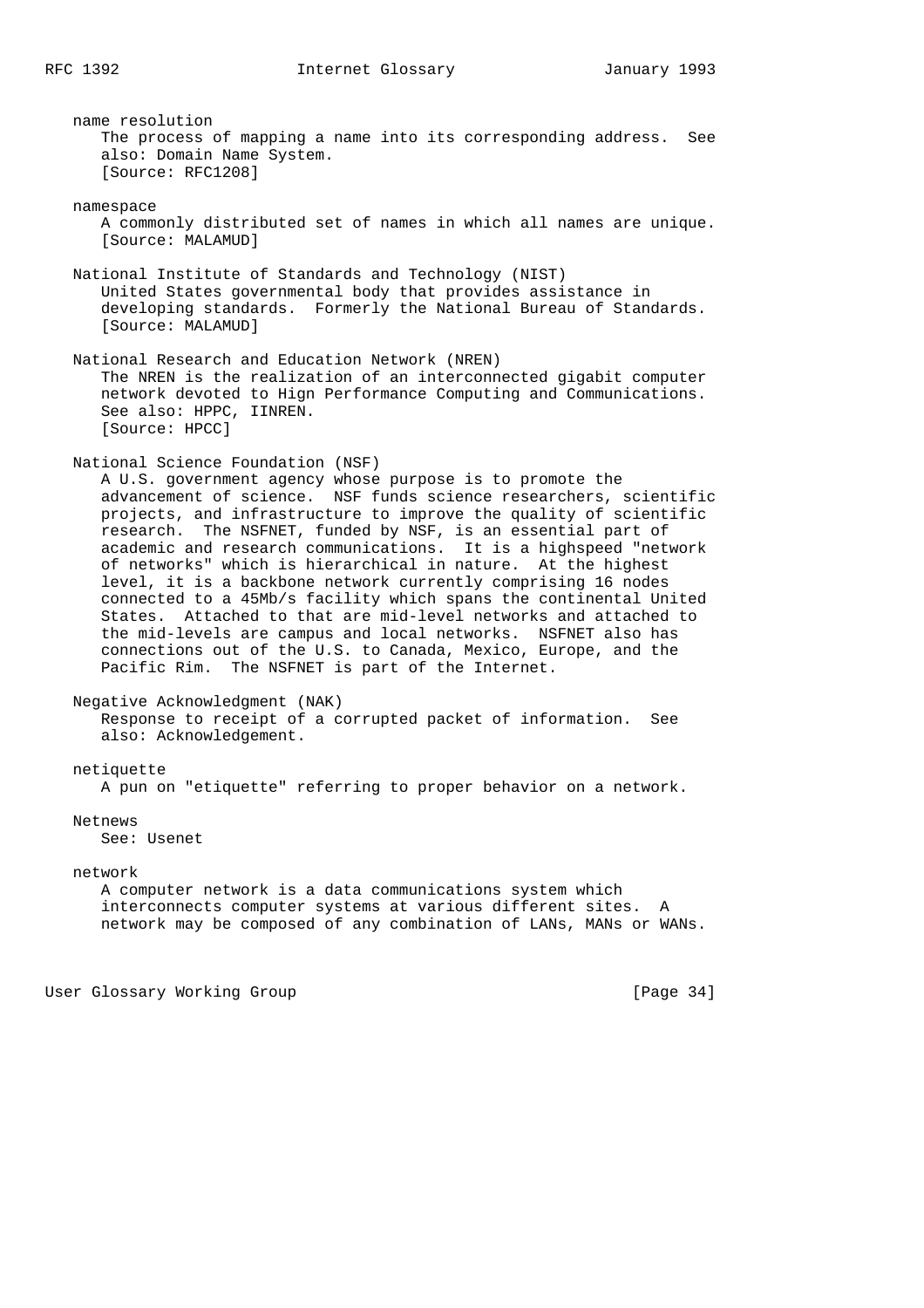| See also: Local Area Network, Metropolitan Area Network, Wide Area<br>Network, internet.                                                                                                                                                                                                                                                                                                                                                                                                                                                     |
|----------------------------------------------------------------------------------------------------------------------------------------------------------------------------------------------------------------------------------------------------------------------------------------------------------------------------------------------------------------------------------------------------------------------------------------------------------------------------------------------------------------------------------------------|
| network address<br>The network portion of an IP address. For a class A network, the<br>network address is the first byte of the IP address. For a class<br>B network, the network address is the first two bytes of the IP<br>address. For a class C network, the network address is the first<br>three bytes of the IP address. In each case, the remainder is the<br>host address. In the Internet, assigned network addresses are<br>globally unique. See also: Internet, IP address, subnet address,<br>host address, Internet Registry. |
| Network File System (NFS)<br>A protocol developed by Sun Microsystems, and defined in RFC 1094,<br>which allows a computer system to access files over a network as<br>if they were on its local disks. This protocol has been<br>incorporated in products by more than two hundred companies, and<br>is now a de facto Internet standard.<br>[Source: NNSC]                                                                                                                                                                                 |
| Network Information Center (NIC)<br>A NIC provides information, assistance and services to network<br>users. See also: Network Operations Center.                                                                                                                                                                                                                                                                                                                                                                                            |
| Network Information Services (NIS)<br>A set of services, generally provided by a NIC, to assist users in<br>using the network. See also: Network Information Center.                                                                                                                                                                                                                                                                                                                                                                         |
| Network News Transfer Protocol (NNTP)<br>A protocol, defined in RFC 977, for the distribution, inquiry,<br>retrieval, and posting of news articles. See also: Usenet.                                                                                                                                                                                                                                                                                                                                                                        |
| network number<br>See: network address                                                                                                                                                                                                                                                                                                                                                                                                                                                                                                       |
| Network Operations Center (NOC)<br>A location from which the operation of a network or internet is<br>monitored. Additionally, this center usually serves as a<br>clearinghouse for connectivity problems and efforts to resolve<br>those problems. See also: Network Information Center.<br>[Source: NNSC]                                                                                                                                                                                                                                  |
| Network Time Protocol (NTP)<br>A protocol that assures accurate local timekeeping with reference<br>to radio and atomic clocks located on the Internet This protocol                                                                                                                                                                                                                                                                                                                                                                         |

 to radio and atomic clocks located on the Internet. This protocol is capable of synchronizing distributed clocks within milliseconds over long time periods. It is defined in STD 12, RFC 1119. See

User Glossary Working Group **Example 20** (Page 35)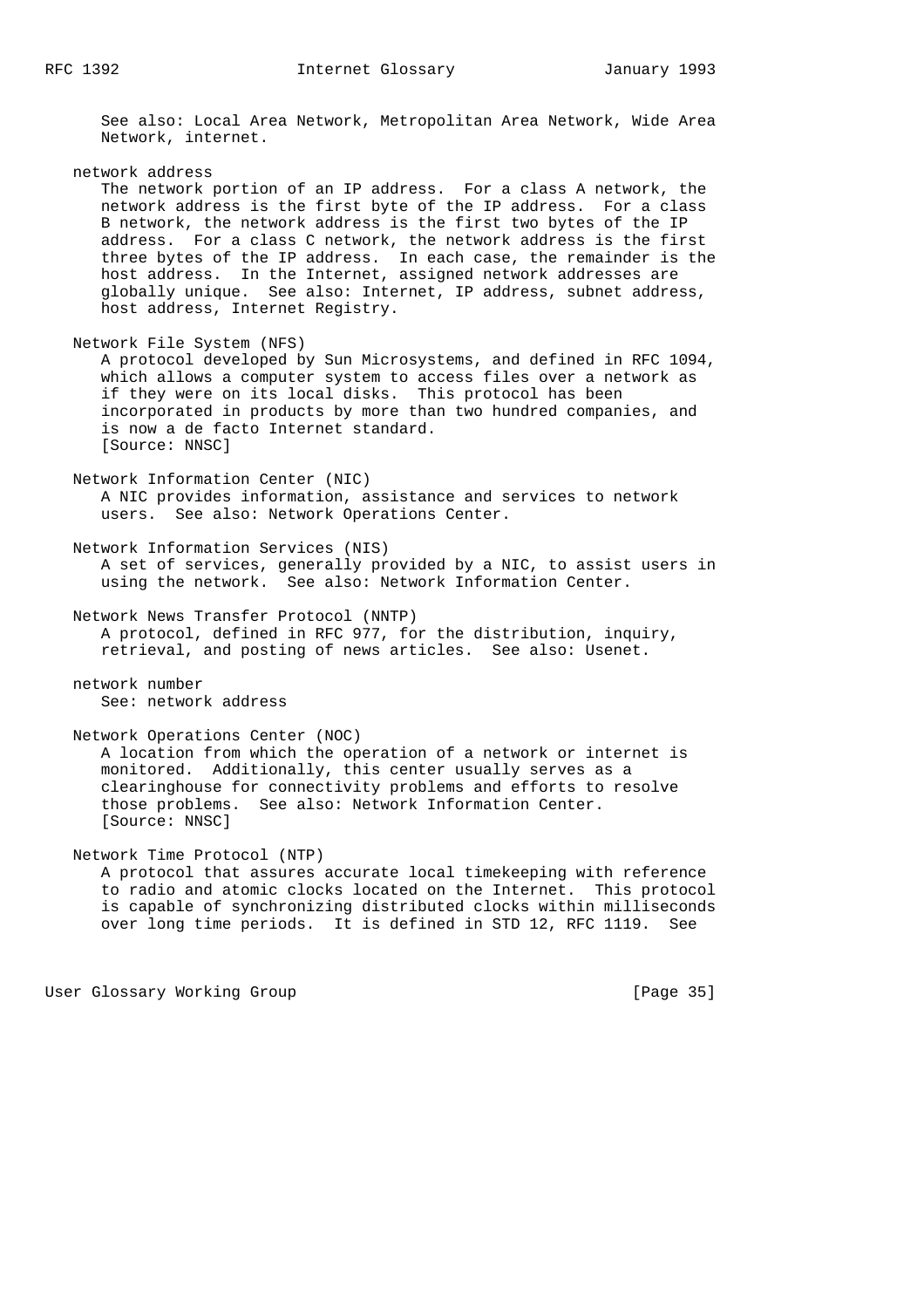also: Internet. [Source: NNSC] NFS See: Network File System NIC See: Network Information Center NIC.DDN.MIL This is the domain name of the DDN NIC. See also: Defense Data Network..., Domain Name System, Network Information Center. NIS See: Network Information Services NIST See: National Institute of Standards and Technology NNTP See: Network News Transfer Protocol NOC See: Network Operations Center Nodal Switching System (NSS) Main routing nodes in the NSFnet backbone. See also: backbone, National Science Foundation. [Source: MALAMUD] node An addressable device attached to a computer network. See also: host, router. NREN See: National Research and Education Network NSF See: National Science Foundation NSS See: Nodal Switching System NTP See: Network Time Protocol OCLC See: Online Computer Library Catalog

User Glossary Working Group **[Page 36]**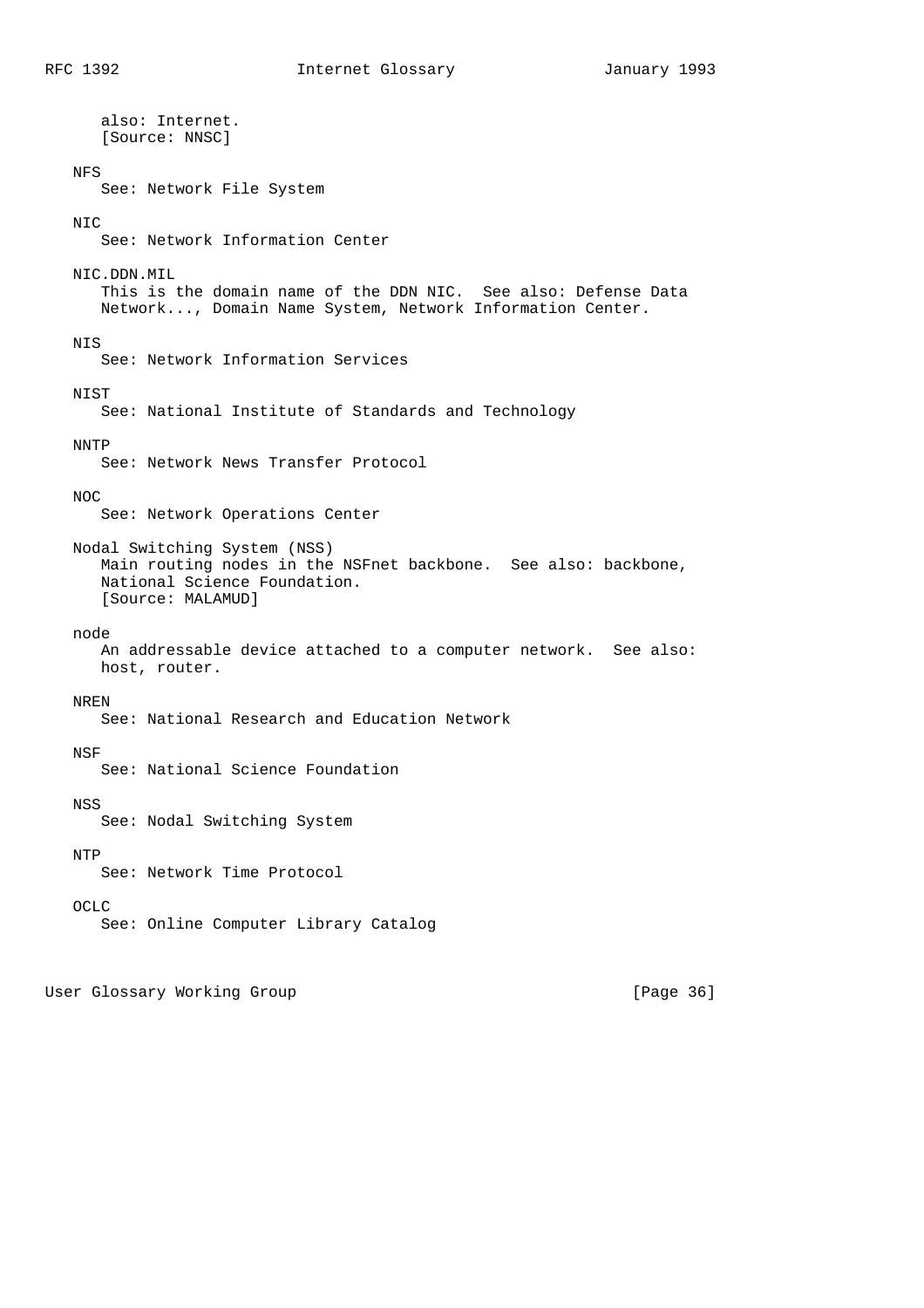| octet<br>An octet is 8 bits. This term is used in networking, rather than<br>byte, because some systems have bytes that are not 8 bits long.                                                                                                                                                                                                                                                                                                                 |
|--------------------------------------------------------------------------------------------------------------------------------------------------------------------------------------------------------------------------------------------------------------------------------------------------------------------------------------------------------------------------------------------------------------------------------------------------------------|
| Online Computer Library Catalog<br>OCLC is a nonprofit membership organization offering computer-<br>based services to libraries, educational organizations, and their<br>users. The OCLC library information network connects more than<br>10,000 libraries worldwide. Libraries use the OCLC System for<br>cataloging, interlibrary loan, collection development,<br>bibliographic verification, and reference searching.<br>[Source: OCLC]                |
| Open Shortest-Path First Interior Gateway Protocol (OSPF)<br>A link state, as opposed to distance vector, routing protocol.<br>Ιt<br>is an Internet standard IGP defined in RFC 1247. See also:<br>Interior Gateway Protocol, Routing Information Protocol.                                                                                                                                                                                                  |
| Open Systems Interconnection (OSI)<br>A suite of protocols, designed by ISO committees, to be the<br>international standard computer network architecture. See also:<br>International Organization for Standardization.                                                                                                                                                                                                                                      |
| OSI<br>See: Open Systems Interconnection                                                                                                                                                                                                                                                                                                                                                                                                                     |
| OSI Reference Model<br>A seven-layer structure designed to describe computer network<br>architectures and the way that data passes through them.<br>This<br>model was developed by the ISO in 1978 to clearly define the<br>interfaces in multivendor networks, and to provide users of those<br>networks with conceptual guidelines in the construction of such<br>networks. See also: International Organization for<br>Standardization.<br>[Source: NNSC] |
| OSPF<br>See: Open Shortest-Path First Interior Gateway Protocol                                                                                                                                                                                                                                                                                                                                                                                              |
| packet<br>The unit of data sent across a network. "Packet" a generic term<br>used to describe unit of data at all levels of the protocol stack,<br>but it is most correctly used to describe application data units.<br>See also: datagram, frame.                                                                                                                                                                                                           |
| Packet InterNet Groper (PING)<br>A program used to test reachability of destinations by sending<br>them an ICMP echo request and waiting for a reply. The term is                                                                                                                                                                                                                                                                                            |
| User Glossary Working Group<br>[Page 37]                                                                                                                                                                                                                                                                                                                                                                                                                     |
|                                                                                                                                                                                                                                                                                                                                                                                                                                                              |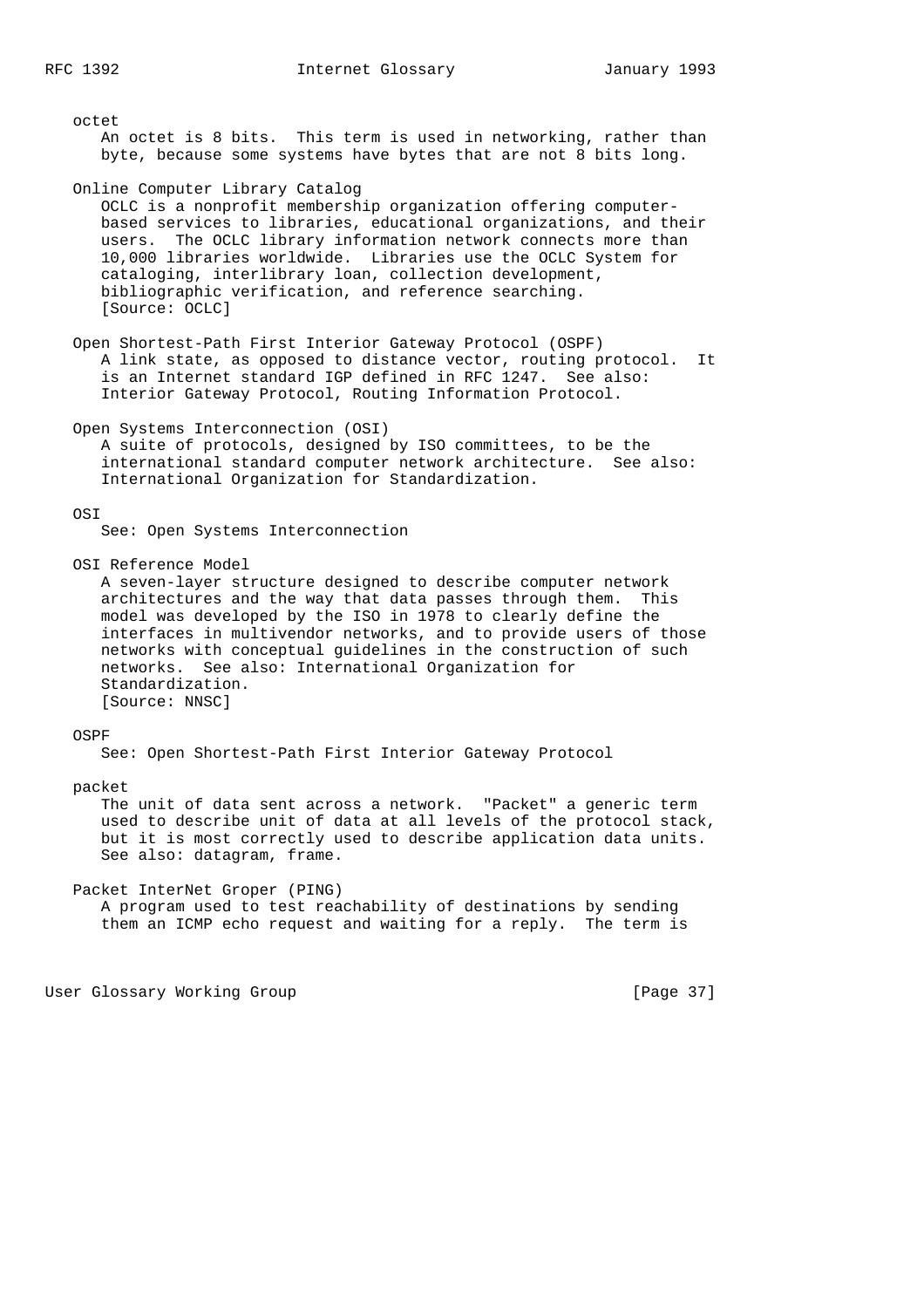used as a verb: "Ping host X to see if it is up!" See also: Internet Control Message Protocol. [Source: RFC1208] Packet Switch Node (PSN) A dedicated computer whose purpose is to accept, route and forward packets in a packet switched network. See also: packet switching, router. [Source: NNSC] packet switching A communications paradigm in which packets (messages) are individually routed between hosts, with no previously established communication path. See also: circuit switching, connection oriented, connectionless. **DD**  Public Domain **PDU**  See: Protocol Data Unit PEM See: Privacy Enhanced Mail PING See: Packet INternet Groper Point Of Presence (POP) A site where there exists a collection of telecommunications equipment, usually digital leased lines and multi-protocol routers. Point-to-Point Protocol (PPP) The Point-to-Point Protocol, defined in RFC 1171, provides a method for transmitting packets over serial point-to-point links. See also: Serial Line IP. [Source: FYI4] POP See: Post Office Protocol and Point Of Presence port A port is a transport layer demultiplexing value. Each application has a unique port number associated with it. See also: Transmission Control Protocol, User Datagram Protocol.

User Glossary Working Group **[Page 38]**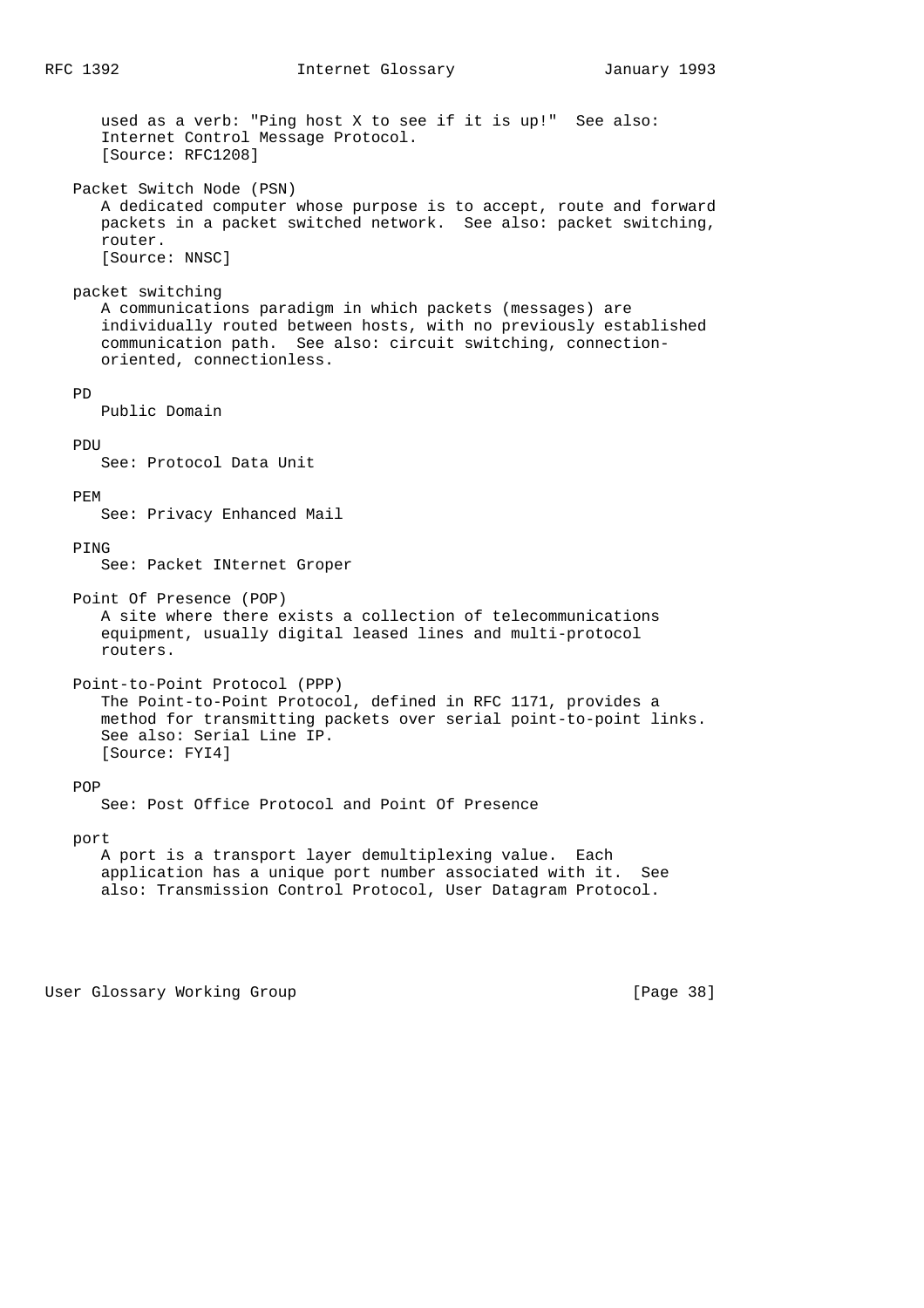Post Office Protocol (POP) A protocol designed to allow single user hosts to read mail from a server. There are three versions: POP, POP2, and POP3. Latter versions are NOT compatible with earlier versions. See also: Electronic Mail. Postal Telegraph and Telephone (PTT) Outside the USA, PTT refers to a telephone service provider, which is usually a monopoly, in a particular country. postmaster The person responsible for taking care of electronic mail problems, answering queries about users, and other related work at a site. See also: Electronic Mail. [Source: ZEN] PPP See: Point-to-Point Protocol Privacy Enhanced Mail (PEM) Internet email which provides confidentiality, authentication and message integrity using various encryption methods. See also: Electronic Mail, encryption. Prospero A distributed filesystem which provides the user with the ability to create multiple views of a single collection of files distributed across the Internet. Prospero provides a file naming system, and file access is provided by existing access methods (e.g., anonymous FTP and NFS). The Prospero protocol is also used for communication between clients and servers in the archie system. See also: anonymous FTP, archie, archive site, Gopher, Network File System, Wide Area Information Servers.

### protocol

 A formal description of message formats and the rules two computers must follow to exchange those messages. Protocols can describe low-level details of machine-to-machine interfaces (e.g., the order in which bits and bytes are sent across a wire) or high-level exchanges between allocation programs (e.g., the way in which two programs transfer a file across the Internet). [Source: MALAMUD]

protocol converter

 A device/program which translates between different protocols which serve similar functions (e.g., TCP and TP4).

User Glossary Working Group **[Page 39]**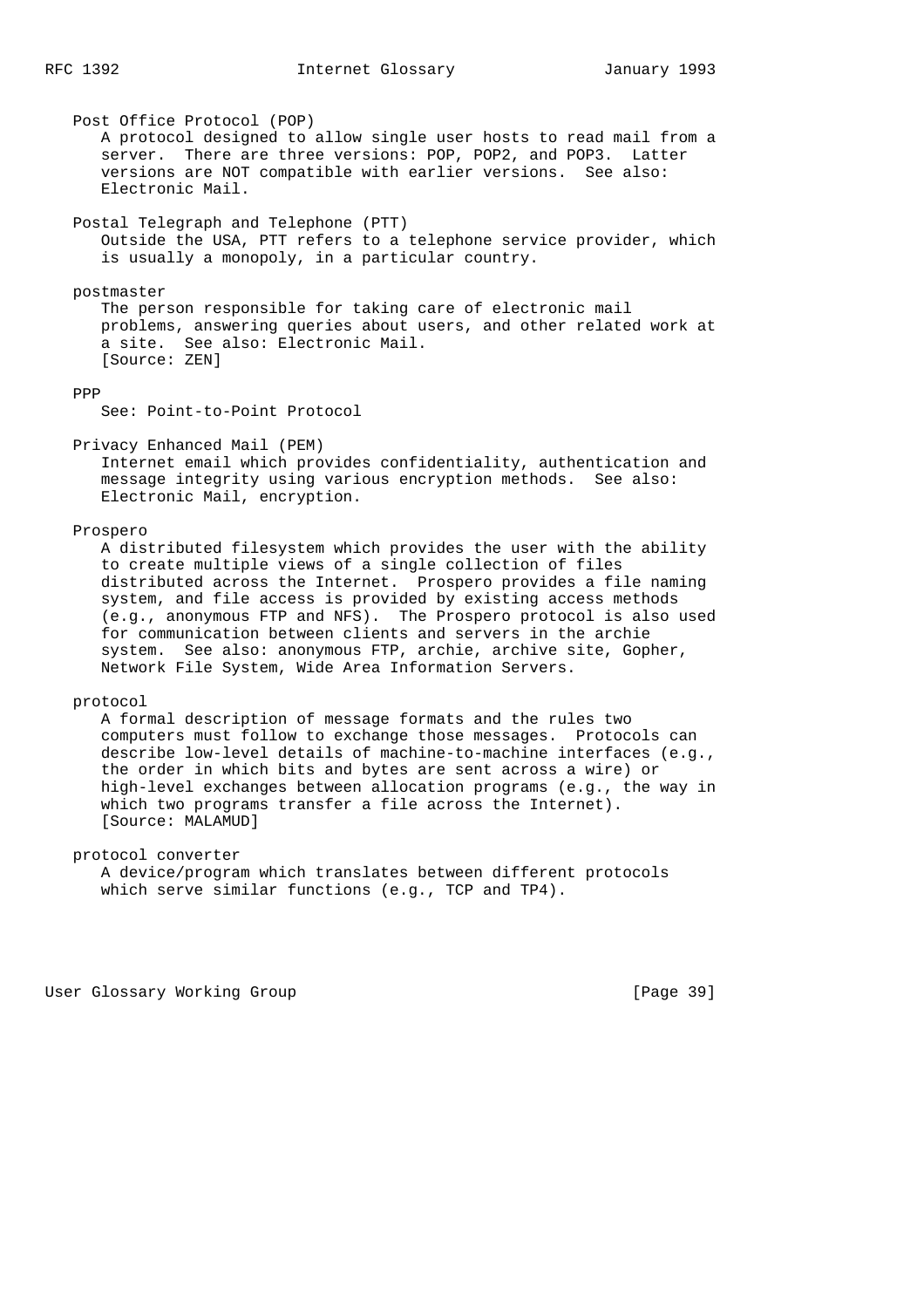Protocol Data Unit (PDU) "PDU" is internationalstandardscomitteespeak for packet. See also: packet. protocol stack A layered set of protocols which work together to provide a set of network functions. See also: layer, protocol. proxy ARP The technique in which one machine, usually a router, answers ARP requests intended for another machine. By "faking" its identity, the router accepts responsibility for routing packets to the "real" destination. Proxy ARP allows a site to use a single IP address with two physical networks. Subnetting would normally be a better solution. See also: Address Resolution Protocol [Source: RFC1208] PSN See: Packet Switch Node. **PTT**  See: Postal, Telegraph and Telephone queue A backup of packets awaiting processing. RARE See: Reseaux Associes pour la Recherche Europeenne RARP See: Reverse Address Resolution Protocol RBOC Regional Bell Operating Company RCP See: Remote copy program Read the F\*cking Manual (RTFM) This acronym is often used when someone asks a simple or common question. reassembly The IP process in which a previously fragmented packet is reassembled before being passed to the transport layer. See also: fragmentation.

User Glossary Working Group **[Page 40]**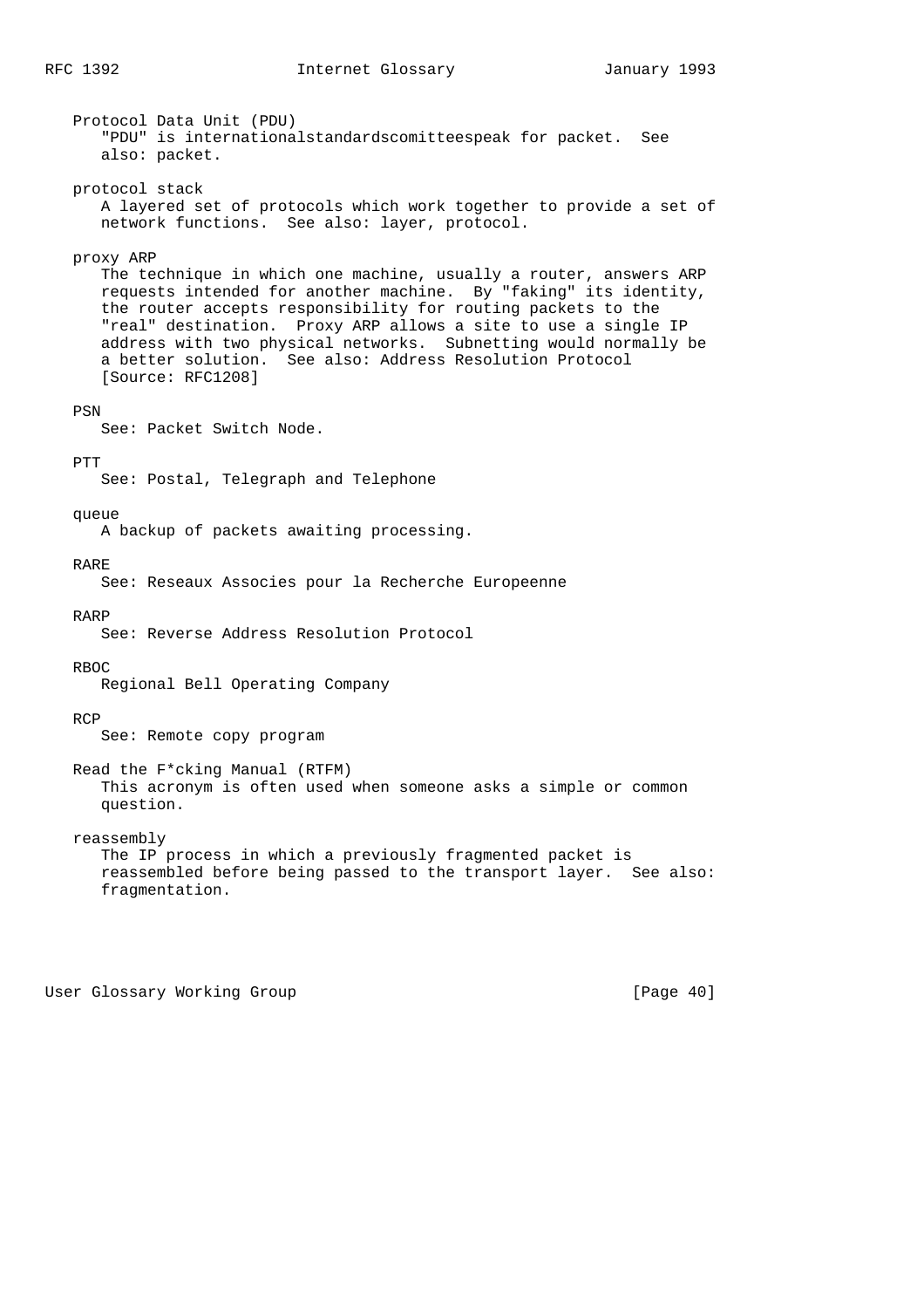recursive See: recursive regional See: mid-level network remote login Operating on a remote computer, using a protocol over a computer network, as though locally attached. See also: Telnet. Remote Procedure Call (RPC) An easy and popular paradigm for implementing the client-server model of distributed computing. In general, a request is sent to a remote system to execute a designated procedure, using arguments supplied, and the result returned to the caller. There are many variations and subtleties in various implementations, resulting in a variety of different (incompatible) RPC protocols. [Source: RFC1208] repeater A device which propagates electrical signals from one cable to another. See also: bridge, gateway, router. Request For Comments (RFC) The document series, begun in 1969, which describes the Internet suite of protocols and related experiments. Not all (in fact very few) RFCs describe Internet standards, but all Internet standards are written up as RFCs. The RFC series of documents is unusual in that the proposed protocols are forwarded by the Internet research and development community, acting on their own behalf, as opposed to the formally reviewed and standardized protocols that are promoted by organizations such as CCITT and ANSI. See also: For Your Information, STD. Reseaux Associes pour la Recherche Europeenne (RARE) European association of research networks. [Source: RFC1208] Reseaux IP Europeenne (RIPE) A collaboration between European networks which use the TCP/IP protocol suite. Reverse Address Resolution Protocol (RARP) A protocol, defined in RFC 903, which provides the reverse function of ARP. RARP maps a hardware (MAC) address to an internet address. It is used primarily by diskless nodes when they first initialize to find their internet address. See also: Address Resolution Protocol, BOOTP, internet address, MAC address.

User Glossary Working Group **[Page 41]**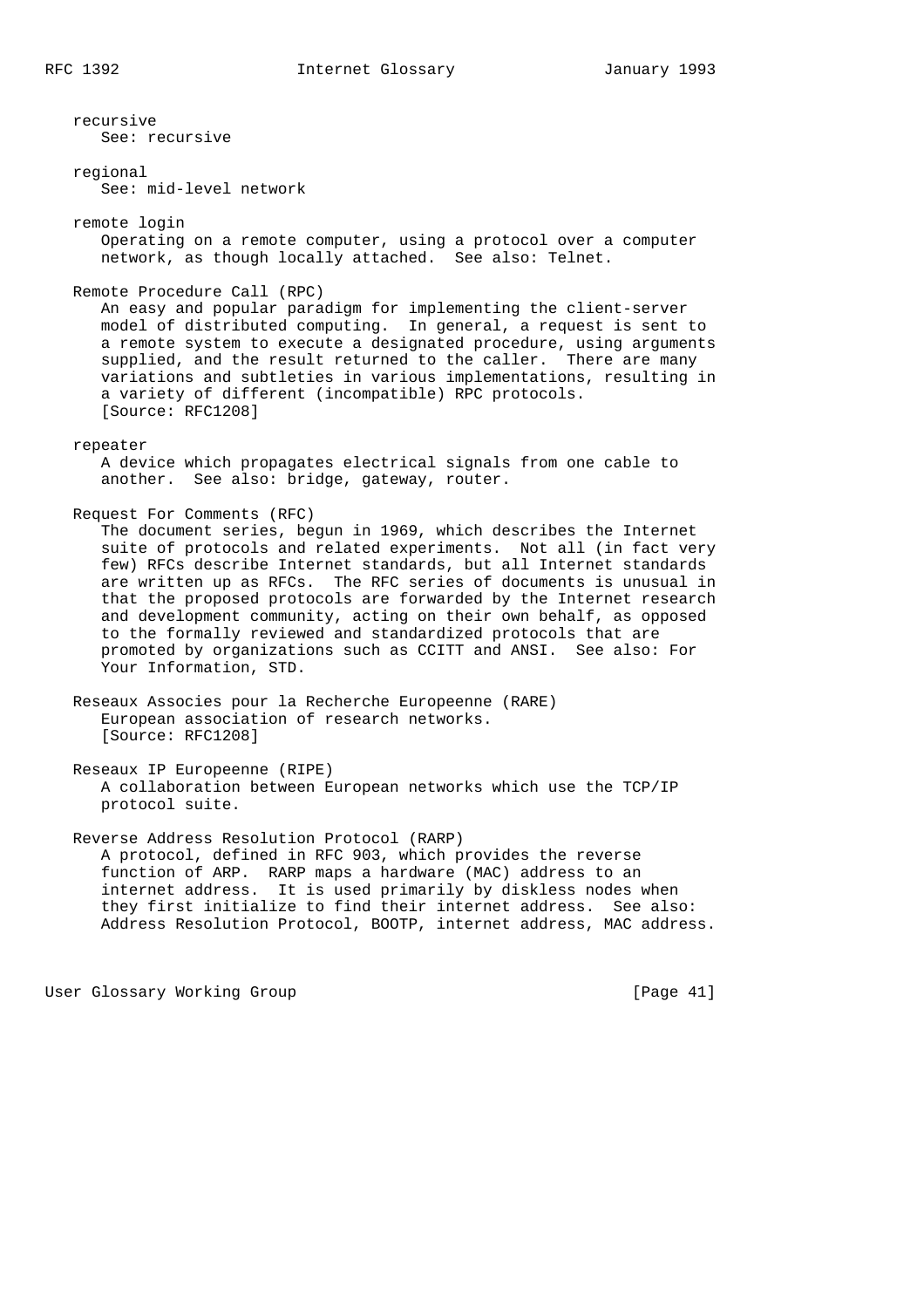| RFC                                                                                                                                                                                                                                                                                                                  |
|----------------------------------------------------------------------------------------------------------------------------------------------------------------------------------------------------------------------------------------------------------------------------------------------------------------------|
| See: Request For Comments                                                                                                                                                                                                                                                                                            |
| RFC 822<br>The Internet standard format for electronic mail message headers.<br>Mail experts often refer to "822 messages". The name comes from<br>"RFC 822", which contains the specification (STD 11, RFC 822).<br>822 format was previously known as 733 format. See also:<br>Electronic Mail.<br>[Source: COMER] |
| <b>RIP</b>                                                                                                                                                                                                                                                                                                           |
| See: Routing Information Protocol                                                                                                                                                                                                                                                                                    |
| <b>RIPE</b>                                                                                                                                                                                                                                                                                                          |
| See: Reseaux IP Europeenne                                                                                                                                                                                                                                                                                           |
| Round-Trip Time (RTT)                                                                                                                                                                                                                                                                                                |
| A measure of the current delay on a network.<br>[Source: MALAMUD]                                                                                                                                                                                                                                                    |
| route<br>The path that network traffic takes from its source to its<br>destination. Also, a possible path from a given host to another<br>host or destination.                                                                                                                                                       |
| routed<br>Route Daemon. A program which runs under 4.2BSD/4.3BSD UNIX<br>systems (and derived operating systems) to propagate routes among<br>machines on a local area network, using the RIP protocol.<br>Pronounced "route-dee". See also: Routing Information Protocol,<br>gated.                                 |
| router<br>A device which forwards traffic between networks. The forwarding<br>decision is based on network layer information and routing tables,<br>often constructed by routing protocols. See also: bridge,<br>gateway, Exterior Gateway Protocol, Interior Gateway Protocol.                                      |
| routing<br>The process of selecting the correct interface and next hop for a<br>packet being forwarded. See also: hop, router, Exterior Gateway<br>Protocol, Interior Gateway Protocol.                                                                                                                              |
| routing domain                                                                                                                                                                                                                                                                                                       |

 A set of routers exchanging routing information within an administrative domain. See also: Administrative Domain, router.

User Glossary Working Group **Example 20** [Page 42]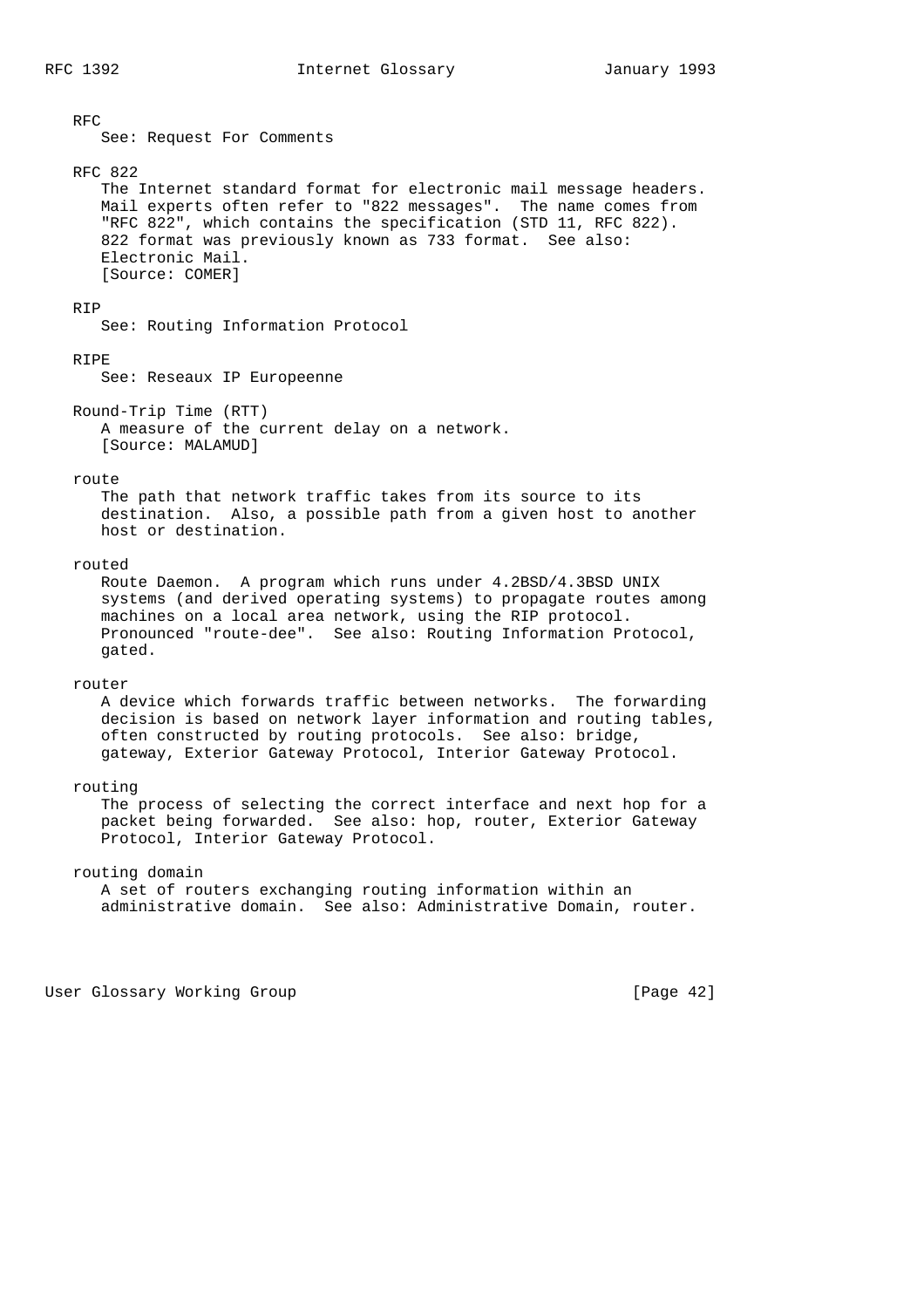Routing Information Protocol (RIP) A distance vector, as opposed to link state, routing protocol. It is an Internet standard IGP defined in STD 34, RFC 1058 (updated by RFC 1388). See also: Interior Gateway Protocol, Open Shortest Path First.... RPC See: Remote Procedure Call RTFM See: Read the F\*cking Manual RTT. See: Round-Trip Time Serial Line IP (SLIP) A protocol used to run IP over serial lines, such as telephone circuits or RS-232 cables, interconnecting two systems. SLIP is defined in RFC 1055. See also: Point-to-Point Protocol. server A provider of resources (e.g., file servers and name servers). See also: client, Domain Name System, Network File System. **SIG**  Special Interest Group signature The three or four line message at the bottom of a piece of email or a Usenet article which identifies the sender. Large signatures (over five lines) are generally frowned upon. See also: Electronic Mail, Usenet. Simple Mail Transfer Protocol (SMTP) A protocol, defined in STD 10, RFC 821, used to transfer electronic mail between computers. It is a server to server protocol, so other protocols are used to access the messages. See also: Electronic Mail, Post Office Protocol, RFC 822. Simple Network Management Protocol (SNMP) The Internet standard protocol, defined in STD 15, RFC 1157, developed to manage nodes on an IP network. It is currently possible to manage wiring hubs, toasters, jukeboxes, etc. See also: Management Information Base. SLIP See: Serial Line IP

User Glossary Working Group **by the Contract of Contract Contract Contract Contract Contract Contract Contract**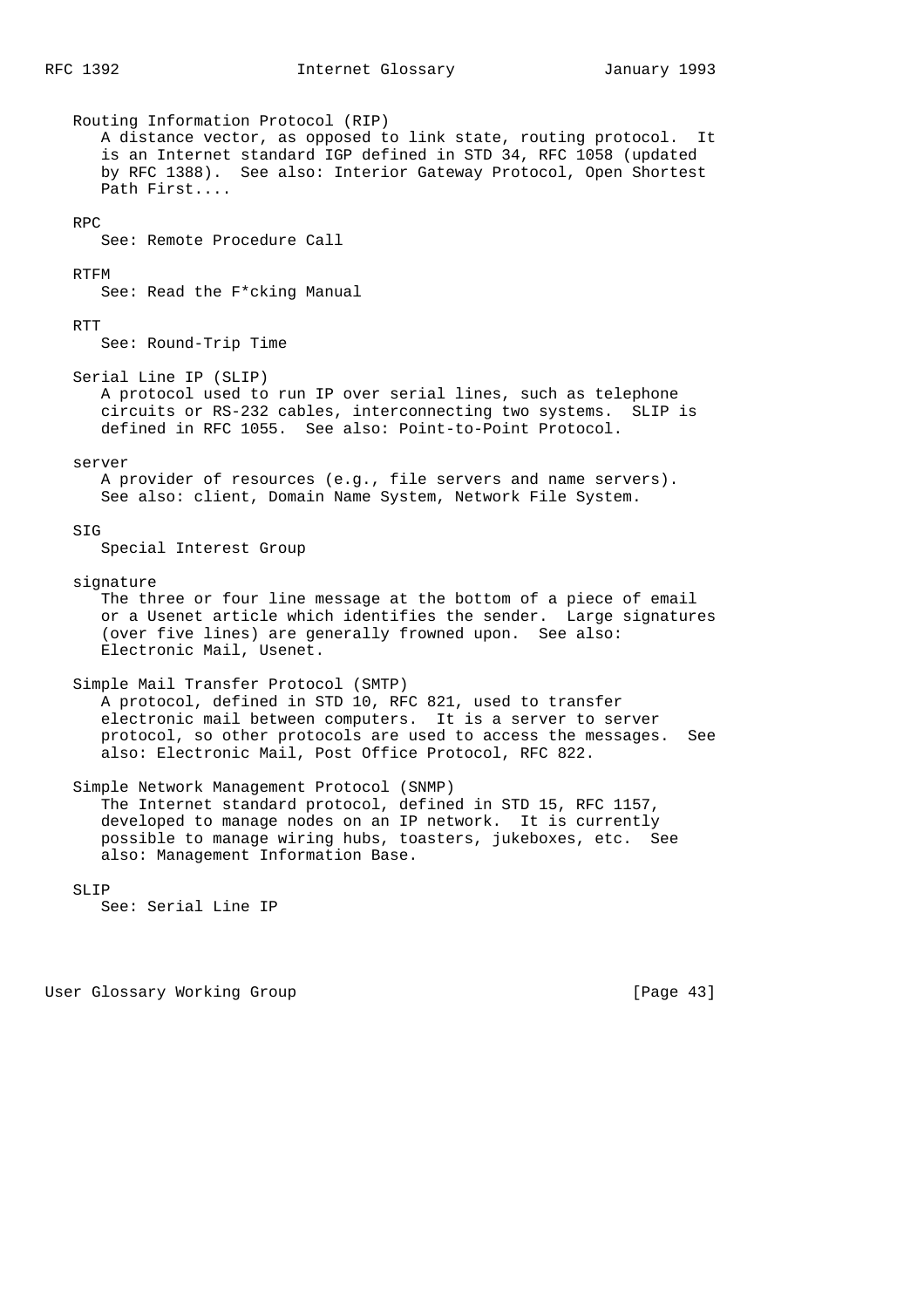SMDS See: Switched Multimegabit Data Service SMT See: Structure of Management Information SMTP See: Simple Mail Transfer Protocol SNA See: Systems Network Architecture snail mail A pejorative term referring to the U.S. postal service. **SNMP**  See: Simple Network Management Protocol STD A subseries of RFCs that specify Internet standards. The official list of Internet standards is in STD 1. See also: For Your Information, Request For Comments. stream-oriented A type of transport service that allows its client to send data in a continuous stream. The transport service will guarantee that all data will be delivered to the other end in the same order as sent and without duplicates. See also: Transmission Control Protocol. [Source: MALAMUD] Structure of Management Information (SMI) The rules used to define the objects that can be accessed via a network management protocol. This protocol is defined in STD 16, RFC 1155. See also: Management Information Base. [Source: RFC1208] stub network A stub network only carries packets to and from local hosts. Even if it has paths to more than one other network, it does not carry traffic for other networks. See also: backbone, transit network. subnet A portion of a network, which may be a physically independent network segment, which shares a network address with other portions of the network and is distinguished by a subnet number. A subnet is to a network what a network is to an internet. See also: internet, network.

User Glossary Working Group **by the Contract of Contract Contract Contract Contract Contract Contract Contract**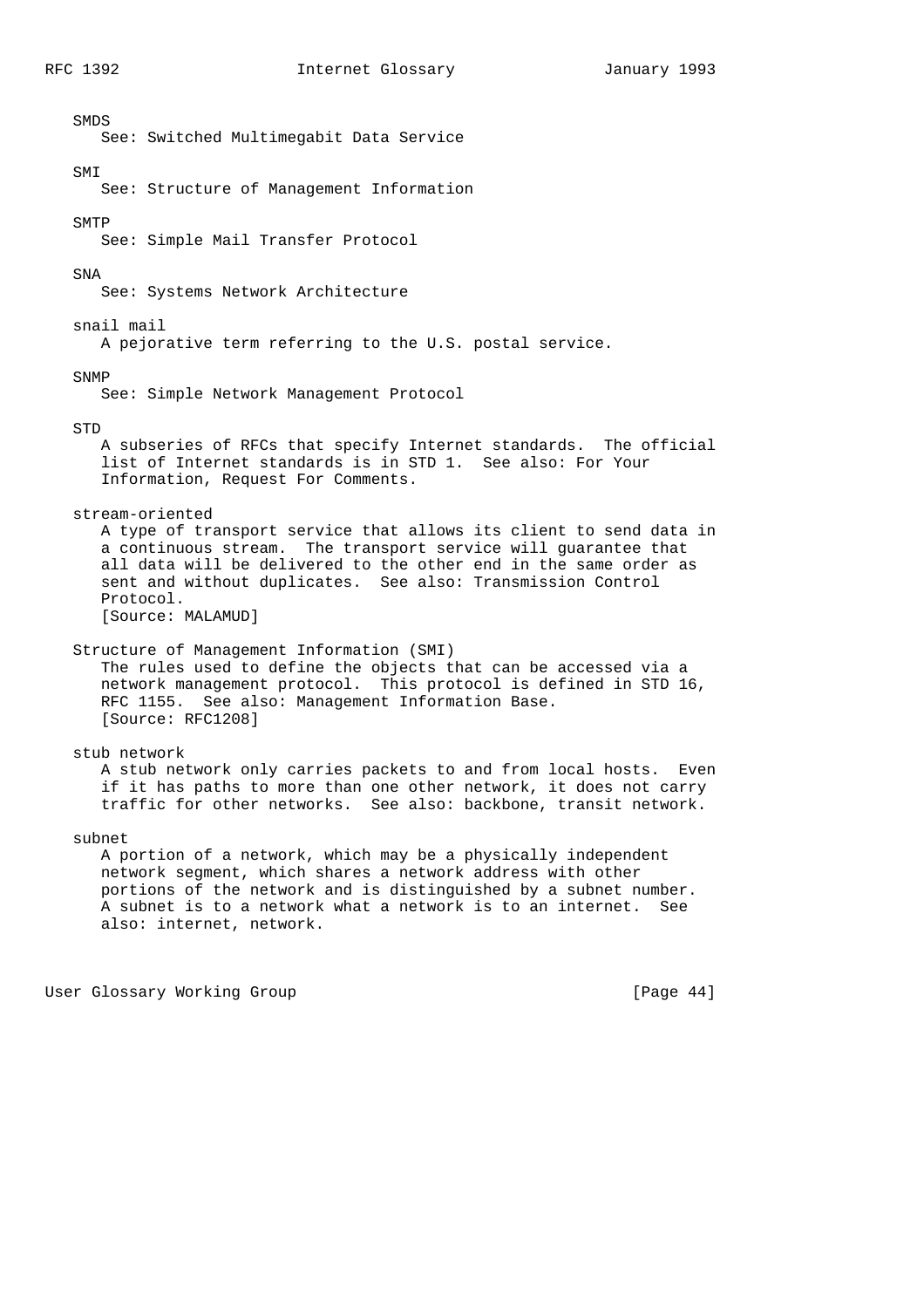[Source: FYI4] subnet address The subnet portion of an IP address. In a subnetted network, the host portion of an IP address is split into a subnet portion and a host portion using an address (subnet) mask. See also: address mask, IP address, network address, host address. subnet mask See: address mask subnet number See: subnet address Switched Multimegabit Data Service (SMDS) An emerging high-speed datagram-based public data network service developed by Bellcore and expected to be widely used by telephone companies as the basis for their data networks. See also: Metropolitan Area Network. [Source: RFC1208] Systems Network Architecture (SNA) A proprietary networking architecture used by IBM and IBM compatible mainframe computers. [Source: NNSC]  $T1$  An AT&T term for a digital carrier facility used to transmit a DS-1 formatted digital signal at 1.544 megabits per second. T3 A term for a digital carrier facility used to transmit a DS-3 formatted digital signal at 44.746 megabits per second. [Source: FYI4] TAC See: Terminal Access Controller (TAC) talk A protocol which allows two people on remote computers to communicate in a real-time fashion. See also: Internet Relay Chat. **TCP**  See: Transmission Control Protocol TCP/IP Protocol Suite Transmission Control Protocol over Internet Protocol. This is a

User Glossary Working Group **[Page 45]**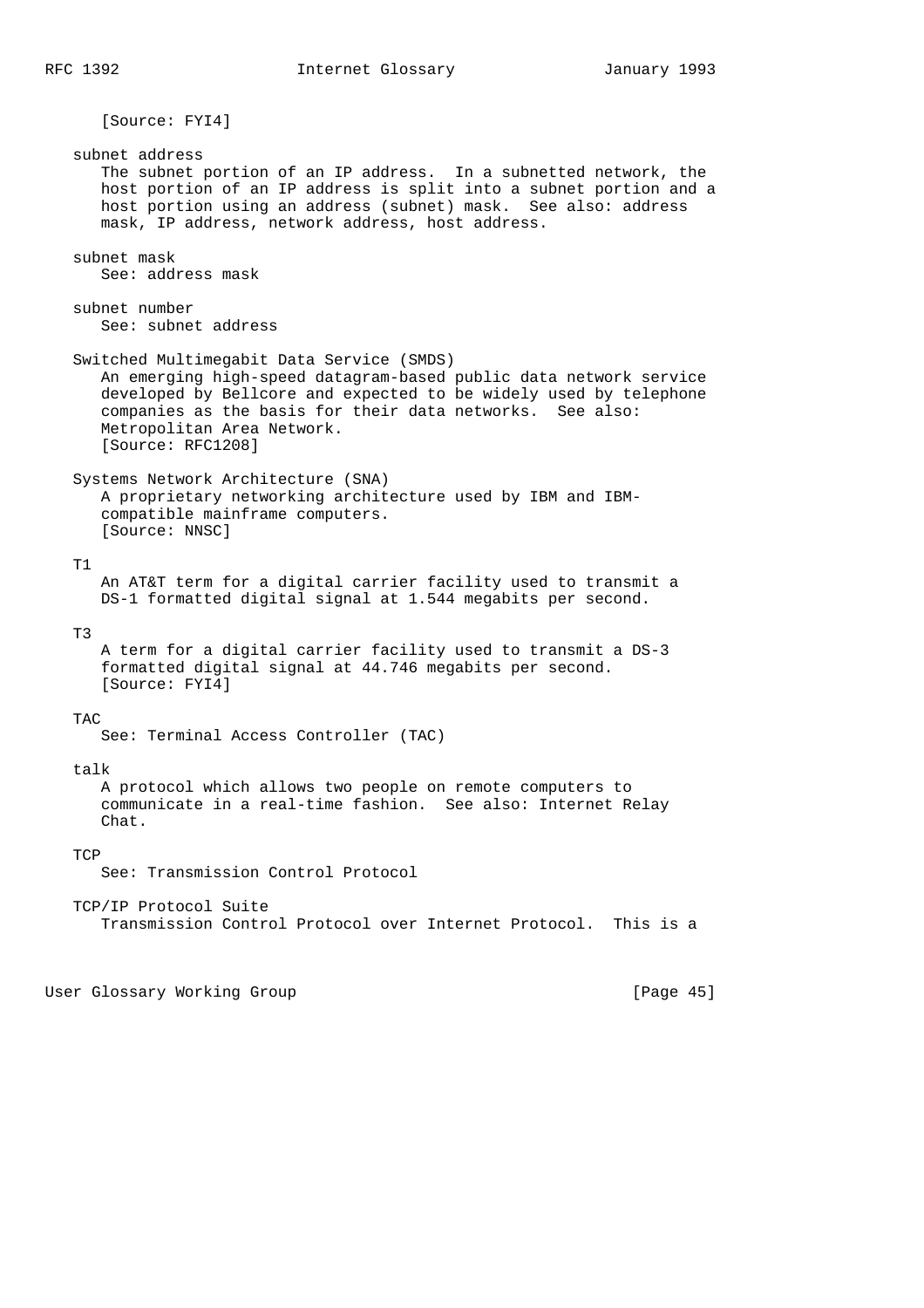common shorthand which refers to the suite of transport and application protocols which runs over IP. See also: IP, ICMP, TCP, UDP, FTP, Telnet, SMTP, SNMP. TELENET A public packet switched network using the CCITT X.25 protocols. It should not be confused with Telnet. Telnet Telnet is the Internet standard protocol for remote terminal connection service. It is defined in STD 8, RFC 854 and extended with options by many other RFCs. Terminal Access Controller (TAC) A device which connects terminals to the Internet, usually using dialup modem connections and the TACACS protocol. terminal emulator A program that allows a computer to emulate a terminal. The workstation thus appears as a terminal to the remote host. [Source: MALAMUD] terminal server A device which connects many terminals to a LAN through one network connection. A terminal server can also connect many network users to its asynchronous ports for dial-out capabilities and printer access. See also: Local Area Network. Three Letter Acronym (TLA) A tribute to the use of acronyms in the computer field. See also: Extended Four Letter Acronym. Time to Live (TTL) A field in the IP header which indicates how long this packet should be allowed to survive before being discarded. It is primarily used as a hop count. See also: Internet Protocol. [Source: MALAMUD] TLA See: Three Letter Acronym TN3270 A variant of the Telnet program that allows one to attach to IBM mainframes and use the mainframe as if you had a 3270 or similar terminal.

[Source: BIG-LAN]

User Glossary Working Group **by the Contract of Contract Contract Contract Contract Contract Contract Contract**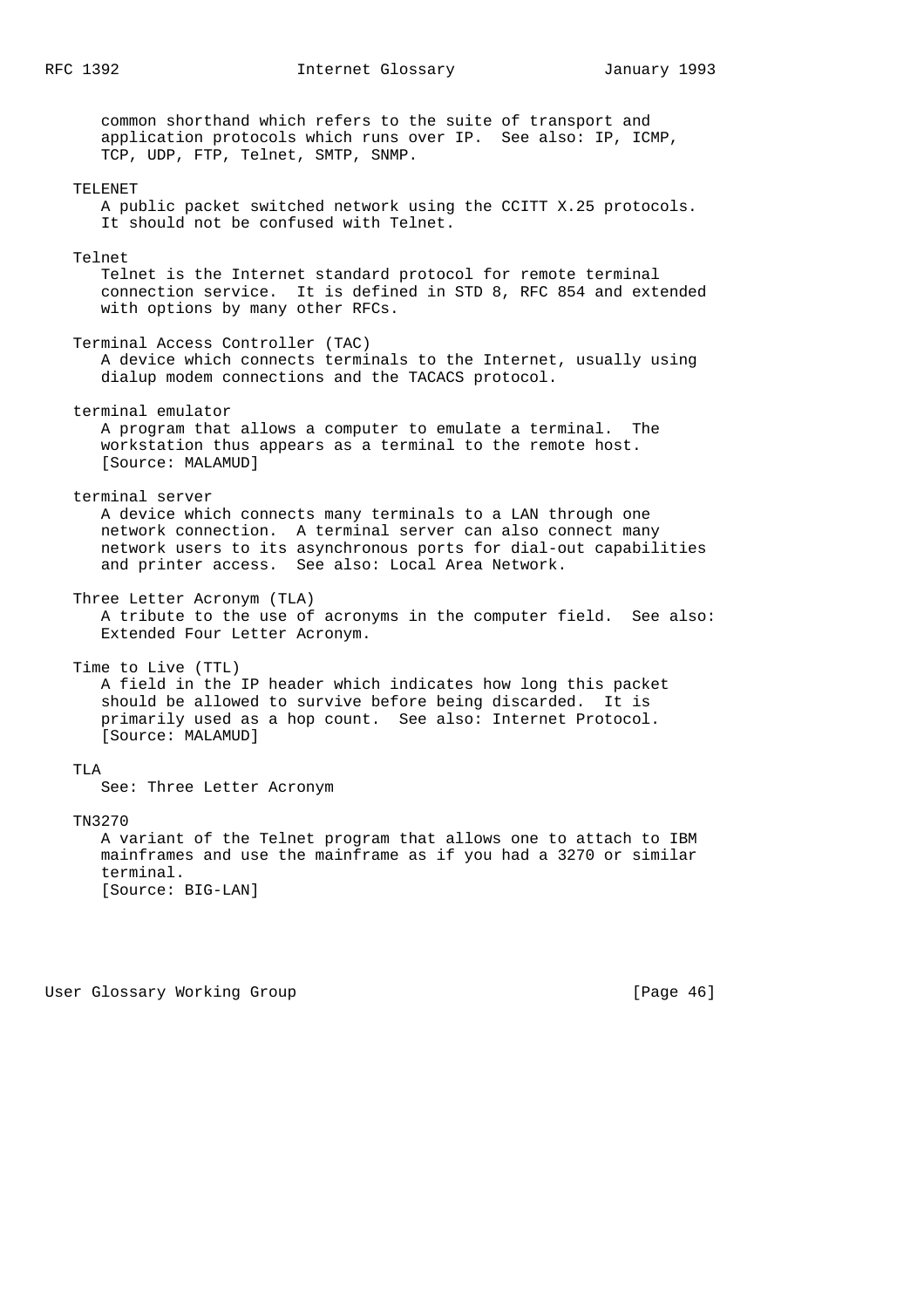# token ring A token ring is a type of LAN with nodes wired into a ring. Each node constantly passes a control message (token) on to the next; whichever node has the token can send a message. Often, "Token Ring" is used to refer to the IEEE 802.5 token ring standard, which is the most common type of token ring. See also: 802.x, Local Area Network. topology A network topology shows the computers and the links between them. A network layer must stay abreast of the current network topology to be able to route packets to their final destination. [Source: MALAMUD] transceiver Transmitter-receiver. The physical device that connects a host interface to a local area network, such as Ethernet. Ethernet transceivers contain electronics that apply signals to the cable and sense collisions. [Source: RFC1208] transit network A transit network passes traffic between networks in addition to carrying traffic for its own hosts. It must have paths to at least two other networks. See also: backbone, stub network. Transmission Control Protocol (TCP) An Internet Standard transport layer protocol defined in STD 7, RFC 793. It is connection-oriented and stream-oriented, as opposed to UDP. See also: connection-oriented, stream-oriented, User Datagram Protocol. Trojan Horse A computer program which carries within itself a means to allow the creator of the program access to the system using it. See also: virus, worm. See RFC 1135. TTFN Ta-Ta For Now TTT. See: Time to Live tunnelling Tunnelling refers to encapsulation of protocol A within protocol B, such that A treats B as though it were a datalink layer. Tunnelling is used to get data between administrative domains which use a protocol that is not supported by the internet

User Glossary Working Group **East Community** [Page 47]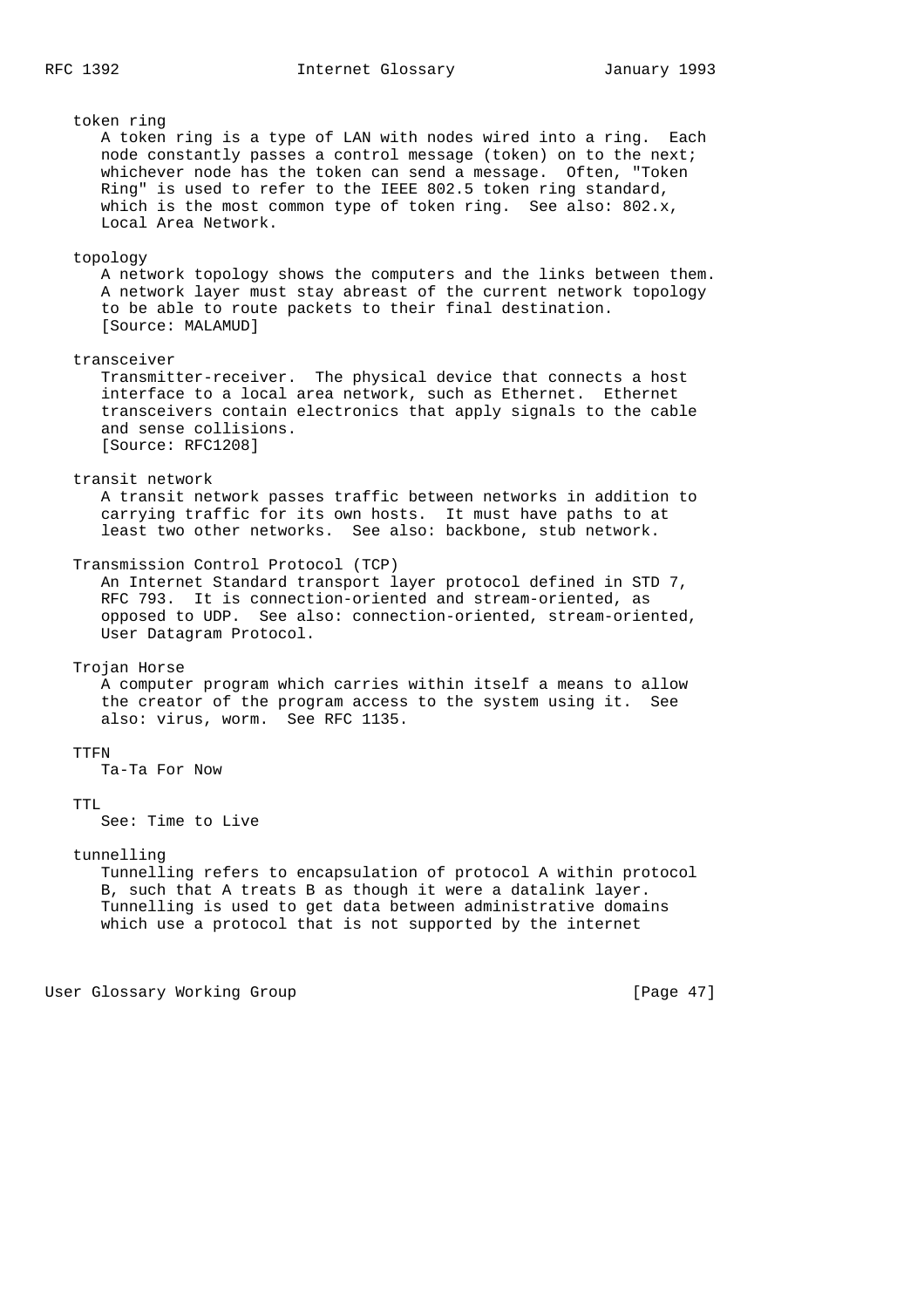connecting those domains. See also: Administrative Domain. twisted pair A type of cable in which pairs of conductors are twisted together to produce certain electrical properties. UDP See: User Datagram Protocol Universal Time Coordinated (UTC) This is Greenwich Mean Time. [Source: MALAMUD] UNIX-to-UNIX CoPy (UUCP) This was initially a program run under the UNIX operating system that allowed one UNIX system to send files to another UNIX system via dial-up phone lines. Today, the term is more commonly used to describe the large international network which uses the UUCP protocol to pass news and electronic mail. See also: Electronic Mail, Usenet. urban legend A story, which may have started with a grain of truth, that has been embroidered and retold until it has passed into the realm of myth. It is an interesting phenonmenon that these stories get spread so far, so fast and so often. Urban legends never die, they just end up on the Internet! Some legends that periodically make their rounds include "The Infamous Modem Tax," "Craig Shergold/Brain Tumor/Get Well Cards," and "The \$250 Cookie Recipe". [Source: LAQUEY] Usenet A collection of thousands of topically named newsgroups, the computers which run the protocols, and the people who read and submit Usenet news. Not all Internet hosts subscribe to Usenet and not all Usenet hosts are on the Internet. See also: Network News Transfer Protocol, UNIX-to-UNIX CoPy. [Source: NWNET] User Datagram Protocol (UDP) An Internet Standard transport layer protocol defined in STD 6, RFC 768. It is a connectionless protocol which adds a level of reliability and multiplexing to IP. See also: connectionless, Transmission Control Protocol. **TITC** See: Universal Time Coordinated

User Glossary Working Group **[Page 48]**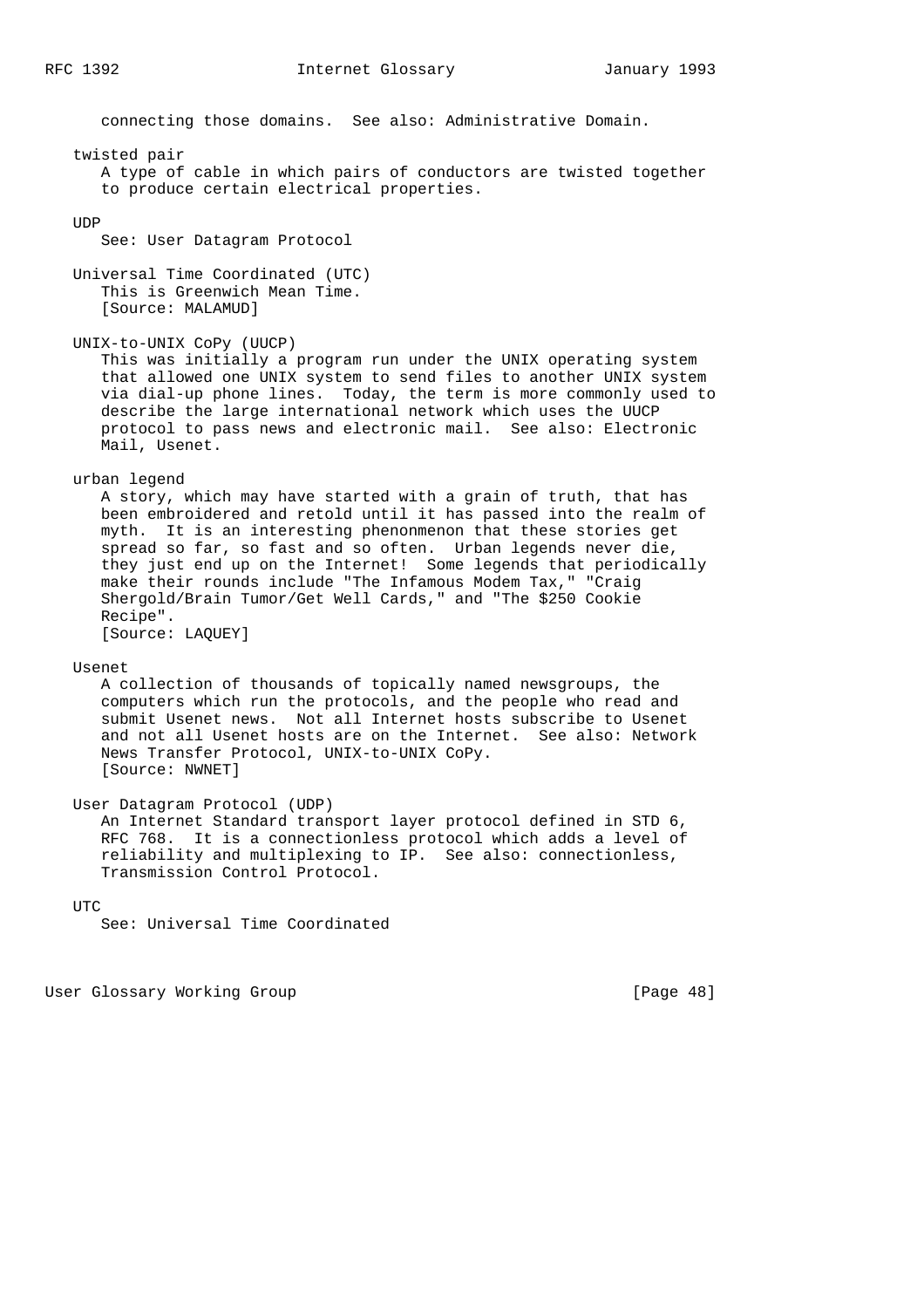### UUCP

See: UNIX-to-UNIX CoPy

virtual circuit

 A network service which provides connection-oriented service regardless of the underlying network structure. See also: connection-oriented.

# virus

 A program which replicates itself on computer systems by incorporating itself into other programs which are shared among computer systems. See also: Trojan Horse, worm.

### W3

See: World Wide Web

#### WAIS

See: Wide Area Information Servers

#### WAN

See: Wide area network

#### $WG$

Working Group

### white pages

 The Internet supports several databases that contain basic information about users, such as email addresses, telephone numbers, and postal addresses. These databases can be searched to get information about particular individuals. Because they serve a function akin to the telephone book, these databases are often referred to as "white pages. See also: Knowbot, WHOIS, X.500.

#### **WHOTS**

 An Internet program which allows users to query a database of people and other Internet entities, such as domains, networks, and hosts, kept at the DDN NIC. The information for people shows a person's company name, address, phone number and email address. See also: Defense Data Network Network ..., white pages, Knowbot, X.500. [Source: FYI4]

### Wide Area Information Servers (WAIS)

 A distributed information service which offers simple natural language input, indexed searching for fast retrieval, and a "relevance feedback" mechanism which allows the results of initial searches to influence future searches. Public domain implementations are available. See also: archie, Gopher,

User Glossary Working Group **by the Contract of Contract Contract Contract Contract Contract Contract Contract**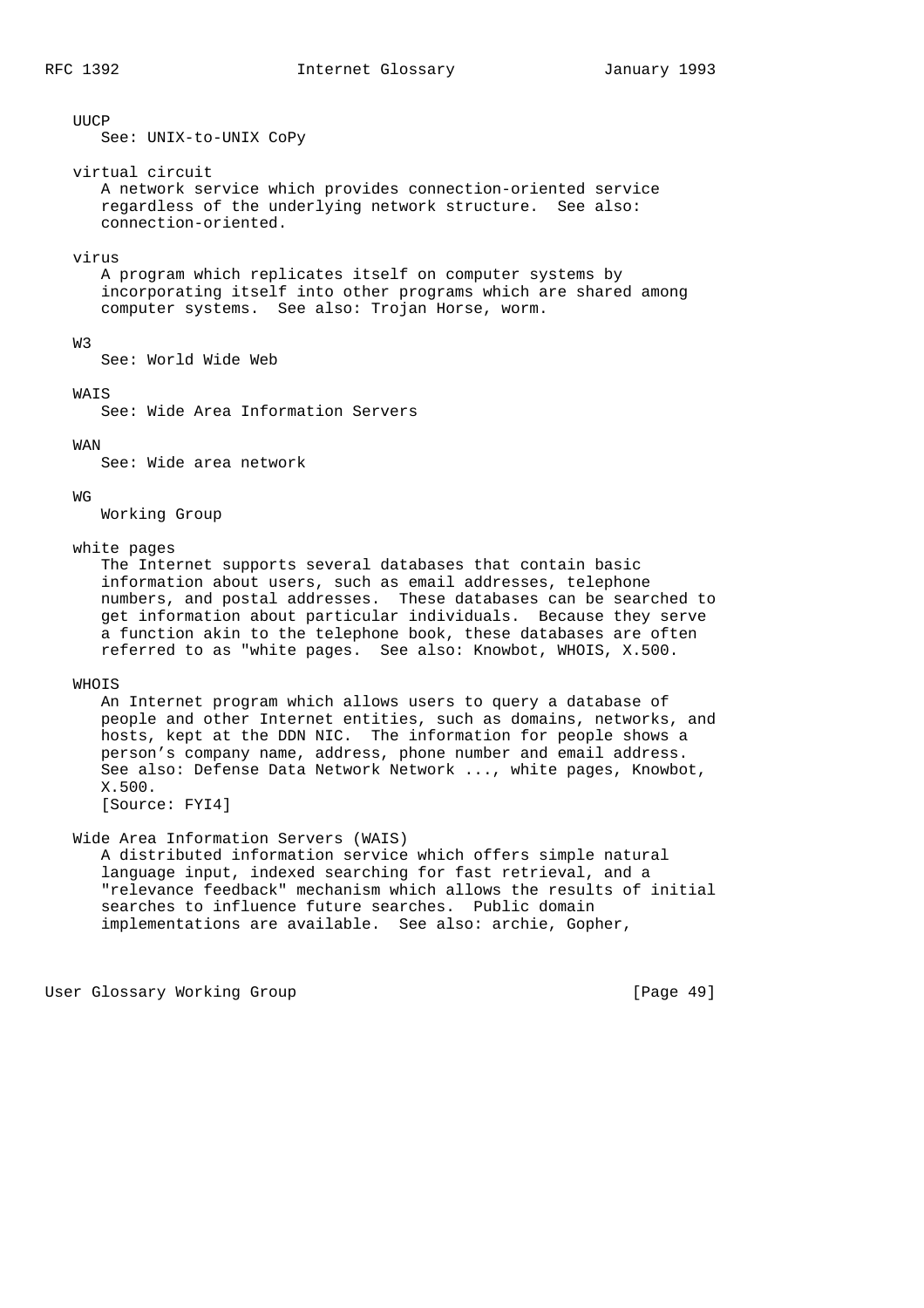Prospero.

Wide Area Network (WAN)

 A network, usually constructed with serial lines, which covers a large geographic area. See also: Local Area Network, Metropolitan Area Network.

# World Wide Web (WWW or W3)

 A hypertext-based, distributed information system created by researchers at CERN in Switzerland. Users may create, edit or browse hypertext documents. The clients and servers are freely available.

#### worm

 A computer program which replicates itself and is self propagating. Worms, as opposed to viruses, are meant to spawn in network environments. Network worms were first defined by Shoch & Hupp of Xerox in ACM Communications (March 1982). The Internet worm of November 1988 is perhaps the most famous; it successfully propagated itself on over 6,000 systems across the Internet. See also: Trojan Horse, virus.

### WRT

With Respect To

### WWW

See: World Wide Web

#### WYSIWYG

What You See is What You Get

X

 X is the name for TCP/IP based network-oriented window systems. Network window systems allow a program to use a display on a different computer. The most widely-implemented window system is X11 - a component of MIT's Project Athena.

### X.25

 A data communications interface specification developed to describe how data passes into and out of public data communications networks. The CCITT and ISO approved protocol suite defines protocol layers 1 through 3.

# X.400

 The CCITT and ISO standard for electronic mail. It is widely used in Europe and Canada.

User Glossary Working Group **[Page 50]**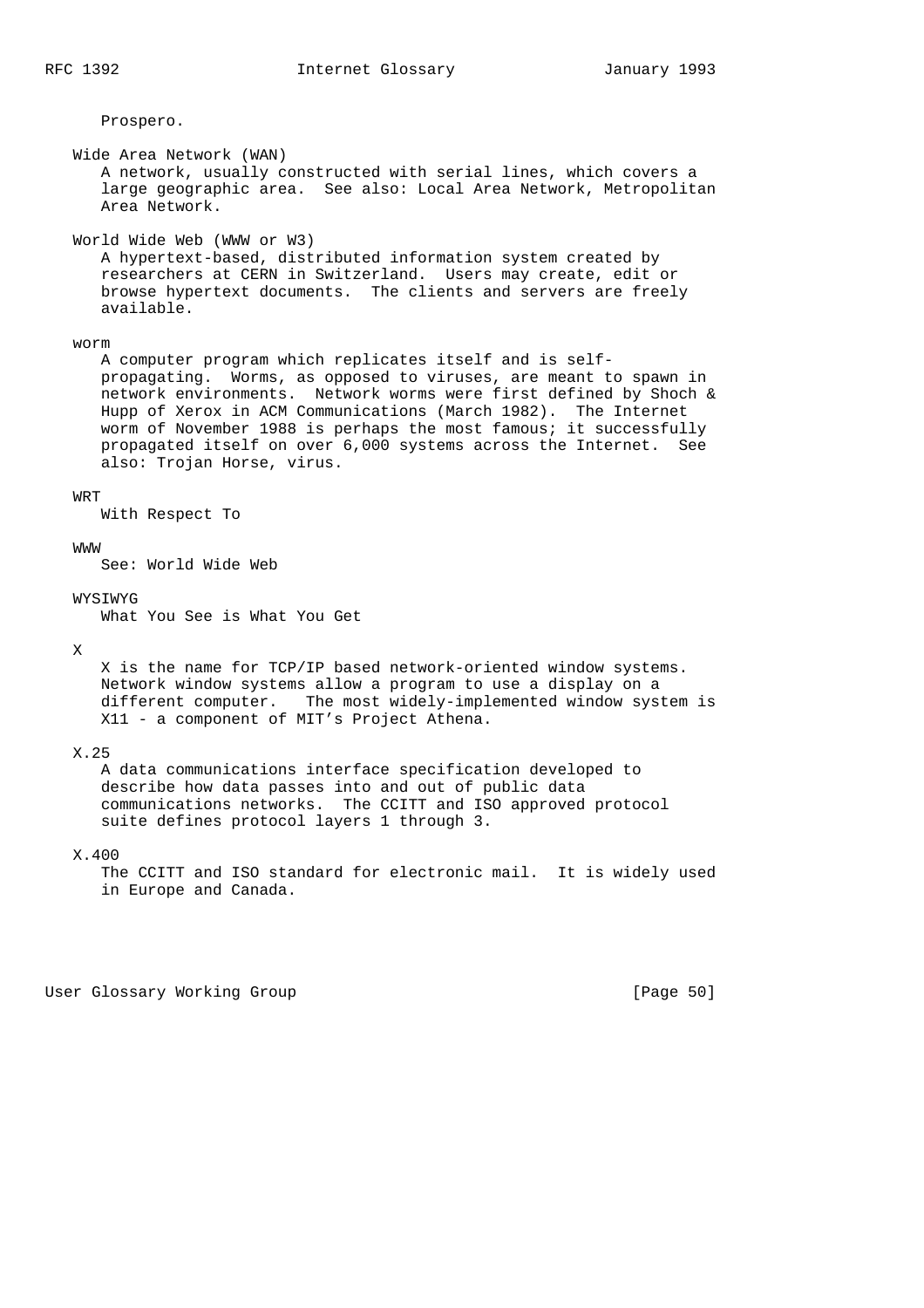| X.500<br>The CCITT and ISO standard for electronic directory services.<br>See<br>also: white pages, Knowbot, WHOIS.                                                       |
|---------------------------------------------------------------------------------------------------------------------------------------------------------------------------|
| XDR.<br>See: eXternal Data Representation                                                                                                                                 |
| Xerox Network System (XNS)<br>A network developed by Xerox corporation. Implementations exist<br>for both 4.3BSD derived systems, as well as the Xerox Star<br>computers. |
| XNS<br>See: Xerox Network System                                                                                                                                          |
| Yellow Pages (YP)<br>A service used by UNIX administrators to manage databases<br>distributed across a network.                                                           |
| YP<br>See: Yellow Pages                                                                                                                                                   |
| zone<br>A logical group of network devices (AppleTalk).                                                                                                                   |

User Glossary Working Group **Example 20** (Page 51)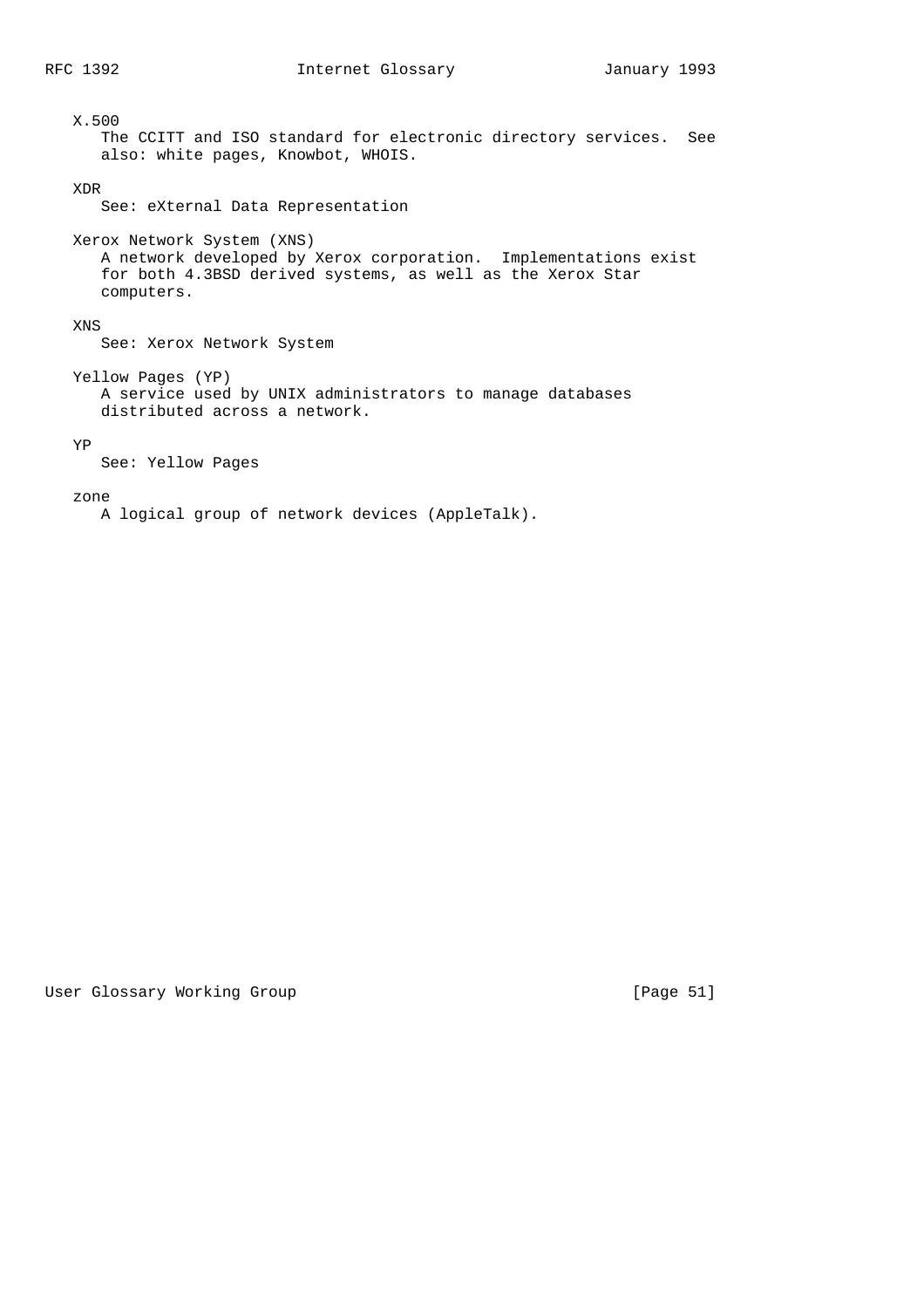References

- BIG-LAN "BIG-LAN Frequently Asked Questions Memo", BIG-LAN DIGEST V4:I8, February 14, 1992.
- COMER Comer, D., "Internetworking with TCP/IP: Principles, Protocols and Architecture", Prentice Hall, Englewood Cliffs, NJ, 1991.
- FYI4 Malkin, G., and A. Marine, "FYI on Questions and Answers: Answers to Commonly asked "New Internet User" Questions", FYI 4, RFC 1325, Xylogics, SRI, May 1992.
- HACKER "THIS IS THE JARGON FILE", Version 2.9.8, January 1992.
- HPCC "Grand Challenges 1993: High Performance Computing and Communications", Committee on Physical, Mathmatical and Engineering Sciences of the Federal Coordinating Council for Science, Engineering and Technology.
- MALAMUD Malamud, C., "Analyzing Sun Networks", Van Nostrand Reinhold, New York, NY, 1992.
- NNSC "NNSC's Hypercard Tour of the Internet".
- LAQUEY LaQuey, T. (with J. Ryer), "The Internet Companion: A Beginner's Guide to Global Networking", Addison-Wesley, Reading, MA, 1992.
- NWNET Kochmer, J., and NorthWestNet, "The Internet Passport: NorthWestNets Guide to Our World Online", NorthWestNet, Bellevue, WA, 1992.
- RFC1208 Jacobsen, O., and D. Lynch, "A Glossary of Networking Terms", RFC 1208, Interop, Inc., March 1991.
- STD1 Postel, J., "IAB Official Protocol Standards", STD 1, RFC 1360, Internet Architecture Board, September 1992.
- STD2 Reynolds, J., and J. Postel, "Assigned Numbers", STD 2, RFC 1340, USC/Information Sciences Institute, July 1992.
- TAN Tanenbaum, A., "Computer Networks; 2nd ed.", Prentice Hall, Englewood Cliffs, NJ, 1989.
- ZEN Kehoe, B., "Zen and the Art of the Internet", February 1992.

User Glossary Working Group **[Page 52]**